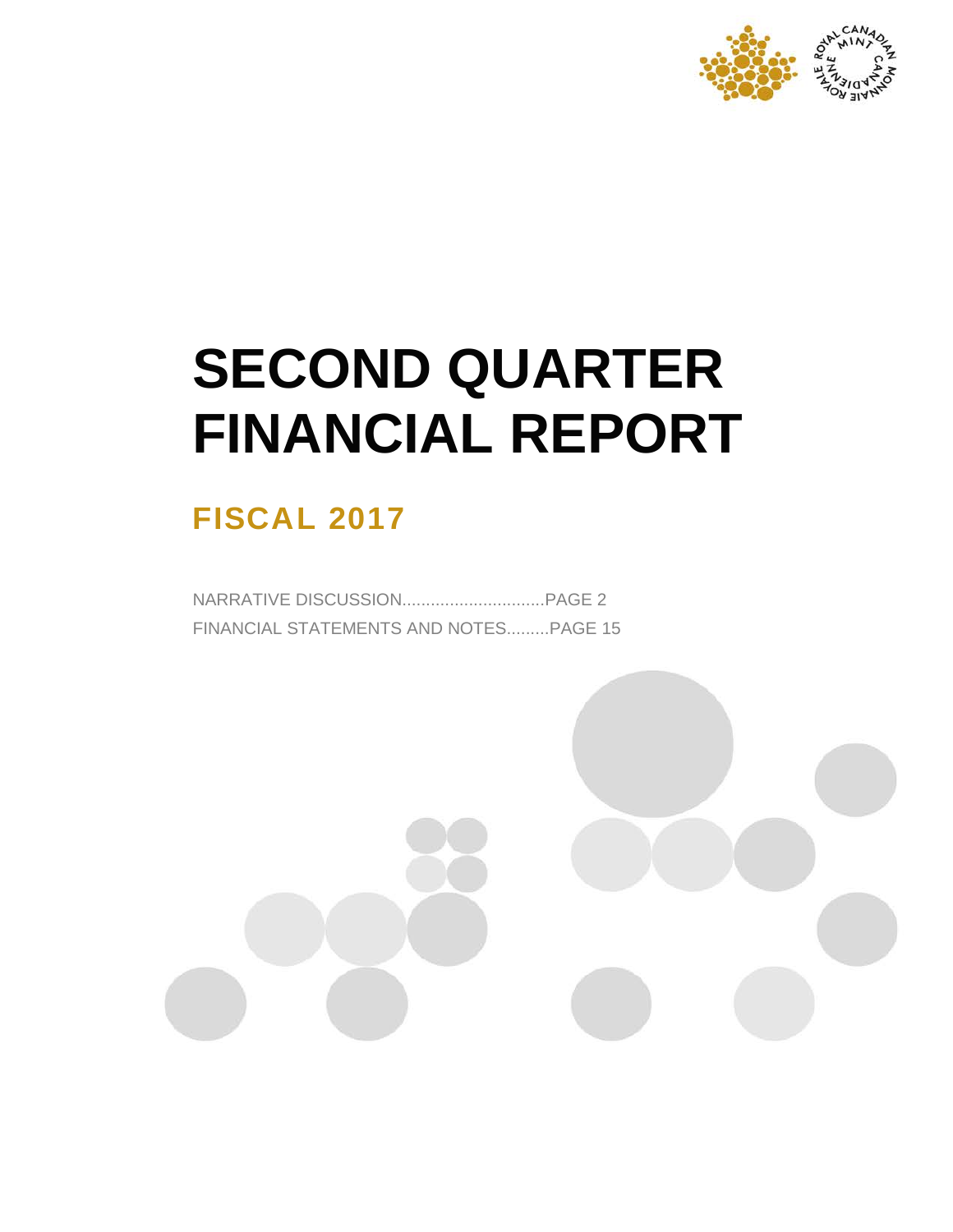26 weeks ended July 1, 2017 (Unaudited)

# NARRATIVE DISCUSSION

# **BASIS OF PRESENTATION**

The Royal Canadian Mint (the "Mint") has prepared this report as required by section 131.1 of the *Financial Administration Act[1](#page-1-0)* using the standard issued by the Treasury Board of Canada Secretariat. This narrative should be read in conjunction with the unaudited condensed consolidated financial statements.

The Mint has prepared these unaudited condensed consolidated financial statements for the 13 and 26 weeks ended July 1, 2017, and July 2, 2016, in compliance with International Financial Reporting Standards (IFRS). Financial results reported in this narrative are presented in Canadian dollars and rounded to the nearest million, unless otherwise noted. The information in this narrative is current to August 15, 2017, unless otherwise noted.

# **FORWARD LOOKING STATEMENTS**

Readers are advised to refer to the cautionary language included at the end of this narrative when reading any forward-looking statements.

# **OVERVIEW OF THE BUSINESS**

The Royal Canadian Mint is Canada's national mint, whose core mandate is to produce circulation coins for Canada, manage the supporting distribution system and provide advice to the Government of Canada on all matters related to coinage. It accomplishes this mandate through a world-leading coin distribution network and inventory management system, and a high-tech high-volume manufacturing, plating and coining facility in Winnipeg. It is also responsible for safeguarding the integrity of Canada's coinage through ongoing research, development and implementation of increasingly sophisticated security features. The Mint's activities also include the production and marketing of bullion and related refinery products and services, numismatic coins, medals and the provision of minting services to foreign countries.

Circulation Products and Solutions (CP&S) produces and supplies finished coins, coin blanks and tokens to customers around the world, including central banks, mints, monetary authorities and finance ministries. These contracts leverage the infrastructure and expertise in our

 $\overline{a}$ 

<span id="page-1-0"></span><sup>1</sup> Financial Administration Act, R.S.C., 1985, c. F-11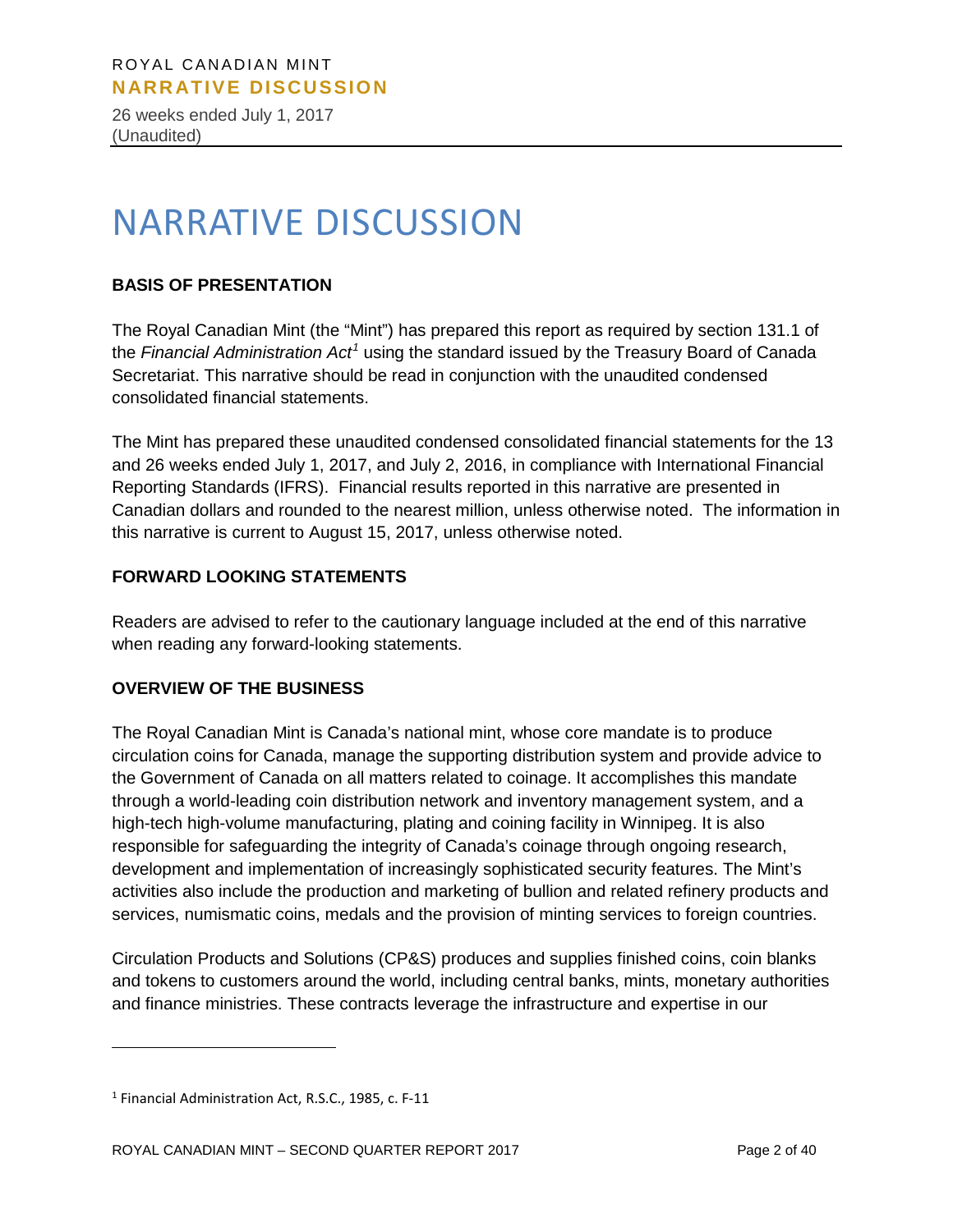26 weeks ended July 1, 2017 (Unaudited)

Winnipeg manufacturing facility. CP&S is also responsible for the Alloy Recovery Program (ARP) under which older-composition Canadian coins are removed from circulation and replaced by multi-ply plated steel (MPPS) coins, which are more durable and secure. This systematic replacement of old alloy coins also ensures that there is consistency in the market, which helps to streamline automated coin acceptance transactions.

The Bullion Products and Services business provides its customers with market-leading precious metal investment coin and bar products, supported by integrated precious metal refining, storage and exchange traded receipts (ETR) capabilities. The products include the Maple Leaf family of gold, silver, palladium and platinum coins, and other precious metal products and services for investment and manufacturing purposes. As a market leader in the industry with bullion coins of the highest quality and unprecedented security, the Mint is well positioned to capture a leading share of any increase in demand while sustaining volumes during soft markets. The Canadian Gold and Silver Reserves ETR products listed on the Toronto Stock Exchange allow retail and institutional investors to access precious metals stored at the Mint while reducing Mint lease costs.

The Numismatics business creates and sells collectible coins and medals to customers in Canada and around the world. Due to its world-class designs, the Mint's global leadership in the art and science of minting is consistently recognized with prestigious international awards in large part due to innovative technology enhancements such as holograms, selective plating and stunning colour that allow the Mint to create unique and compelling products. Mint.ca continues to rank among the top destinations for online numismatic coin purchases in Canada and around the world, a direct result of the Mint's focus on building traffic to its website in order to grow direct sales, as well as the secondary market for collector coins.

# **SIGNIFICANT CORPORATE EVENTS**

#### Canada 150

In keeping with its mandate, the Mint issued *My Canada, My Inspiration* (MCMI) special circulation coins to mark Canada's 150<sup>th</sup> anniversary. All of the different denominations of the coins, which were designed by Canadians for Canadians, have now been released. In June, as part of the MCMI collection, the Mint unveiled a limited-edition glow-in-the dark \$2 coin, the world's first glow-in-the-dark circulation coin.

Starting in 2017, the Mint also began to leverage the considerable appeal of the  $150<sup>th</sup>$ anniversary of Canada's confederation as a prime opportunity to launch new products and programs including a new suite of affordable, entry-level collector coins which will continue to grow its customer base and its Numismatics business. The Mint introduced the first of these coins in the fall of 2016 and more have followed in 2017. To date, the Canada 150 program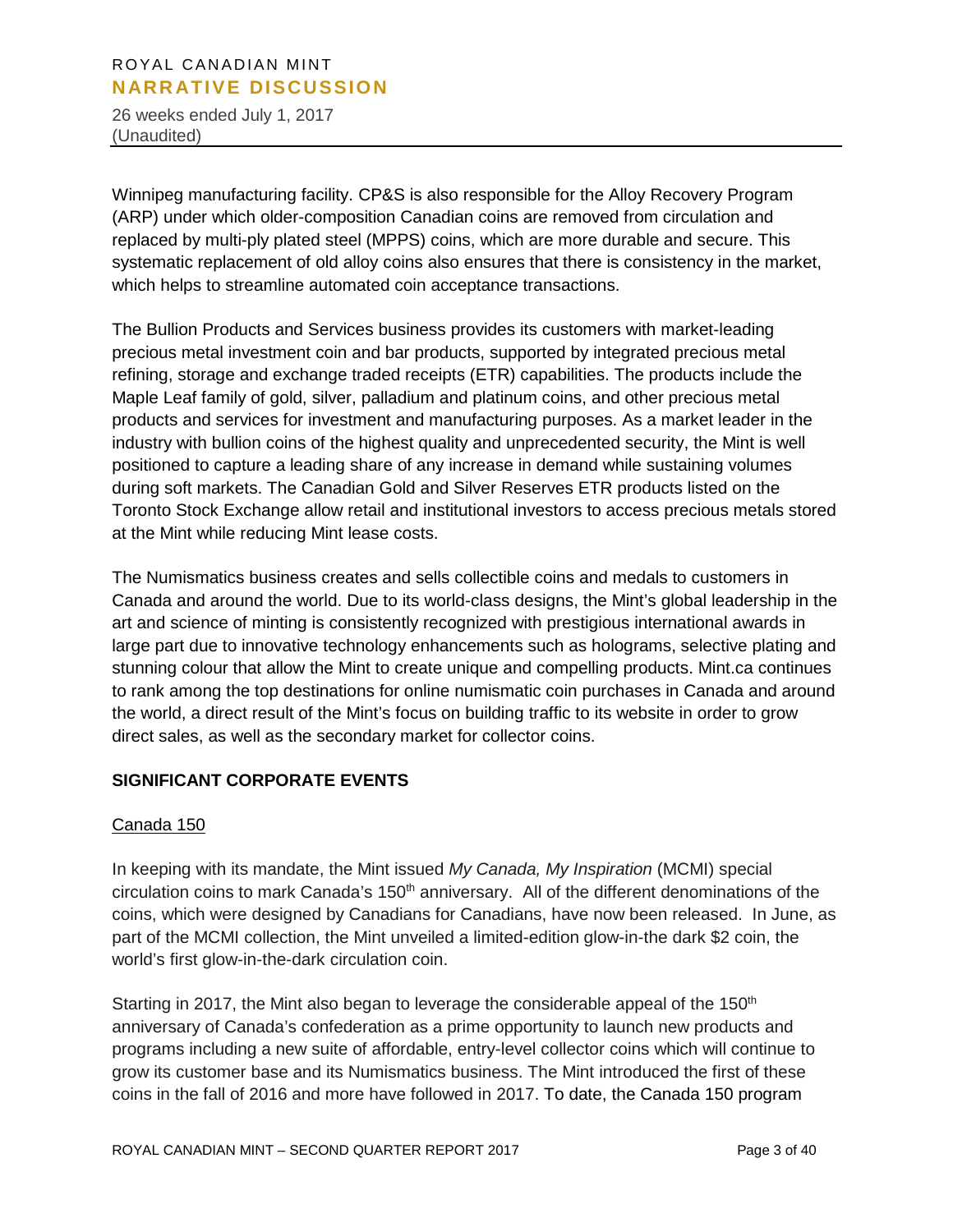26 weeks ended July 1, 2017 (Unaudited)

continues to show stronger than expected sales especially with the newly improved targeting approaches on social media platforms, which have yielded positive returns. The launch of MosaiCanada150 during the second quarter of 2017 is expected to yield positive returns and it is on track to reach its sales targets.

# Amended Requirements for the Directive on Travel, Hospitality, Conference and Event **Expenditures**

The Treasury Board of Canada issued amended requirements for the Directive on Travel, Hospitality, Conference and Event Expenditures effective April 1, 2017. The principal changes include additional emphasis on the Chief Financial Officer, senior departmental managers and delegated managers' responsibilities, as well as additional reporting requirements and an increased threshold for hospitality where ministerial or deputy head approval is required.

#### Revision of Prior Period Financial Results

As discussed in the Mint's 2016 Annual Report, in the course of the preparation of the quarterly condensed consolidated financial statements for the quarter ended October 1, 2016, the Mint identified adjustments to prior periods relating to the sale of numismatic Face Value products, the sale of Bullion products, and other reclassifications. Further information regarding these revisions is disclosed in Note 3 the condensed consolidated financial statements for the 13 weeks and 26 weeks ended July 1, 2017.

# **OPERATING HIGHLIGHTS AND ANALYSIS OF RESULTS**

To achieve its objectives, the Mint strives to continually improve profitability through prudent financial management and efficient operations. The Mint measures its performance by using metrics meaningful to customers, business partners and employees. The measures below allow the Mint to monitor its capacity to improve performance and create value.

|                                                                                   |                 |                              | 13 weeks ended |             |                 | 26 weeks ended               |            |             |
|-----------------------------------------------------------------------------------|-----------------|------------------------------|----------------|-------------|-----------------|------------------------------|------------|-------------|
|                                                                                   | July 1,<br>2017 | July 2,<br>2016<br>(revised) | \$ Change      | %<br>Change | July 1,<br>2017 | July 2,<br>2016<br>(revised) | \$ Change  | %<br>Change |
| Revenue                                                                           | \$401.6         | \$610.1                      | \$ (208.5)     | (34)        | \$904.4         | \$1,198.5                    | \$ (294.1) | (25)        |
| Profit before FV<br>revaluation <sup>1</sup> and<br>income taxes<br>Profit before | 9.6             | 5.4                          | 4.2            | 78          | 20.2            | 18.9                         | 1.3        |             |
| income taxes<br>Profit after income                                               | 4.4             | 14.0                         | (9.6)          | (69)        | 19.3            | 28.9                         | (9.6)      | (33)        |
| taxes                                                                             | 5.3             | 10.5                         | (5.2)          | (50)        | 16.4            | 21.7                         | (5.3)      | (24)        |

1 FV revaluation is the non-cash impact of the change in the valuation of the precious metal component of the liability for Face Value redemptions and returns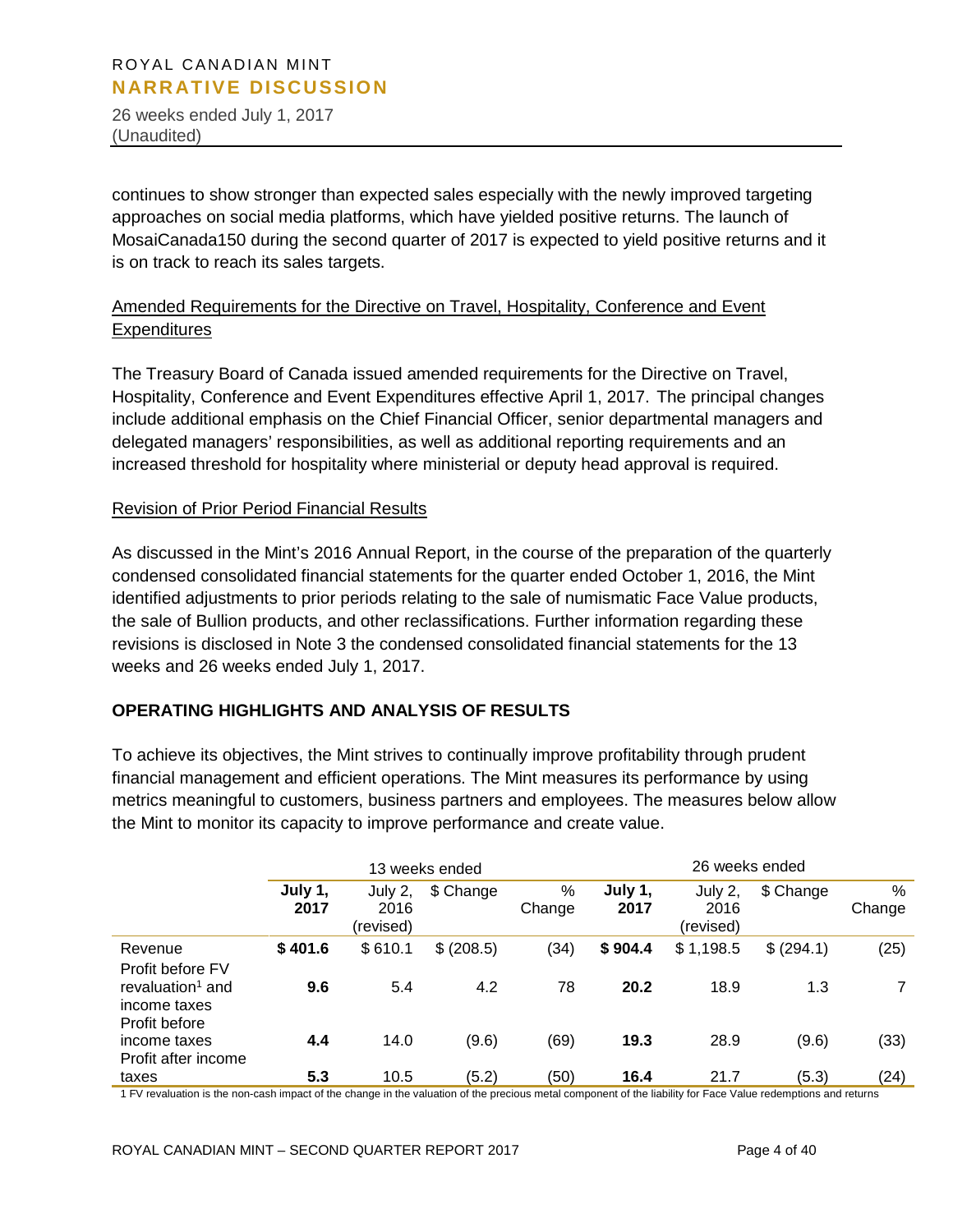26 weeks ended July 1, 2017 (Unaudited)

|                     |                     | As at             |              |          |  |  |  |  |  |  |  |  |
|---------------------|---------------------|-------------------|--------------|----------|--|--|--|--|--|--|--|--|
|                     | <b>July 1, 2017</b> | December 31, 2016 | \$ Change    | % Change |  |  |  |  |  |  |  |  |
| Cash                | \$85.8              | 114.2<br>\$       | (28.4)<br>\$ | (25)     |  |  |  |  |  |  |  |  |
| Inventories         | 85.2                | 78.9              | 6.3          | 8        |  |  |  |  |  |  |  |  |
| Capital assets      | 177.9               | 182.5             | (4.6)        | (3)      |  |  |  |  |  |  |  |  |
| <b>Total assets</b> | 415.7               | 444.1             | (28.4)       | (6)      |  |  |  |  |  |  |  |  |
| Working capital     | 127.9               | 136.1             | (8.2)        | (6)      |  |  |  |  |  |  |  |  |

*Note: The Mint's fiscal year end is December 31.* 

Profit before Face Value revaluation and income taxes for the 13 and 26 weeks ended July 1, 2017 increased to \$9.6 million and \$20.2 million, respectively, compared to \$5.4 million and \$18.9 million, respectively, during the same periods in fiscal year 2016. These increases were mainly due to strong demand for Canada 150 products and the resulting positive impact on the numismatic business in 2017. In the 26 weeks ended July 1, 2017, the Corporation paid a \$29 million dividend to its shareholder, the Government of Canada, resulting in a decrease in cash, total assets and working capital at July 1, 2017 when compared to the respective balances at December 31, 2016.

#### **Revenue by Program and Business**

|                                              |                    | 13 weeks ended               |              |             |              | 26 weeks ended              |              |             |  |  |
|----------------------------------------------|--------------------|------------------------------|--------------|-------------|--------------|-----------------------------|--------------|-------------|--|--|
|                                              | July<br>1,<br>2017 | July 2,<br>2016<br>(revised) | \$<br>Change | %<br>Change | July<br>2017 | July 2,<br>2016<br>(revised | \$<br>Change | %<br>Change |  |  |
| Canadian<br><b>Circulation Program</b>       | \$25.9             | \$<br>25.6                   | \$0.3        |             | 48.7<br>\$   | \$<br>46.1                  | \$<br>2.6    | 6           |  |  |
| <b>Circulation Products</b><br>and Solutions | 10.8               | 15.2                         | (4.4)        | (29)        | 22.7         | 21.9                        | 0.8          | 4           |  |  |
| <b>Bullion Products</b><br>and Services      | 319.6              | 534.3                        | (214.7)      | (40)        | 740.8        | 1,055.9                     | (315.1)      | (30)        |  |  |
| <b>Numismatics</b>                           | 45.3               | 35.0                         | 10.3         | 29          | 92.2         | 74.6                        | 17.6         | 24          |  |  |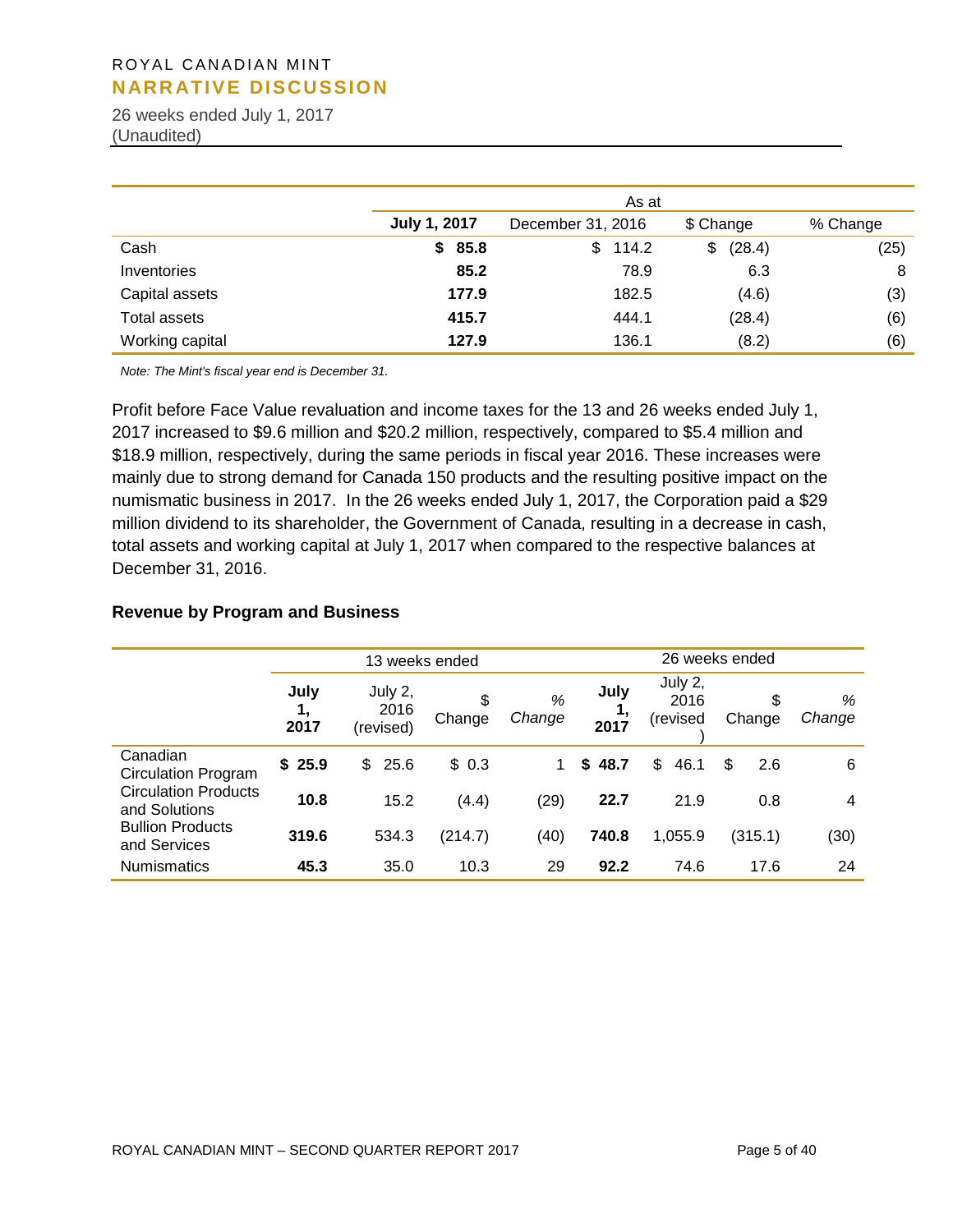26 weeks ended July 1, 2017 (Unaudited)

#### **Canadian Circulation Program**

During the 13 and 26 weeks ended July 1, 2017, revenues for Canadian circulation increased by \$0.3 million and \$2.6 million, respectively, over the same periods in 2016 due to the return to profit amendment made to the *Royal Canadian Mint Act* which received Royal Assent on December 15, 2016.

| <b>Coin supply</b>                              | 26 weeks ended      |              |        |      |  |  |  |  |  |
|-------------------------------------------------|---------------------|--------------|--------|------|--|--|--|--|--|
| (in millions of coins)                          | <b>July 1, 2017</b> | July 2, 2016 | Change | %    |  |  |  |  |  |
|                                                 |                     |              |        |      |  |  |  |  |  |
| Financial institutions inventory                | 1,491               | 1,534        | (43)   | (3)  |  |  |  |  |  |
| Recycled coins                                  | 87                  | 273          | (186)  | (68) |  |  |  |  |  |
| Coins sold to financial institutions            | 179                 | 134          | 45     | 34   |  |  |  |  |  |
| Total coin supply                               | 1,757               | 1,941        | (184)  | (9)  |  |  |  |  |  |
|                                                 |                     |              |        |      |  |  |  |  |  |
| <b>Department of Finance (DOF)</b><br>Inventory |                     | As at        |        |      |  |  |  |  |  |
|                                                 |                     | December 31, |        |      |  |  |  |  |  |
| (in millions of coins)                          | <b>July 1, 2017</b> | 2016         | Change | %    |  |  |  |  |  |
| Opening inventory                               | 298                 | 227          | 71     | 31   |  |  |  |  |  |
| Production                                      | 268                 | 533          | (265)  | (50) |  |  |  |  |  |

The net supply for Canadian circulation coins was 1,757 million coins as at July 1, 2017 compared to 1,941 million as at July 2, 2016. Demand is met through three main sources of supply and is subject to variability across regions of the country and seasonality depending on the time of the year. The three principal channels to meet demand include:

Coins sold to financial institutions **(179)** (462) 283 (61) Ending inventory **387** 298 89 (30)

- Coin inventories held by major financial institutions across Canada. Financial institutions' inventory increased as a percentage of overall supply to 85% as at July 1, 2017 compared to 79% as at July 2, 2016. The increase is mainly due to the reduction in the recycling program in 2016, which resulted in a shift from recycled coins to financial institution inventory during the first and second quarters of 2017.
- Recycled coins. The Mint recycled 87 million pieces of coin during the first and second quarter of 2017 compared to 273 million pieces for the same period in 2016. The service provider is still seeking alternate deployment locations after two financial institutions removed their recycling program in 2016. This channel historically has accounted for approximately 15% of overall supply. With the recent changes in the market, this channel accounted for 5% of supply.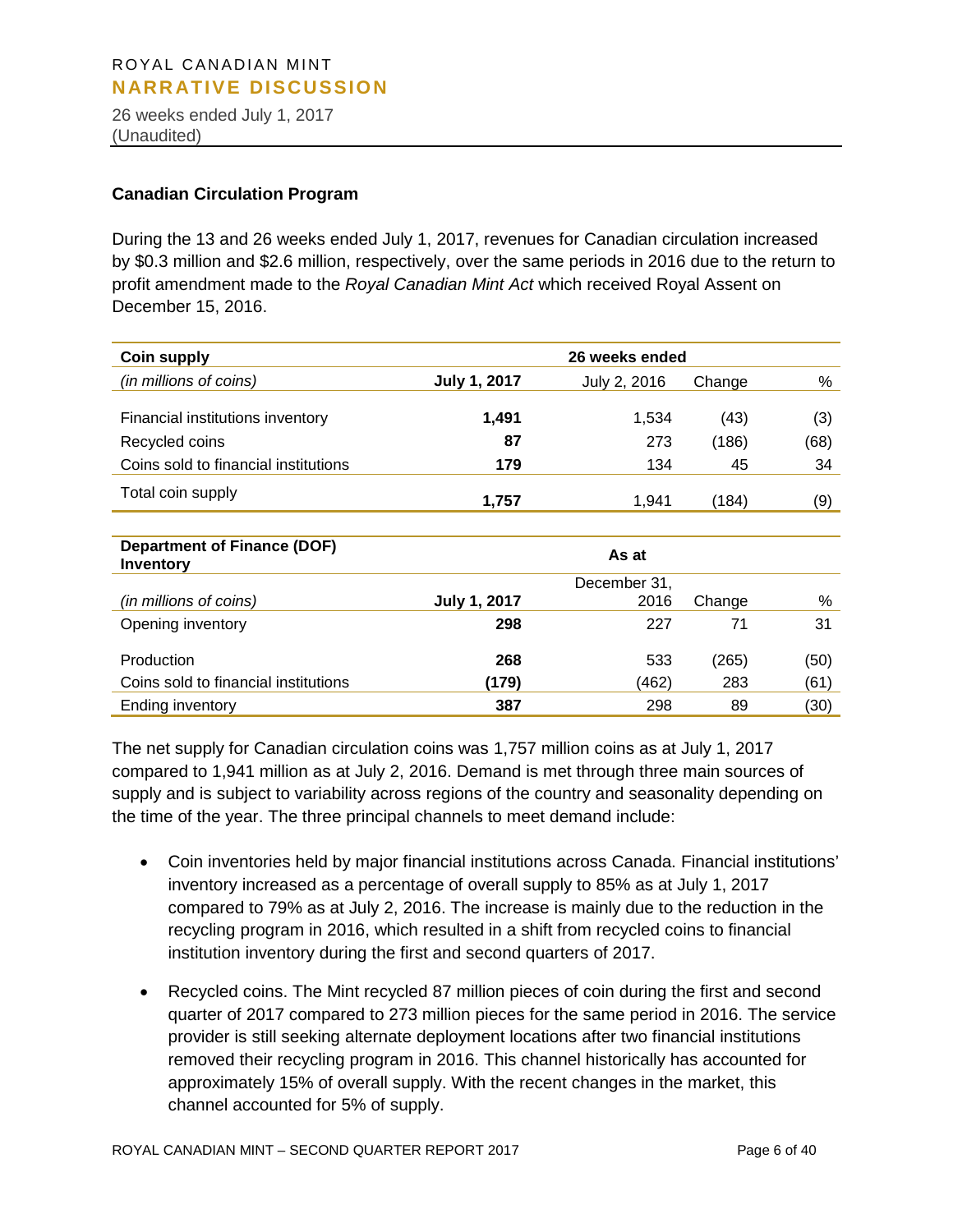26 weeks ended July 1, 2017 (Unaudited)

> • New coins sold to major financial institutions. The Mint sold 179 million new coins to the financial institutions during first and second quarter of 2017 compared to 134 million for same period in 2016. The increase is mainly due to the reduction in the recycling program and increase in retention rate related to the new Canada 150 themed circulation coins resulting in higher coin sales to meet demand. New coins account for the remaining 10% of supply.

The Mint actively manages inventory levels in response to changes in demand, financial institution deposits and recycling volumes to ensure coinage demand is met throughout the year while minimizing overall inventories. The Mint also works to optimize its logistics operations to reduce overall distribution and storage costs for the Government of Canada. The management of the coinage system is achieved within inventory limits outlined in the Mint's Corporate Plan. To replenish inventories held on behalf of the Department of Finance, the Mint produced 268 million coins in the first half of 2017 compared to 266 million in the same period of 2016.

The efficient management of the coinage system is achieved hand-in-hand with the celebration of Canada's history, culture and values. During the first and second quarter of 2017, a variety of commemorative coins were released, including the Canada 150 *My Canada, My Inspiration* collection as well as a 25-cent coin commemorating the 125<sup>th</sup> anniversary of the Stanley Cup.

# **Circulation Products and Solutions**

Revenue for the CP&S business decreased 29% to \$10.8 million during the 13 weeks ended July 1, 2017 compared to \$15.2 million in the same period of fiscal year 2016. Revenue increased 4% to \$22.7 million during the 26 weeks ended July 1, 2017 compared to \$21.9 million in the same period of fiscal year 2016.

Revenue from foreign circulation sales decreased 27% to \$9.1 million during the 13 weeks ended July 1, 2017 from \$12.5 million in the same period of 2016. The revenue increased 15% to \$19.1 million during the 26 weeks ended July 1, 2017 from \$16.6 million in the same period of 2016. Foreign circulation revenue reflects the shipment of 294 million (2016 – 341 million) coins and blanks to 6 (2016 – 5) countries during the 13 weeks ended July 1, 2017, and 563 million (2016 – 408 million) coins and blanks to 12 (2016 – 8) countries during the 26 weeks ended July 1, 2017. The respective decrease and increase during the 13 and 26 weeks reflect the timing difference of shipments on the fulfillment of contracts signed in prior years for the Mint's MPPS products. During the second quarter of 2017, the Mint has secured two new production contracts for 461 million pieces.

Revenue from ARP declined 35% and 33% to \$1.7 million and \$3.6 million, respectively, during the 13 and 26 weeks ended July 1, 2017 from \$2.7 million and \$5.3 million, respectively, in the same period in 2016. ARP revenue decreased for both the 13 and 26 weeks ended July 1, 2017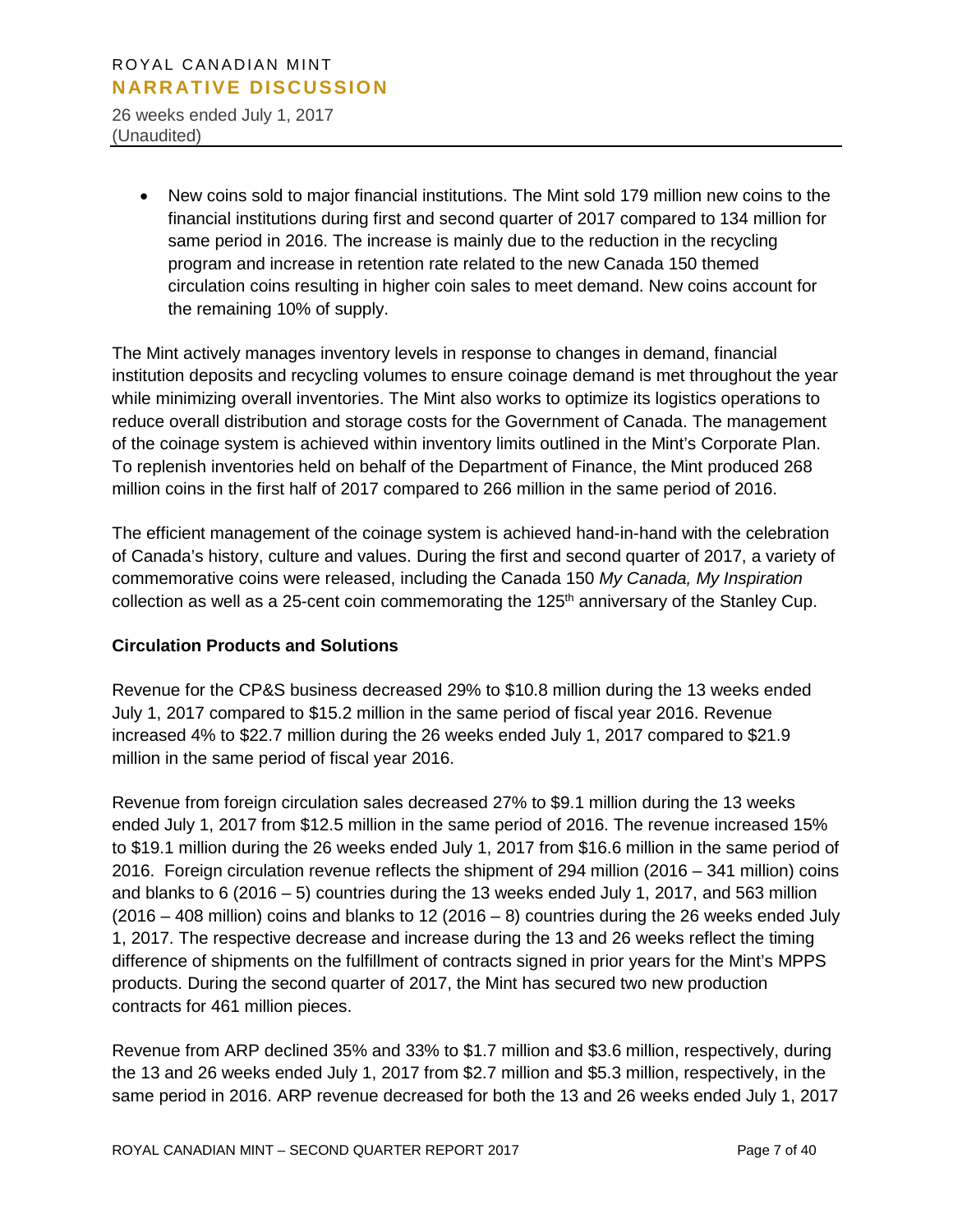26 weeks ended July 1, 2017 (Unaudited)

when compared to the same periods in 2016 due to the decline in recycling volumes and reduced numbers of alloy coins in the volumes that are recycled.

#### **Bullion Products and Services**

|                                            | 13 weeks ended |         |                |    |                | 26 weeks ended |              |
|--------------------------------------------|----------------|---------|----------------|----|----------------|----------------|--------------|
|                                            |                | July 1, |                |    | July 1,        |                |              |
|                                            |                | 2017    | July 2, 2016   |    | 2017           |                | July 2, 2016 |
| Gross revenue                              | \$             | 387.0   | \$<br>678.9    | \$ | 938.1          | \$             | 1,391.5      |
| Less: Customer inventory deals             |                | (67.4)  | (144.6)        |    | (197.3)        |                | (335.6)      |
| Net revenue                                | \$             | 319.6   | \$<br>534.3    | S. | 740.8          | \$             | 1,055.9      |
|                                            |                |         |                |    |                |                |              |
|                                            |                |         | 13 weeks ended |    | 26 weeks ended |                |              |
|                                            |                | July 1, |                |    | July 1,        |                |              |
| (thousands of ounces)                      |                | 2017    | July 2, 2016   |    | 2017           |                | July 2, 2016 |
| Gold                                       |                | 238.0   | 477.1          |    | 674.5          |                | 917.4        |
| Silver                                     |                | 8,723.4 | 16,123.8       |    | 18,416.6       |                | 37,998.7     |
| Gross ounces                               |                | 8,961.4 | 16,600.9       |    | 19,091.1       |                | 38,916.1     |
| Less: ounces from customer inventory deals |                | (223.1) | (1,939.3)      |    | (1,308.6)      |                | (4,684.7)    |
| Net ounces                                 |                | 8,738.3 | 14,661.6       |    | 17,782.5       |                | 34,231.4     |

Bullion revenues for the 13 and 26 weeks ended July 1, 2017 decreased 40% and 30% to \$319.6 million and \$740.8 million, respectively, from revised revenue of \$534.3 million and \$1,055.9 million in the same periods in 2016. The decline in revenues in both periods is mainly attributed to lower demand and pricing for silver bullion products.

#### **Numismatics**

Numismatics revenue increased 29% to \$45.3 million during the 13 weeks ended July 1, 2017 compared to the revised revenue of \$35.0 million in the same period of 2016 and increased 24% to \$92.2 million during the 26 weeks ended July 1, 2017 compared to revised revenue of \$74.6 million in the same period of 2016. The increase in both periods is primarily due to the strong demand for Canada 150 products, as well as the 2017 Proudly Canadian glow in the dark silver coin and the gold and silver two-coin set celebrating the  $30<sup>th</sup>$  anniversary of the Loonie. Sales of numismatics silver products increased 33% in the 13 weeks ended July 1, 2017 mainly due to the successful launch of new silver coins. The overall decrease in sales of gold products was primarily due to the change in product mix in 2017.

|        | 13 weeks ended      |              | 26 weeks ended      |              |
|--------|---------------------|--------------|---------------------|--------------|
|        | <b>July 1, 2017</b> | July 2, 2016 | <b>July 1, 2017</b> | July 2, 2016 |
| Gold   | 5.1                 | -6.4         | 9.9                 | 20.6         |
| Silver | 33.1                | 24.9         | 68.5                | 47.4         |
| Other  | 7.1                 | 3.7          | 13.8                | 6.6          |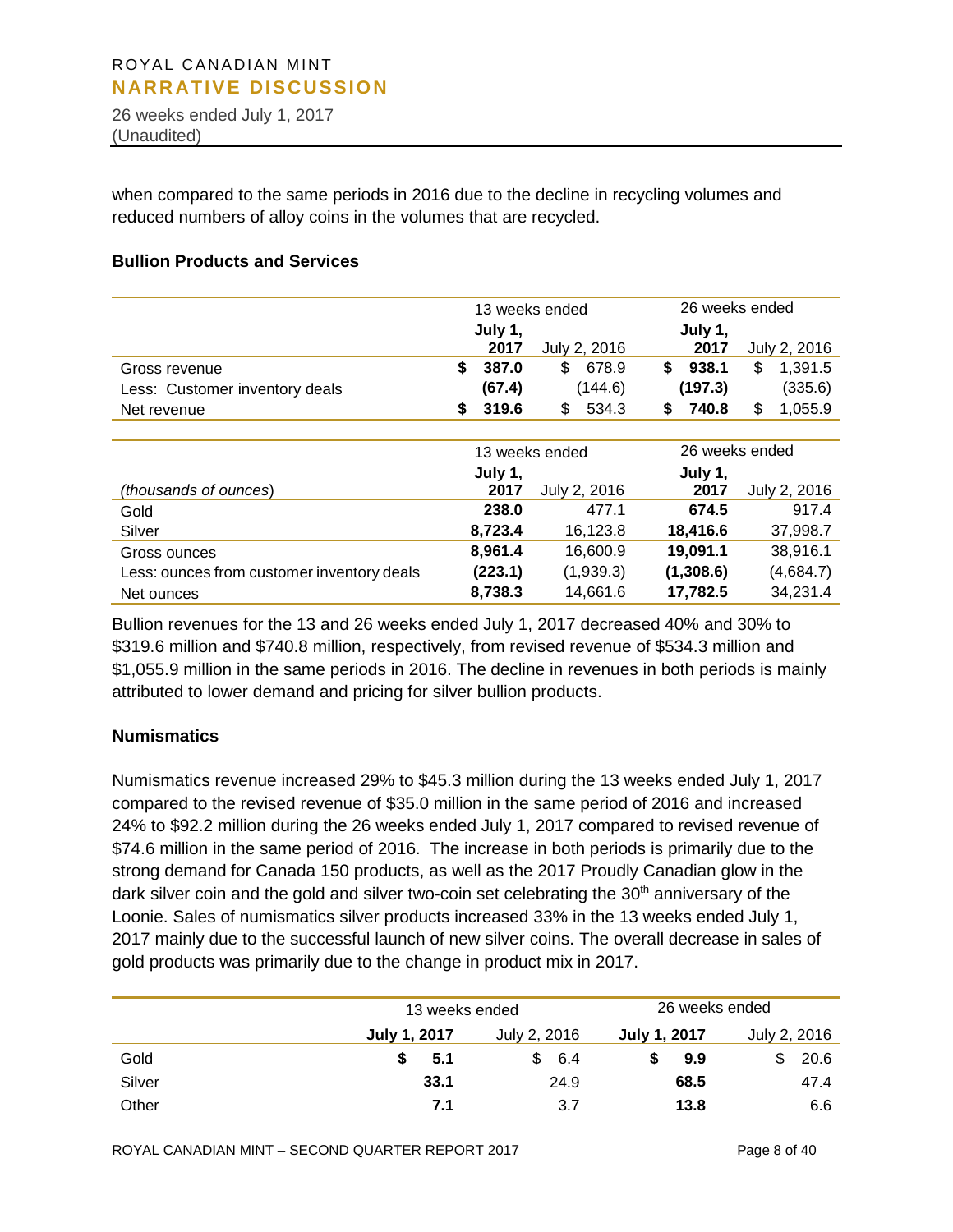26 weeks ended July 1, 2017 (Unaudited)

To celebrate Canada's 150<sup>th</sup> anniversary, the Mint has developed a robust program that supports the focus for fiscal year 2017. This includes investing in people, processes and systems and aligning product, promotion and sales channels with the Canada 150 theme. This marketing strategy also involves integrating product, price, promotion and placement strategies while leveraging web, digital, social media and call centre resources. The Mint was particularly successful on sales through digital advertising based on newly improved targeting tools and approaches, where more than 70% of the *My Canada, My Inspiration* products were sold through social media advertisements.

#### **Expenses, Other Income and Income Tax**

|                                           |                 | 13 weeks ended               |              |             | 26 weeks ended  |                               |              |             |  |
|-------------------------------------------|-----------------|------------------------------|--------------|-------------|-----------------|-------------------------------|--------------|-------------|--|
|                                           | July 1,<br>2017 | July 2,<br>2016<br>(restated | \$<br>Change | %<br>Change | July 1,<br>2017 | July 2,<br>2016<br>(restated) | \$<br>Change | %<br>Change |  |
| Cost of sales                             | \$361.8         | \$560.5                      | \$198.7      | 35          | \$<br>814.1     | \$1,102.1                     | \$288.0      | 26          |  |
| Operating<br>expenses<br>Marketing and    |                 |                              |              |             |                 |                               |              |             |  |
| sales                                     | 18.2            | 22.4                         | 4.2          | 19          | 34.9            | 39.8                          | 4.9          | 12          |  |
| Administration                            | 17.0            | 14.9                         | (2.1)        | (14)        | 34.2            | 29.6                          | (4.6)        | (15)        |  |
| Net foreign<br>exchange<br>losses (gains) | 0.6             | (1.5)                        | (2.1)        |             | 2.3             | (1.8)                         | (4.1)        |             |  |
| Income tax<br>(recovery)<br>expense       | (0.9)           | 3.5                          | 4.4          |             | 2.9             | 7.2                           | 4.3          |             |  |

Cost of sales for the 13 and 26 weeks ended July 1, 2017 decreased to \$361.8 million and \$814.1 million, respectively, compared to \$560.5 million and \$1,102.1 million, respectively, during the same periods in fiscal year 2016. The decrease in cost of sales is in line with the decrease in bullion revenues in 2017 when compared to 2016. This decrease was largely due to the softer demand for bullion silver products which decreased by 45% during the 13 weeks ended July 1, 2017 and 51% during the 26 weeks ended July 1, 2017 compared to the same periods in 2016. The decrease in cost of sales was offset by the negative impact of a \$12.8 million decrease in the revaluation of the precious metal component of the Face Value redemptions and returns liability in the second quarter of 2017 (\$11.5 million for the 26 weeks ended July 1, 2017) when compared to the same periods in 2016.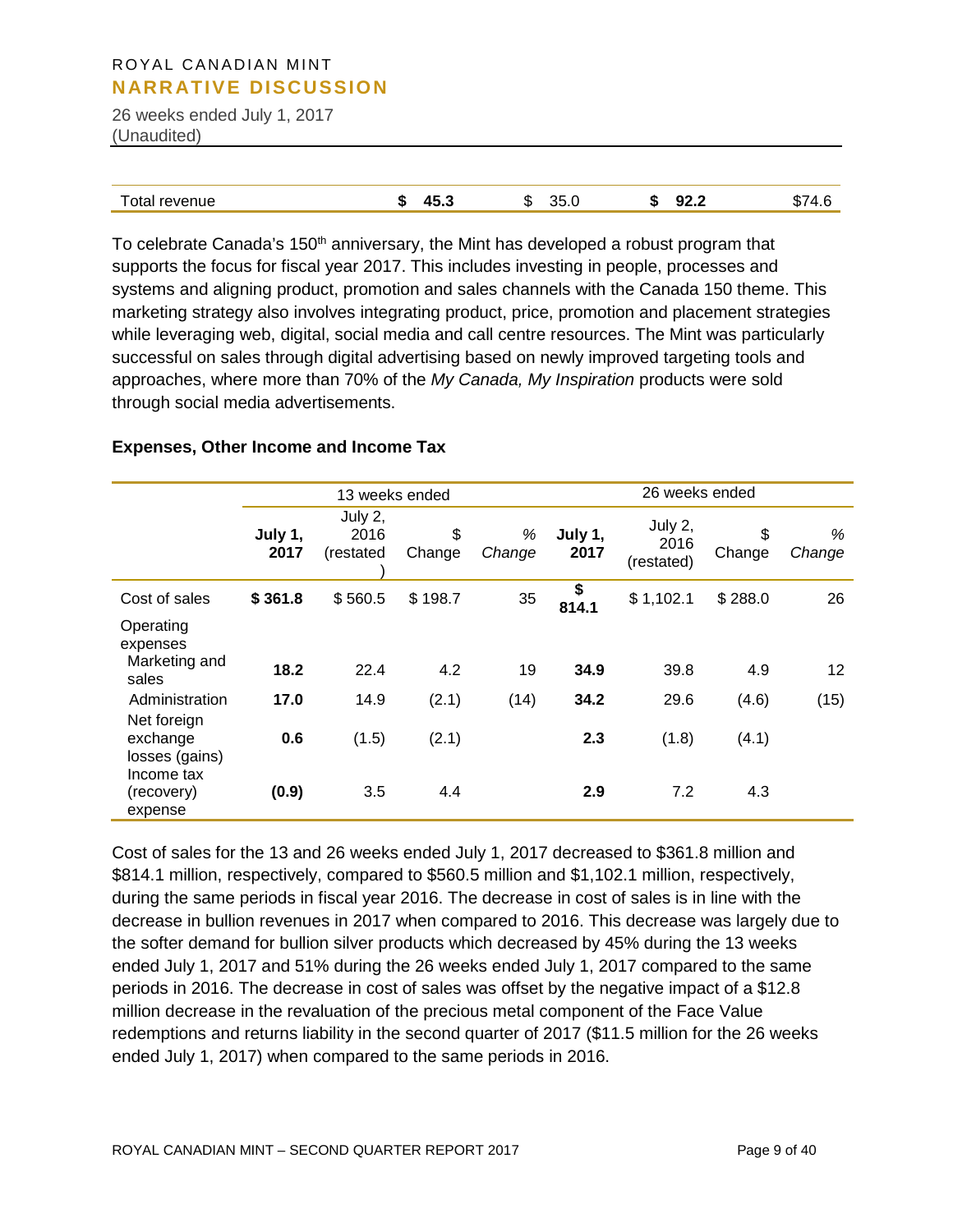26 weeks ended July 1, 2017 (Unaudited)

Operating expenses for the 13 weeks ended July 1, 2017 decreased 6% to \$35.2 million from \$37.3 million for the same period in fiscal year 2016 due to lower sales and marketing expenses resulting from lower advertising and shipping expenses offset by higher administration expenses as the Mint works to complete the 2014 Office of the Auditor General special examination recommendations relating to risk and resilience while at the same time taking steps to reduce its Ottawa facility footprint. Operating expenses for the 26 weeks ended July 1, 2017 were consistent with the same period in 2016 at \$69 million.

Net foreign exchange loss increased \$2.1 million and \$4.1 million for the 13 and 26 weeks ended July 1, 2017, respectively, when compared to the same periods in 2016. For the 26 weeks ended July 1, 2017, the losses on the settlement of derivatives were higher than the same period in 2016 partially offset by the 4% strengthening of the Canadian dollar compared to a strengthening of 7% in the same period of 2016 resulting in a positive impact on the translation of U.S. balances to Canadian dollars period over period.

There was an income tax recovery in the 13 weeks ended July 1, 2017 of \$0.9 million due to the receipt of foreign tax credits relating to prior years of \$1.8 million. Accordingly, the income tax expense for the 26 weeks ended July 1, 2017 is lower than would be computed by applying the Federal statutory income rate of 25% (2016 – 25%).

|                                                  |                 | 13 weeks ended  |              | 26 weeks ended  |                 |              |
|--------------------------------------------------|-----------------|-----------------|--------------|-----------------|-----------------|--------------|
|                                                  | July 1,<br>2017 | July 2,<br>2016 | \$<br>Change | July 1,<br>2017 | July 2,<br>2016 | \$<br>Change |
| Cash, at the end of the period                   | 85.8<br>S.      | 86.0<br>\$      | (0.2)<br>\$  | 85.8<br>S.      | 86.0<br>\$      | (0.2)<br>\$  |
| Cash flow from (used in)<br>operating activities | 10.1            | (3.8)           | 13.9         | 8.2             | (14.9)          | 23.1         |
| Cash flow used in investing<br>activities        | (3.5)           | (2.7)           | (0.8)        | (6.5)           | (6.1)           | (0.4)        |
| Cash flow used in financing<br>activities        | $\blacksquare$  | (0.1)           | 0.1          | (29.0)          | (31.1)          | 2.1          |

# **LIQUIDITY AND CAPITAL RESOURCES**

Cash generated from operating activities for the 13 weeks ended July 1, 2017 was \$10.1 million, a \$13.9 million increase compared to the same period in the prior year. The increase is mainly attributable to an income tax refund received during the second quarter of 2017. Cash generated from operating activities for the 26 weeks ended July 1, 2017 increased \$23.1 million as a result of the income tax refund in the second quarter of 2017 and a billing adjustment with the DOF in the first quarter of 2016 that did not occur in the first quarter of 2017.

Cash used in investing activities increased to \$3.5 million and \$6.5 million, respectively, for the 13 and 26 weeks ended July 1, 2017 from \$2.7 million and \$6.1 million, respectively, for the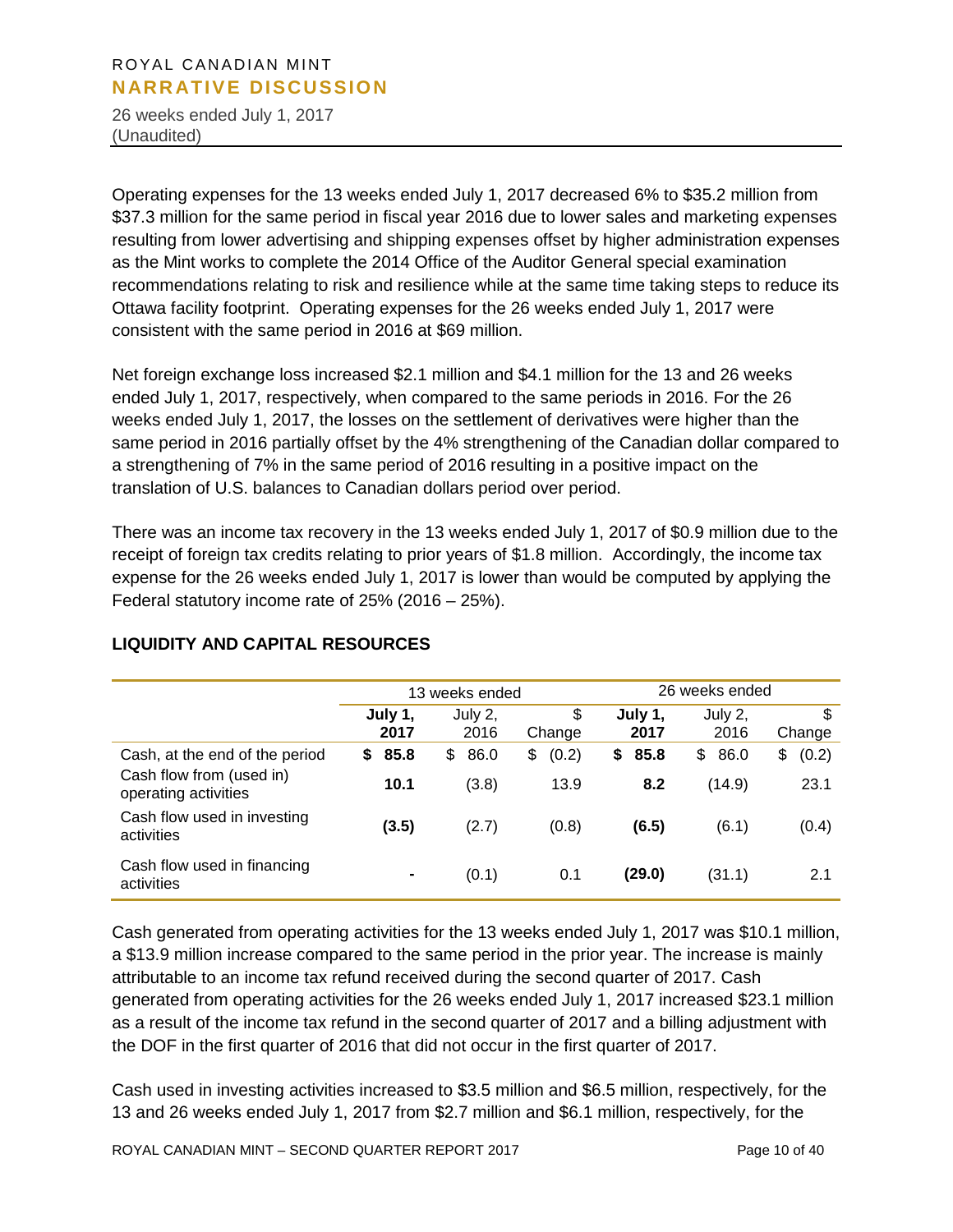26 weeks ended July 1, 2017 (Unaudited)

same periods in 2016. The capital expenditures in the 13 and 26 weeks ended July 1, 2017 primarily related to renovations carried out at the Mint's headquarters in Ottawa.

The \$2.1 million decrease in cash used in financing activities for the 26 weeks ended July 1, 2017 represented a lower dividend pay out to the Government of Canada during the first quarter of 2017 compared 2016.

#### **BORROWING FACILITIES**

See note 17 in the December 31, 2016 audited consolidated financial statements for details on the Mint's borrowing facilities. The Mint entered and closed the quarter with total outstanding long term loans of \$27 million. The long term ratio declined to 1:6 at July 1, 2017 from 1:7 at December 31, 2016.

#### **RISKS TO PERFORMANCE**

Management considers risks and opportunities at all levels of decision making and is continually evaluating the adequacy of the Enterprise Risk Management (ERM) program to ensure it is designed to meet shareholder requirements. During a recent assessment of the program, opportunities for improvements were identified which lead to key recommendations. Based on those recommendations, management will be advancing its ERM program to the next level of maturity and increasing the value of risk informed decision making.

As discussed in the Annual Report, the Mint's performance is influenced by many factors, including: economic conditions, financial and commodity market volatility, and competitive pressures. Also, as a Crown Corporation solely owned by the Government of Canada and governed under a legislative framework, the Mint's performance could be impacted by changes to shareholder objectives or to the directions given by governing bodies. There have been no material changes to these risk factors since the filing of the 2016 Annual Report.

# **CRITICAL ACCOUNTING ESTIMATES, ADOPTION OF NEW ACCOUNTING STANDARDS AND ACCOUNTING POLICY DEVELOPMENTS**

See notes 4 and 5 in the audited consolidated financial statements for the year ended December 31, 2016 for a discussion of critical accounting estimates, adoption of new accounting standards and accounting policy developments.

#### **OUTLOOK**

The operating and financial results achieved during the 26 weeks ended July 1, 2017 indicate that the financial goals established in the 2017-2021 Corporate Plan, approved by the Mint's Board of Directors but pending approval of Governor in Council, are on track.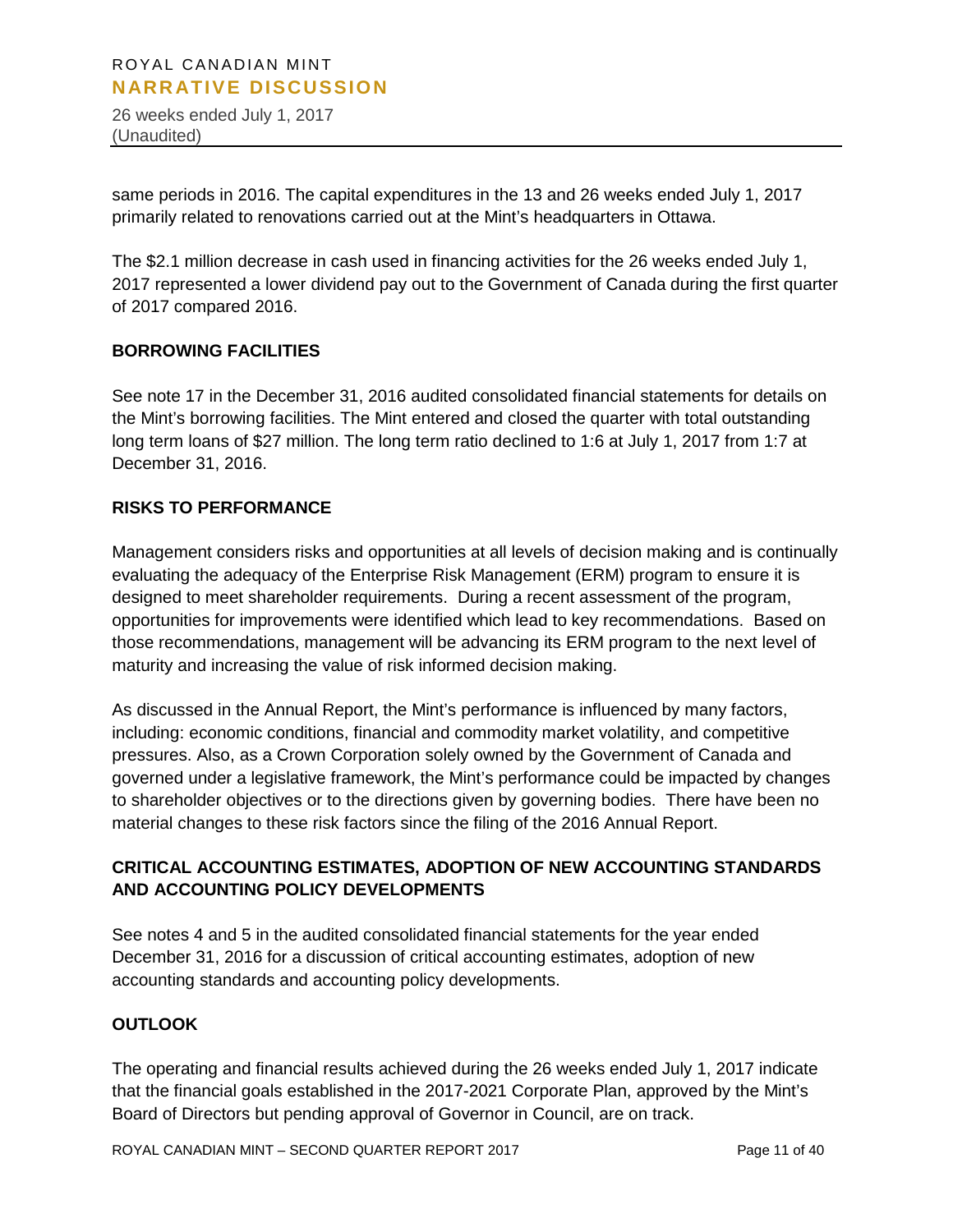26 weeks ended July 1, 2017 (Unaudited)

The Mint successfully launched 80 million MCMI design coins and positioned inventory in readiness for the peak summer demand period. The reduction of available recycled coins has resulted in higher demand for new coins, and production is expected to increase for the remainder of the year. Forecasted new coin demand is expected to exceed the Corporate Plan for 2017. The decline in recycling volumes is being closely monitored to assess the impact on the demand for Canadian circulation coins going forward and to explore potential responses.

Global demand for foreign circulation products, in particular blanks, is growing. Over the next 6 months Central Banks around the world are expected to issue combined tenders for over 6 billion nickel plated steel blanks. The Mint continues to expect profitable use of its Winnipeg expertise and assets.

The Mint's Numismatic sales continue to remain strong and on track for the year, driven by the success of the Canada 150 program, which is expected to continue as new products are introduced through the remainder of the year.

Gold and Silver bullion demand remained soft in the second quarter, and the Mint is continuing to carefully manage operating costs.

# **FORWARD LOOKING STATEMENTS**

The unaudited condensed consolidated quarterly financial statements and the narrative contain forward-looking statements that reflect management's expectations regarding the Mint's objectives, plans, strategies, future growth, results of operations, performance, and business prospects and opportunities. Forward-looking statements are typically identified by words or phrases such as "plans", "anticipates", "expects", "believes", "estimates", "intends", and other similar expressions. These forward-looking statements are not facts, but only estimates regarding expected growth, results of operations, performance, business prospects and opportunities (assumptions). While management considers these assumptions to be reasonable based on available information, they may prove to be incorrect. These estimates of future results are subject to a number of risks, uncertainties and other factors that could cause actual results to differ materially from what the Mint expects. These risks, uncertainties and other factors include, but are not limited to, those risks and uncertainties set forth above in the Risks to Performance as well as in Note 8 – Financial Instruments and Financial Risk Management to the Mint's unaudited condensed consolidated financial statements.

To the extent the Mint provides future-oriented financial information or a financial outlook, such as future growth and financial performance, the Mint is providing this information for the purpose of describing its future expectations. Therefore, readers are cautioned that this information may not be appropriate for any other purpose. Furthermore, future-oriented financial information and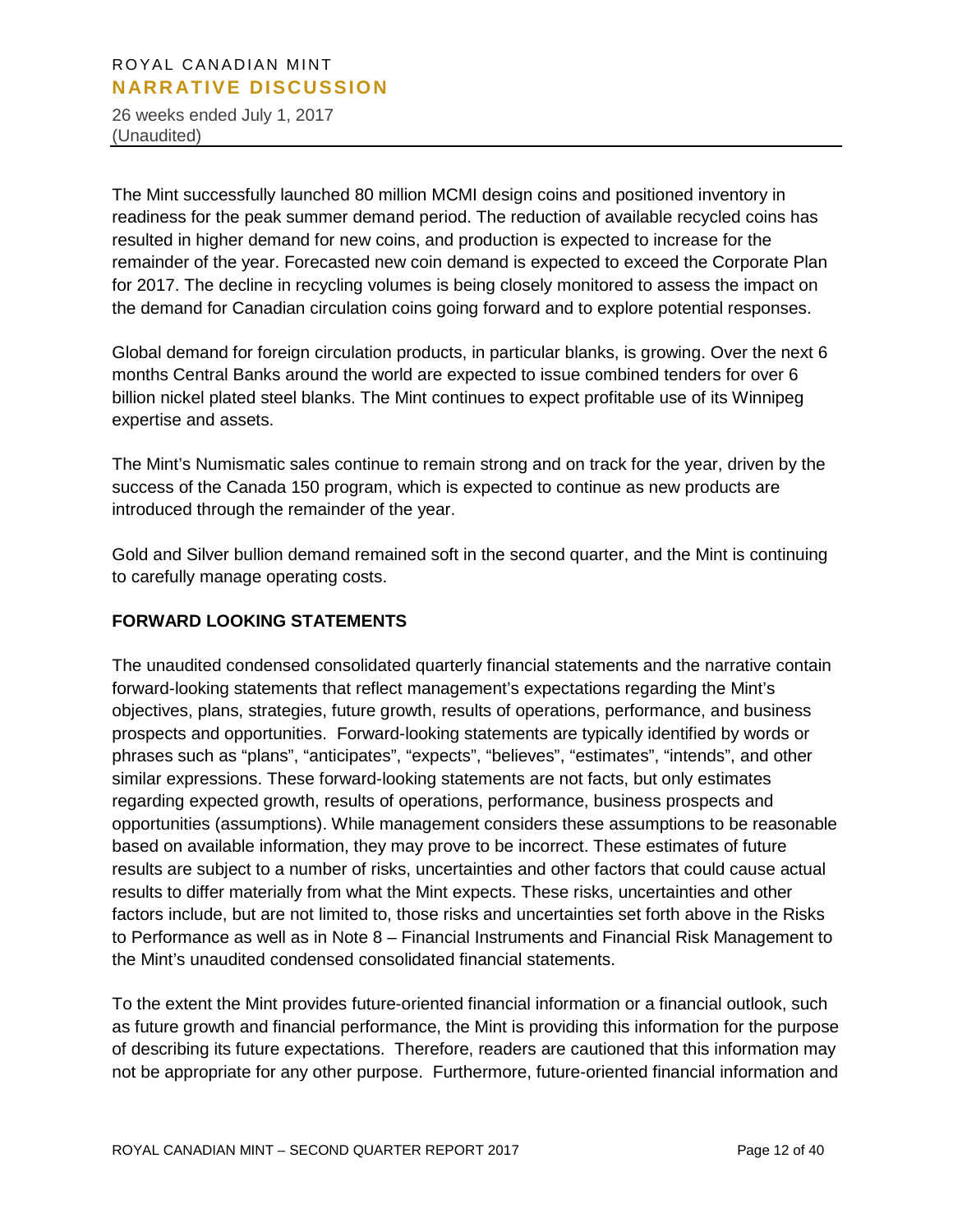26 weeks ended July 1, 2017 (Unaudited)

financial outlooks, as with forward-looking information generally, are based on the assumptions and subject to the risks.

Readers are urged to consider these factors carefully when evaluating these forward-looking statements. In light of these assumptions and risks, the events predicted in these forwardlooking statements may not occur. The Mint cannot assure that projected results or events will be achieved. Accordingly, readers are cautioned not to place undue reliance on the forwardlooking statements.

The forward-looking statements included in the unaudited condensed consolidated quarterly financial statements and narrative are made only as of August 15, 2017, and the Mint does not undertake to publicly update these statements to reflect new information, future events or changes in circumstances or for any other reason after this date.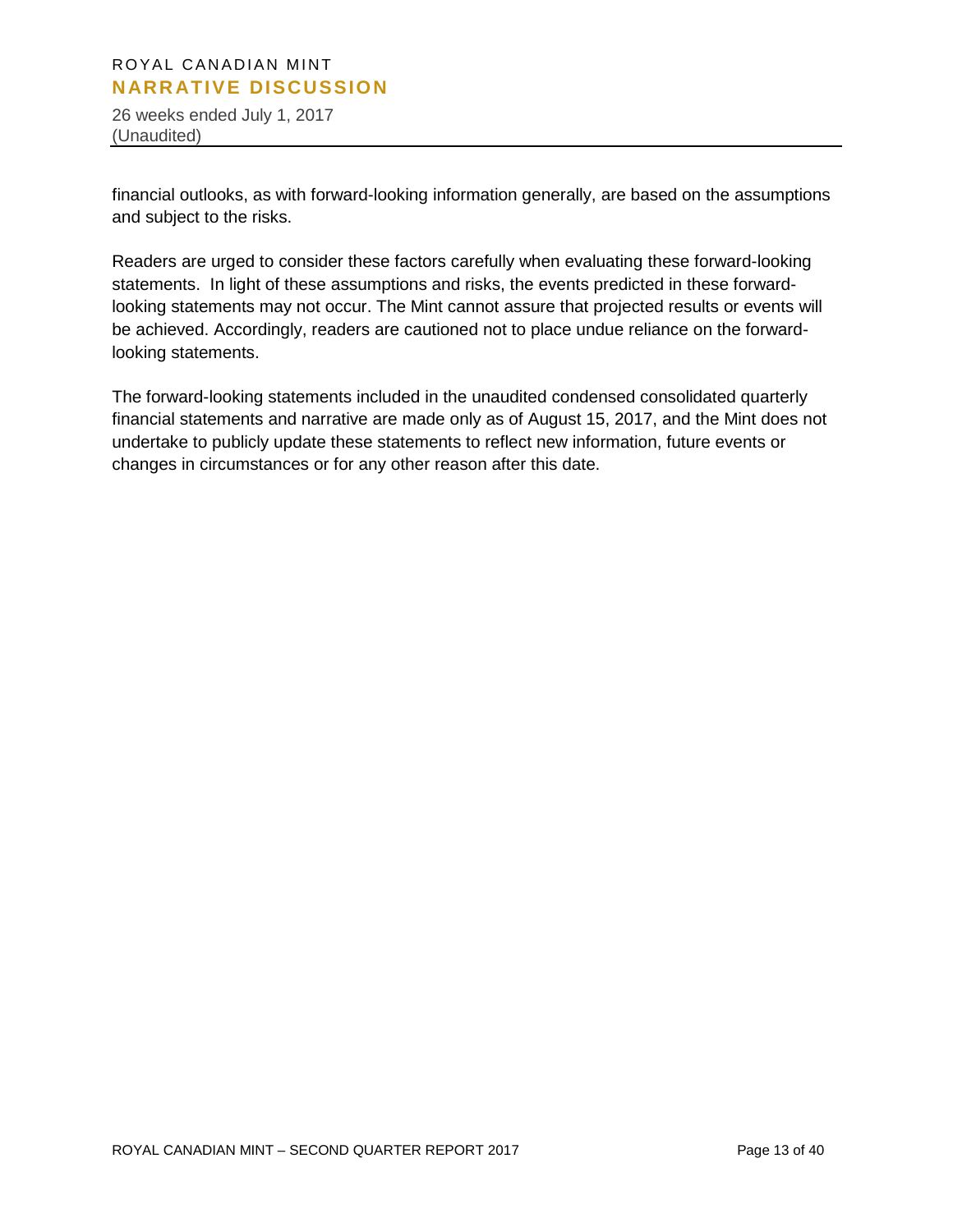#### **Statement of Management Responsibility by Senior Officials**

Management is responsible for the preparation and fair presentation of these condensed consolidated quarterly financial statements in accordance with *IAS 34 Interim Financial Reporting* and requirements in the Treasury Board of Canada *Standard on Quarterly Financial Reports for Crown Corporations* and for such internal controls as management determines are necessary to enable the preparation of condensed consolidated quarterly financial statements that are free from material misstatement. Management is also responsible for ensuring all other information in this quarterly financial report is consistent, where appropriate, with the condensed consolidated quarterly financial statements.

To the best of our knowledge, these unaudited condensed consolidated quarterly financial statements present fairly, in all material respects, the financial position, results of operations and cash flows of the Royal Canadian Mint, as at the date of and for the periods presented in the condensed consolidated quarterly financial statements.

Sandra L. Hanington **Jennifer Camelon, CPA, CA** *President and Chief Executive Officer Chief Financial Officer and* 

Canclon

*Vice-President, Finance and Administration*

Searettemoth

Sean Homuth, CPA, CA CPA (Illinois)

*Chief Accounting Officer*

Ottawa, Canada

August 15, 2017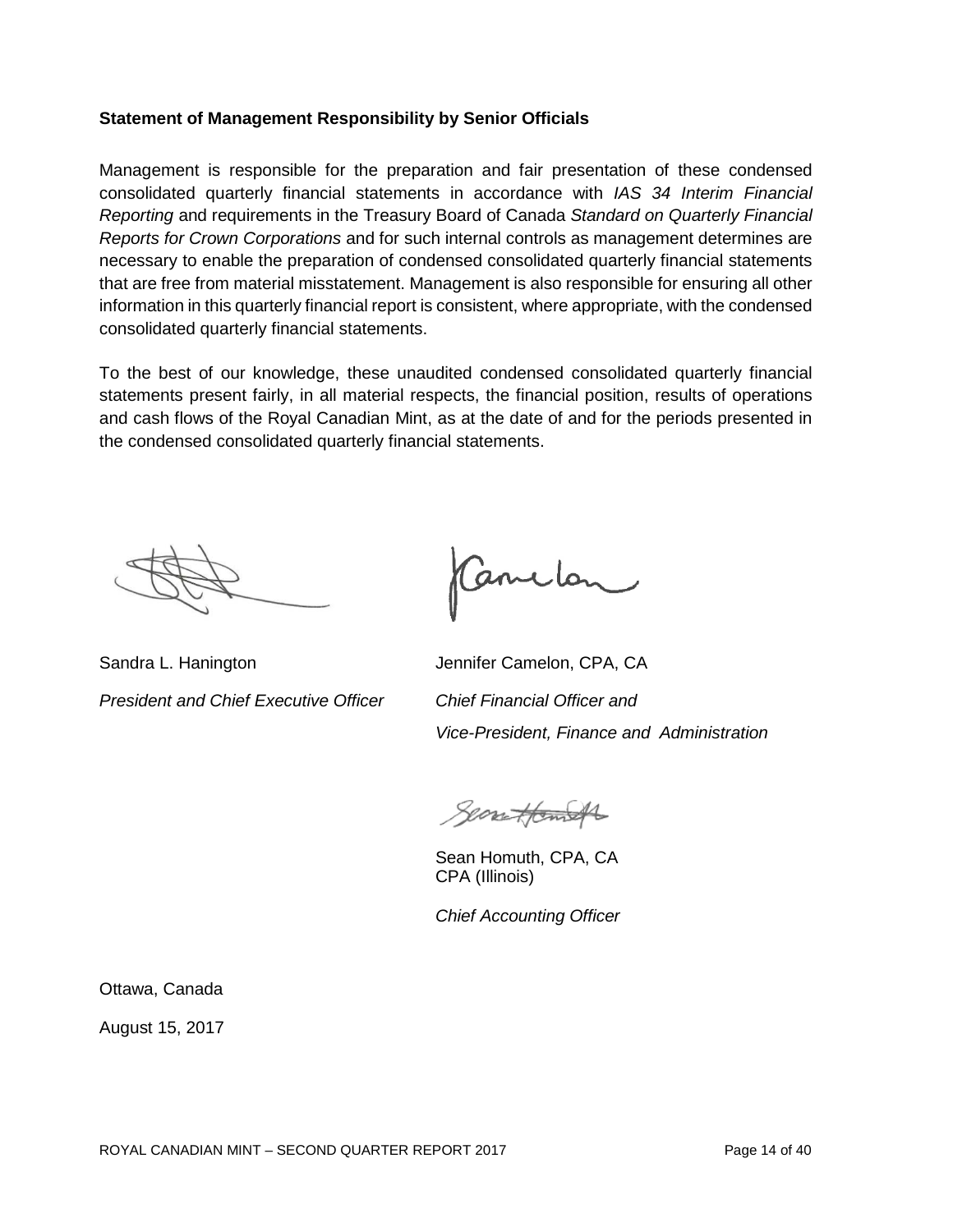# **ROYAL CANADIAN MINT CONDENSED CONSOLIDATED STATEMENT OF FINANCIAL POSITION Unaudited (CAD\$ thousands)**

|                                                 |                  | As at         |                   |
|-------------------------------------------------|------------------|---------------|-------------------|
|                                                 | <b>Notes</b>     | July 1, 2017  | December 31, 2016 |
| <b>Current Assets</b>                           |                  |               |                   |
| Cash                                            |                  | \$<br>85,756  | \$<br>114,185     |
| Accounts receivable                             | $6\phantom{1}6$  | 21,521        | 24,938            |
| Prepaid expenses                                |                  | 5,408         | 4,012             |
| Income taxes receivable                         |                  | 3,706         | 4,222             |
| Inventories                                     | $\overline{7}$   | 85,160        | 78,929            |
| Derivative financial assets                     | 8                | 343           | 425               |
| Total current assets                            |                  | 201,894       | 226,711           |
| <b>Non-current assets</b>                       |                  |               |                   |
| Prepaid expenses                                |                  | 686           | 1,669             |
| Derivative financial assets                     | 8                |               | 17                |
| Deferred tax asset                              |                  | 35,197        | 33,206            |
| Property, plant and equipment                   | 9                | 167,191       | 170,254           |
| Investment property                             |                  | 236           | 236               |
| Intangible assets                               | $\boldsymbol{9}$ | 10,464        | 12,004            |
| Total non-current assets                        |                  | 213,774       | 217,386           |
| <b>Total assets</b>                             |                  | \$415,668     | \$<br>444,097     |
| <b>Current Liabilities</b>                      |                  |               |                   |
| Accounts payable and accrued liabilities        | 11               | \$<br>50,129  | \$<br>59,384      |
| Loans payable                                   |                  | 7,516         | 7,516             |
| Face Value redemptions and returns              | 10               | 2,598         | 3,153             |
| Deferred revenue                                |                  | 10,970        | 13,078            |
| Employee benefits                               |                  | 2,749         | 2,866             |
| Derivative financial liabilities                | 8                | 83            | 4,620             |
| Total current liabilities                       |                  | 74,045        | 90,617            |
| <b>Non-current liabilities</b>                  |                  |               |                   |
| Accounts payable and accrued liabilities        | 11               | 327           | 401               |
| Loans payable                                   |                  | 19,490        | 19,490            |
| Face Value redemptions and returns              | 10               | 138,636       | 137,864           |
| <b>Employee benefits</b>                        |                  | 10,101        | 10,101            |
| Derivative financial liabilities                | 8                | 137           | 268               |
| Total non-current liabilities                   |                  | 168,691       | 168,124           |
| <b>Total liabilities</b>                        |                  | 242,736       | 258,741           |
| Shareholder's equity                            |                  |               |                   |
| Share capital (authorised and issued 4,000 non- |                  | 40,000        | 40,000            |
| transferable shares)                            |                  |               |                   |
| Retained earnings                               |                  | 133,050       | 145,617           |
| Accumulated other comprehensive loss            |                  | (118)         | (261)             |
| Total shareholder's equity                      |                  | 172,932       | 185,356           |
| Total liabilities and shareholder's equity      |                  | 415,668<br>\$ | \$444,097         |

Commitments, contingencies and guarantees (Note 20)

The accompanying notes are an integral part of these condensed consolidated financial statements.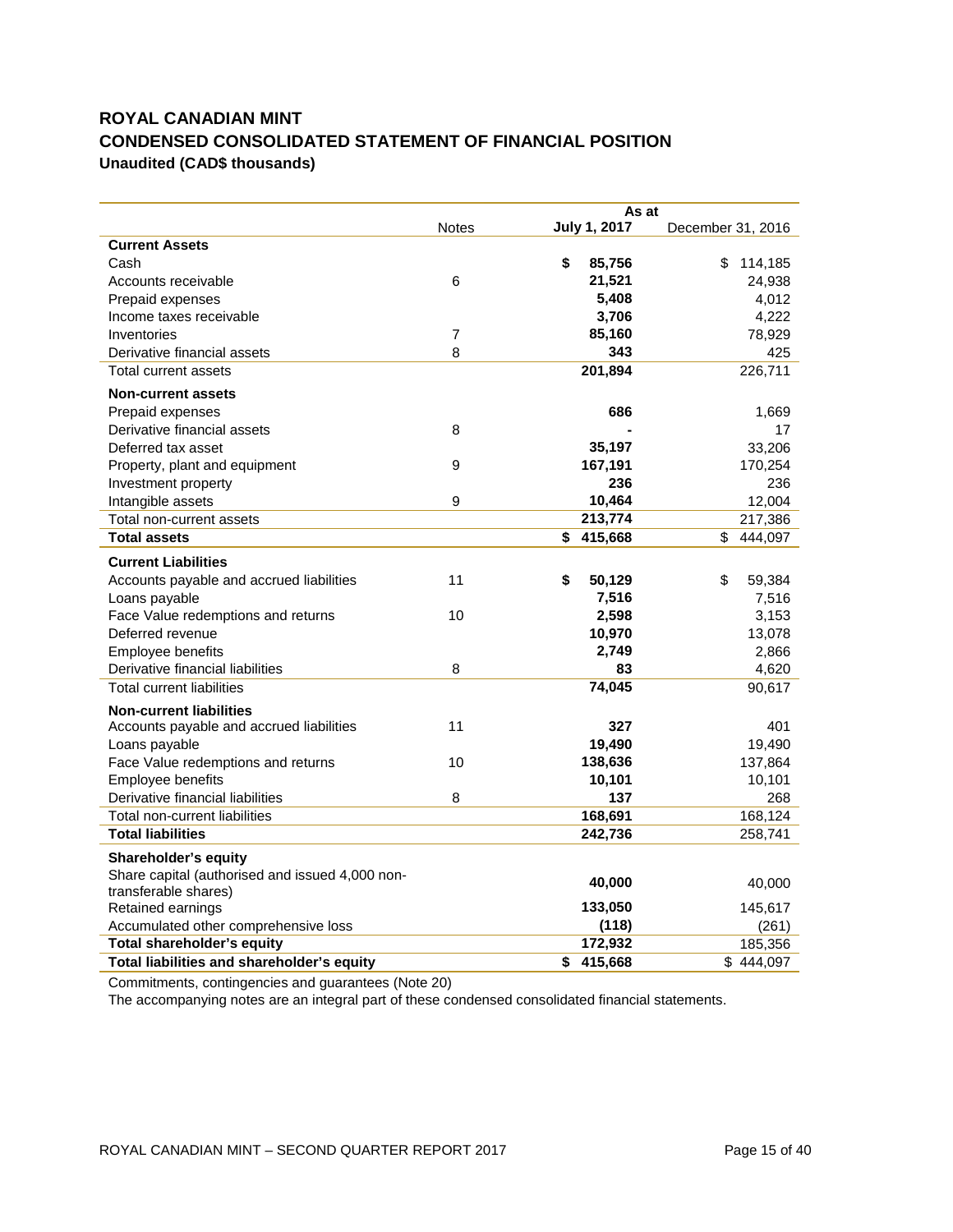# **ROYAL CANADIAN MINT CONDENSED CONSOLIDATED STATEMENT OF COMPREHENSIVE INCOME Unaudited (CAD\$ thousands)**

|                                                                                                                                                                                                            |              | 13 weeks ended |                                      | 26 weeks ended |                                      |  |  |
|------------------------------------------------------------------------------------------------------------------------------------------------------------------------------------------------------------|--------------|----------------|--------------------------------------|----------------|--------------------------------------|--|--|
|                                                                                                                                                                                                            | <b>Notes</b> | July 1, 2017   | July 2, 2016<br>Restated<br>(Note 3) | July 1, 2017   | July 2, 2016<br>Restated<br>(Note 3) |  |  |
| Revenue                                                                                                                                                                                                    | 13           | \$401,621      | \$<br>610,133                        | \$904,370      | \$1,198,548                          |  |  |
| Cost of sales                                                                                                                                                                                              | 14,15        | 361,816        | 560,487                              | 814,113        | 1,102,103                            |  |  |
| <b>Gross profit</b>                                                                                                                                                                                        |              | 39,805         | 49,646                               | 90,257         | 96,445                               |  |  |
| Marketing and sales expenses                                                                                                                                                                               | 14,15        | 18,186         | 22,409                               | 34,855         | 39,797                               |  |  |
| Administration expenses                                                                                                                                                                                    | 14, 15, 16   | 17,013         | 14,927                               | 34,171         | 29,621                               |  |  |
| <b>Operating expenses</b>                                                                                                                                                                                  |              | 35,199         | 37,336                               | 69,026         | 69,418                               |  |  |
| Net foreign exchange (losses)                                                                                                                                                                              |              |                |                                      |                |                                      |  |  |
| qains                                                                                                                                                                                                      |              | (557)          | 1,533                                | (2, 324)       | 1,780                                |  |  |
| <b>Operating profit</b>                                                                                                                                                                                    |              | 4.049          | 13,843                               | 18,907         | 28,807                               |  |  |
| Finance income (costs), net                                                                                                                                                                                |              | 164            | (75)                                 | 157            | (92)                                 |  |  |
| Other Income                                                                                                                                                                                               |              | 223            | 220                                  | 223            | 220                                  |  |  |
| Profit before income tax                                                                                                                                                                                   |              | 4,436          | 13,988                               | 19,287         | 28,935                               |  |  |
| Income tax recovery (expense)                                                                                                                                                                              | 17           | 883            | (3, 510)                             | (2,854)        | (7, 233)                             |  |  |
| Profit for the period                                                                                                                                                                                      |              | 5,319          | 10,478                               | 16,433         | 21,702                               |  |  |
| Items that will be reclassified subsequently to profit or loss:<br>Net unrealized gains on cash flow<br>hedges<br>Reclassification of net realized<br>losses on cash flow hedges<br>transferred from other |              | 126            | 313<br>(338)                         | 143            | 3,276<br>(117)                       |  |  |
|                                                                                                                                                                                                            |              |                |                                      |                |                                      |  |  |
| Other comprehensive income (loss), net<br>of tax                                                                                                                                                           |              | 126            | (25)                                 | 143            | 3,159                                |  |  |
| <b>Total comprehensive income</b>                                                                                                                                                                          |              | \$5,445        | \$<br>10,453                         | 16,576<br>\$   | \$24,861                             |  |  |

The accompanying notes are an integral part of these condensed consolidated financial statements.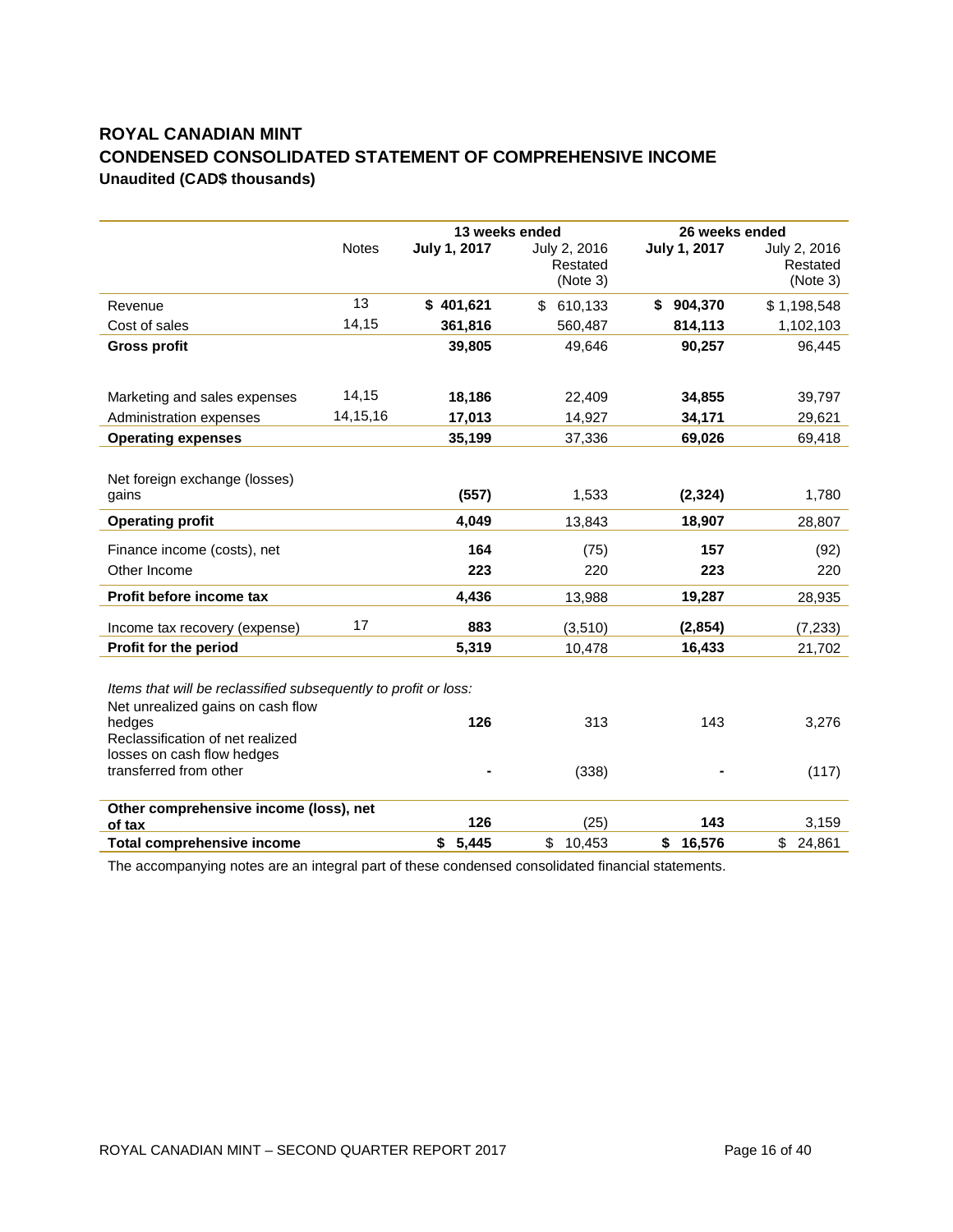# **ROYAL CANADIAN MINT CONDENSED CONSOLIDATED STATEMENT OF CHANGES IN EQUITY Unaudited (CAD\$ thousands)**

**13 weeks ended July 1, 2017**

|                                        | <b>Share</b><br><b>Capital</b> |     | <b>Retained</b><br>earnings | <b>Accumulated other</b><br>comprehensive<br>loss (Net<br>gains(losses) on<br>cash flow hedges) |   | Total   |
|----------------------------------------|--------------------------------|-----|-----------------------------|-------------------------------------------------------------------------------------------------|---|---------|
| Balance as at April 1, 2017            | \$<br>40.000                   | \$. | 127,731                     | (244)<br>\$                                                                                     | S | 167,487 |
| Profit for the period                  | $\blacksquare$                 |     | 5,319                       | ۰                                                                                               |   | 5,319   |
| Other comprehensive income, net of tax | ۰                              |     | $\blacksquare$              | 126                                                                                             |   | 126     |
| Balance as at July 1, 2017             | 40.000                         |     | 133,050                     | (118)                                                                                           |   | 172,932 |

#### 13 weeks ended July 2, 2016

|                                      |              |   | Retained<br>earnings - | Accumulated other<br>comprehensive loss |   |         |
|--------------------------------------|--------------|---|------------------------|-----------------------------------------|---|---------|
|                                      | Share        |   | Restated               | (Net gains(losses) on                   |   |         |
|                                      | Capital      |   | (Note 3)               | cash flow hedges)                       |   | Total   |
| Balance as at April 2, 2016          | \$<br>40.000 | S | 132,362                | (3,645)<br>\$.                          | S | 168,717 |
| Profit for the period                | -            |   | 10.478                 | ٠                                       |   | 10.478  |
| Other comprehensive loss, net of tax |              |   | -                      | (25)                                    |   | (25)    |
| Balance as at July 2, 2016           | 40.000       |   | 142.840                | (3,670)                                 |   | 179,170 |

#### **26 weeks ended July 1, 2017**

|                                        | <b>Share</b><br>Capital |   | <b>Retained</b><br>earnings | <b>Accumulated other</b><br>comprehensive<br>loss (Net<br>gains(losses) on<br>cash flow hedges) |   | Total    |
|----------------------------------------|-------------------------|---|-----------------------------|-------------------------------------------------------------------------------------------------|---|----------|
| Balance as at December 31, 2016        | \$<br>40,000            | S | 145,617                     | \$<br>(261)                                                                                     | S | 185,356  |
| Profit for the period                  | ۰                       |   | 16.433                      | $\overline{\phantom{a}}$                                                                        |   | 16,433   |
| Other comprehensive income, net of tax | ٠                       |   |                             | 143                                                                                             |   | 143      |
| Dividend paid                          | $\blacksquare$          |   | (29,000)                    | $\blacksquare$                                                                                  |   | (29,000) |
| Balance as at July 1, 2017             | 40.000                  |   | 133,050                     | (118)                                                                                           | S | 172,932  |

#### 26 weeks ended July 2, 2016

|                                        |   |         |     | Retained<br>earnings - | Accumulated other<br>comprehensive loss |                          |    |          |
|----------------------------------------|---|---------|-----|------------------------|-----------------------------------------|--------------------------|----|----------|
|                                        |   | Share   |     | Restated               | (Net gains (losses) on                  |                          |    |          |
|                                        |   | Capital |     | (Note 3)               | cash flow hedges)                       |                          |    | Total    |
| Balance as at December 31, 2015        | S | 40,000  | S   | 152,138                | S.                                      | (6,829)                  | S. | 185,309  |
| Profit for the period                  |   | ۰       |     | 21.702                 |                                         |                          |    | 21,702   |
| Other comprehensive income, net of tax |   | ۰       |     |                        |                                         | 3.159                    |    | 3.159    |
| Dividend paid                          |   | ۰       |     | (31,000)               |                                         | $\overline{\phantom{0}}$ |    | (31,000) |
| Balance as at July 2, 2016             |   | 40,000  | \$. | 142.840                |                                         | (3,670)                  | \$ | 179,170  |
|                                        |   |         |     |                        |                                         |                          |    |          |

The accompanying notes are an integral part of these condensed consolidated financial statements.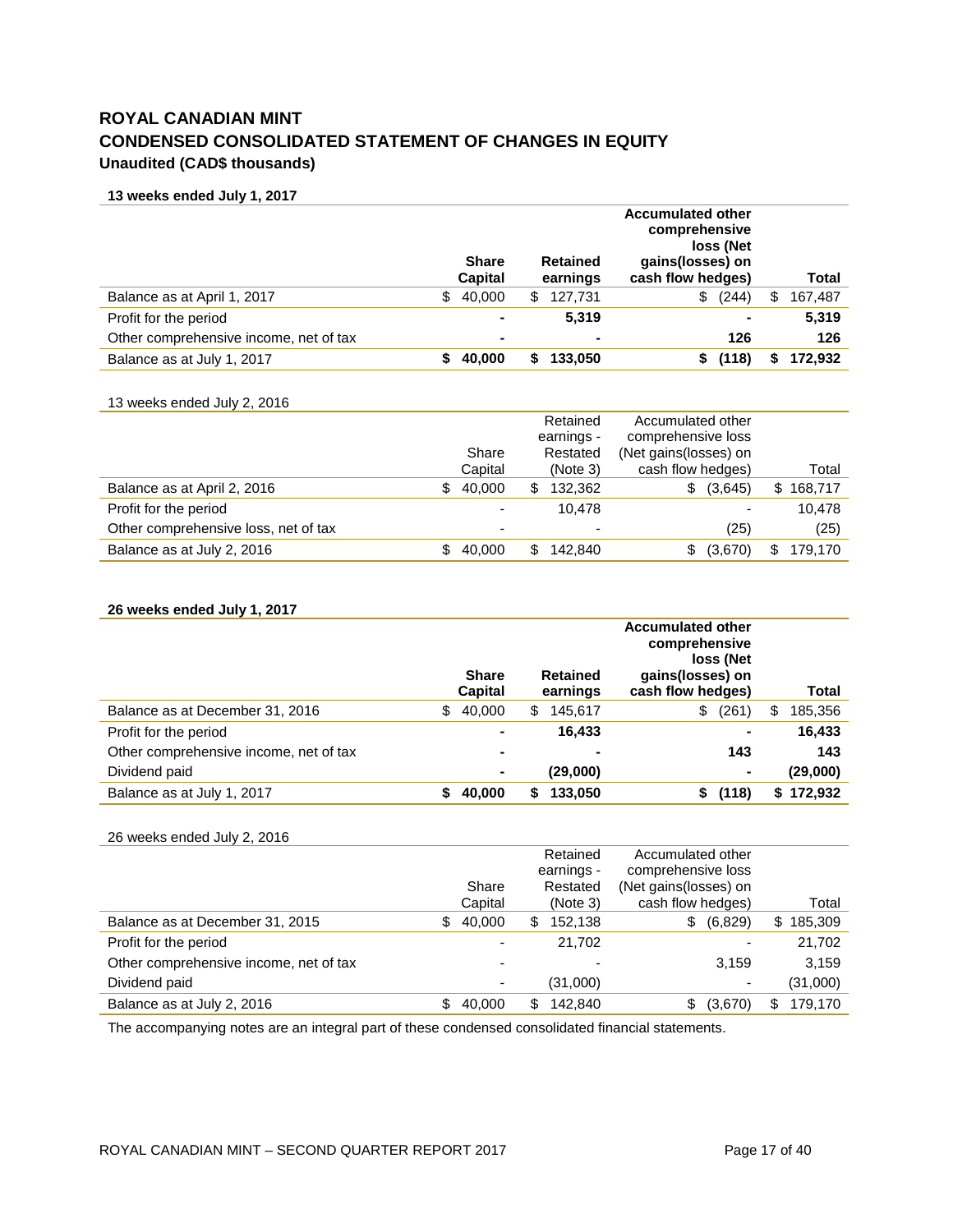# **ROYAL CANADIAN MINT CONDENSED CONSOLIDATED STATEMENT OF CASH FLOWS Unaudited (CAD\$ thousands)**

|                                                                                      |       |                 | 13 weeks ended           |                 | 26 weeks ended           |
|--------------------------------------------------------------------------------------|-------|-----------------|--------------------------|-----------------|--------------------------|
|                                                                                      | Notes | July 1,<br>2017 | July 2, 2016<br>(Note 3) | July 1,<br>2017 | July 2, 2016<br>(Note 3) |
|                                                                                      |       |                 |                          |                 |                          |
| Cash flows from operating activities                                                 |       |                 |                          |                 |                          |
| Profit for the period                                                                |       | \$<br>5,319     | 10,478<br>\$             | 16,433<br>S.    | 21,702<br>\$             |
| Adjustments to reconcile profit to cash flows from<br>operating activities:          |       |                 |                          |                 |                          |
| Depreciation and amortization                                                        | 14    | 5,097           | 4,871                    | 9,972           | 9,639                    |
| Income tax (recovery) expense                                                        | 17    | (883)           | 3,510                    | 2,854           | 7,233                    |
| Finance (income) costs, net                                                          |       | (164)           | 75                       | (157)           | 92                       |
| Other income                                                                         |       | (223)           | (220)                    | (223)           | (220)                    |
| Gain on foreign exchange                                                             |       | 1,791           | (1,704)                  | (14)            | (6, 533)                 |
| Adjustments to other (revenues) expenses, net                                        | 18    | (1,099)         | 688                      | (1, 104)        | 941                      |
| Changes in liability for Face Value redemptions and<br>returns                       |       | 3,548           | (1,997)                  | (1, 314)        | (6,004)                  |
| Net changes in operating assets and liabilities                                      | 18    | (4,999)         | (10, 834)                | (14, 969)       | (27,990)                 |
| Cash provided by (used in) operating activities<br>before                            |       | 8,387           | 4,867                    | 11,478          | (1, 140)                 |
| interest and income tax                                                              | 18    |                 |                          |                 |                          |
| Income taxes received, net of income tax paid                                        | 18    | 1,405           | (8,804)                  | (3,689)         | (14, 101)                |
| Interest received, net of interest paid                                              |       | 356             | 135                      | 452             | 320                      |
| Net cash from (used in) operating activities                                         |       | 10,148          | (3,802)                  | 8,241           | (14, 921)                |
| Cash flows used in investing activities                                              |       |                 |                          |                 |                          |
| Acquisition of property, plant and equipment and<br>intangible assets                |       | (3, 540)        | (2,574)                  | (6, 508)        | (5, 812)                 |
| Settlements of derivative contracts to acquire<br>property, plant and equipment, net |       |                 | (152)                    |                 | (312)                    |
| Net cash used in investing activities                                                |       | (3, 540)        | (2,726)                  | (6, 508)        | (6, 124)                 |
| Cash flows used in financing activities                                              |       |                 |                          |                 |                          |
| Dividends paid                                                                       | 8.1   |                 |                          | (29,000)        | (31,000)                 |
| Financing fees paid                                                                  |       | (14)            | (75)                     | (28)            | (146)                    |
| Net cash used in financing activities                                                |       | (14)            | (75)                     | (29, 028)       | (31, 146)                |
| Effect of changes in exchange rates on cash                                          |       | (1, 363)        | 21                       | (1, 134)        | (2,638)                  |
| Increase (decrease) in cash                                                          |       | 5,231           | (6, 582)                 | (28, 429)       | (54, 829)                |
| Cash at the beginning of the period                                                  |       | 80,525          | 92,529                   | 114,185         | 140,776                  |
| Cash at the end of the period                                                        |       | \$<br>85,756    | \$85,947                 | \$85,756        | \$85,947                 |

The accompanying notes are an integral part of these condensed consolidated financial statements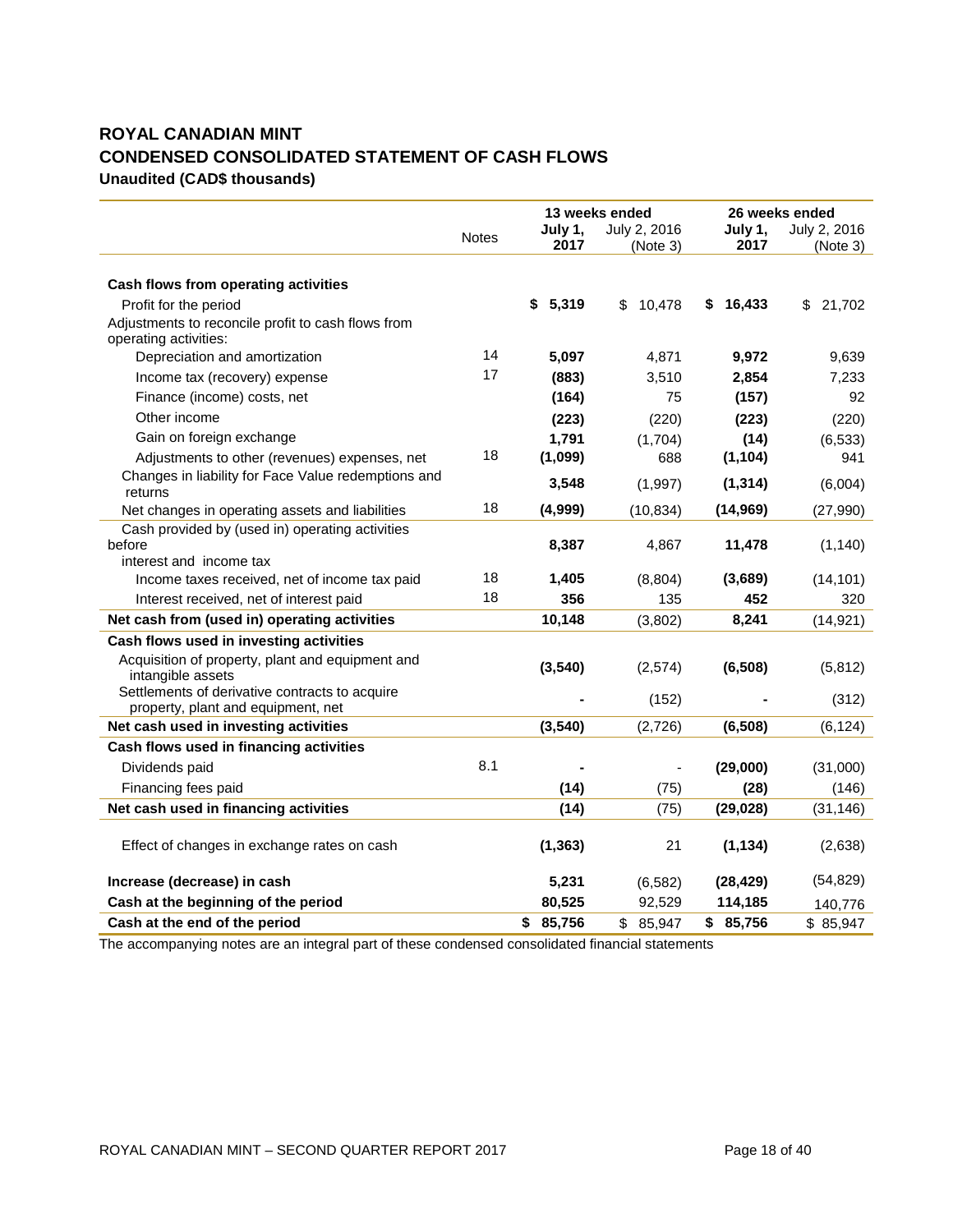# **1. NATURE AND DESCRIPTION OF THE CORPORATION**

The Royal Canadian Mint (the "Mint" or the "Corporation") was incorporated in 1969 by the *Royal Canadian Mint Act* to mint coins and carry out other related activities. The Corporation is an agent corporation of Her Majesty named in Part II of Schedule III to the *Financial Administration Act*. It produces all of the circulation coins used in Canada and manages the support distribution system for the Government of Canada.

On December 15, 2016, Bill C-29, Budget Implementation Act 2016, no. 2, A Second Act to implement certain provisions of the budget tabled in Parliament on March 22, 2016 and other measures, received Royal assent. In particular, this Act amends the Royal Canadian Mint Act to clarify the Corporation's powers, and to enable the Corporation to anticipate profit with respect to the provision of all goods or services, and removes the restriction that the Corporation shall not anticipate profit with respect to the provision of any goods or services to Her Majesty in right of Canada.

The Corporation also produces circulation, collector and bullion investment coins for the domestic and international marketplace, and it is also a gold refiner. The addresses of its registered office and principal place of business are 320 Sussex Drive, Ottawa, Ontario, Canada, K1A 0G8 and 520 Lagimodière Blvd, Winnipeg, Manitoba, Canada, R2J 3E7.

In 2002, the Corporation incorporated RCMH-MRCF Inc., a wholly-owned subsidiary. RCMH-MRCF Inc. has been operationally inactive since December 31, 2008.

The Corporation is a prescribed federal Crown corporation for tax purposes and is subject to federal income taxes under the *Income Tax Act*.

While not subject to United States of America federal income taxes, the Corporation is subject in some states to state income taxes.

# **2. BASIS OF PRESENTATION**

#### **2.1 Statement of Compliance**

These quarterly condensed consolidated financial statements have been prepared in accordance with *IAS 34 Interim Financial Reporting ("IAS 34")* of the *International Financial Reporting Standards ("IFRS")* and the *Standard on Quarterly Financial Reports for Crown Corporations* issued by the Treasury Board of Canada. As permitted under these standards, these quarterly condensed consolidated financial statements do not include all of the disclosure requirements for annual consolidated financial statements, and should be read in conjunction with the Corporation's audited consolidated financial statements for its fiscal year ended December 31, 2016.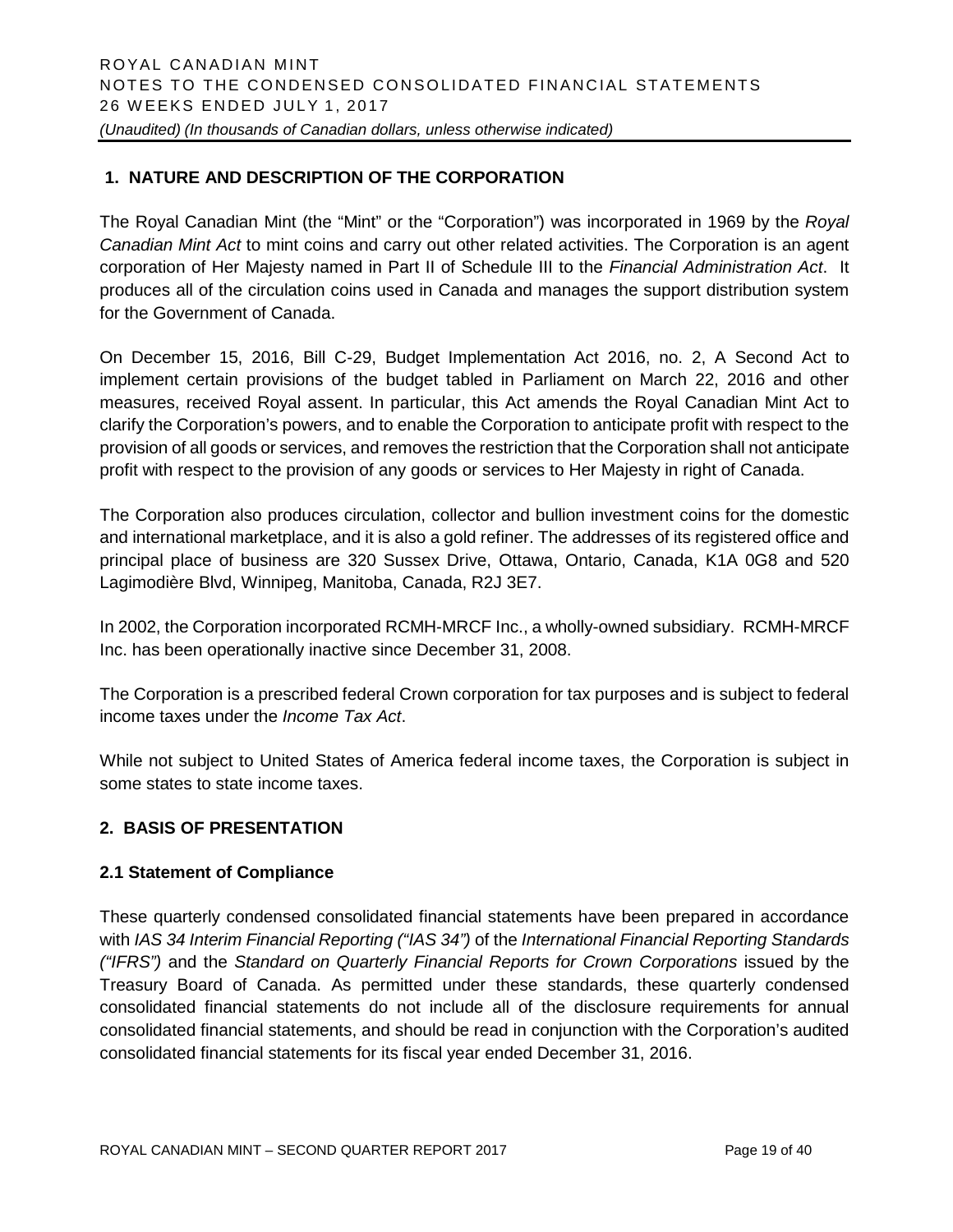These quarterly condensed consolidated financial statements have not been audited or reviewed by an external auditor.

These quarterly condensed consolidated financial statements have been approved for public release by the Board of Directors of the Corporation on August 15, 2017.

# **2.2 Basis of presentation**

The quarterly condensed consolidated financial statements were prepared in accordance with IFRS.

Although the Corporation's year end of December 31 matches the calendar year end, the Corporation's quarter end dates do not necessarily coincide with calendar year quarters; instead, each of the Corporation's quarters contains 13 weeks.

#### **2.3 Consolidation**

The quarterly condensed consolidated financial statements incorporate the quarterly financial statements of the Corporation and its wholly-owned subsidiary. The subsidiary's accounting policies are in line with those used by the Corporation. All intercompany transactions, balances, income and expenses are eliminated in full on consolidation.

#### **2.4 Foreign currency translation**

Unless otherwise stated, all figures reported in the quarterly condensed consolidated financial statements and disclosures are reflected in thousands of Canadian dollars (CAD\$), which is the functional currency of the Corporation.

#### **2.5 Significant accounting policies**

Significant accounting policies applied in these quarterly condensed consolidated financial statements are disclosed in Note 2 of the Corporation's annual consolidated financial statements for the year ended December 31, 2016. The accounting policies have been applied consistently in the current and comparative periods.

# **3. RESTATEMENT AND RECLASSIFICATION OF PRIOR PERIODS**

#### **Restatement of prior periods relating to numismatic Face Value products**

In the course of the preparation of the quarterly condensed consolidated financial statements for the quarter ended October 1, 2016 (Q3 2016), the Corporation identified an adjustment relating to prior periods requiring restatement, relating to the sale of numismatic Face Value products.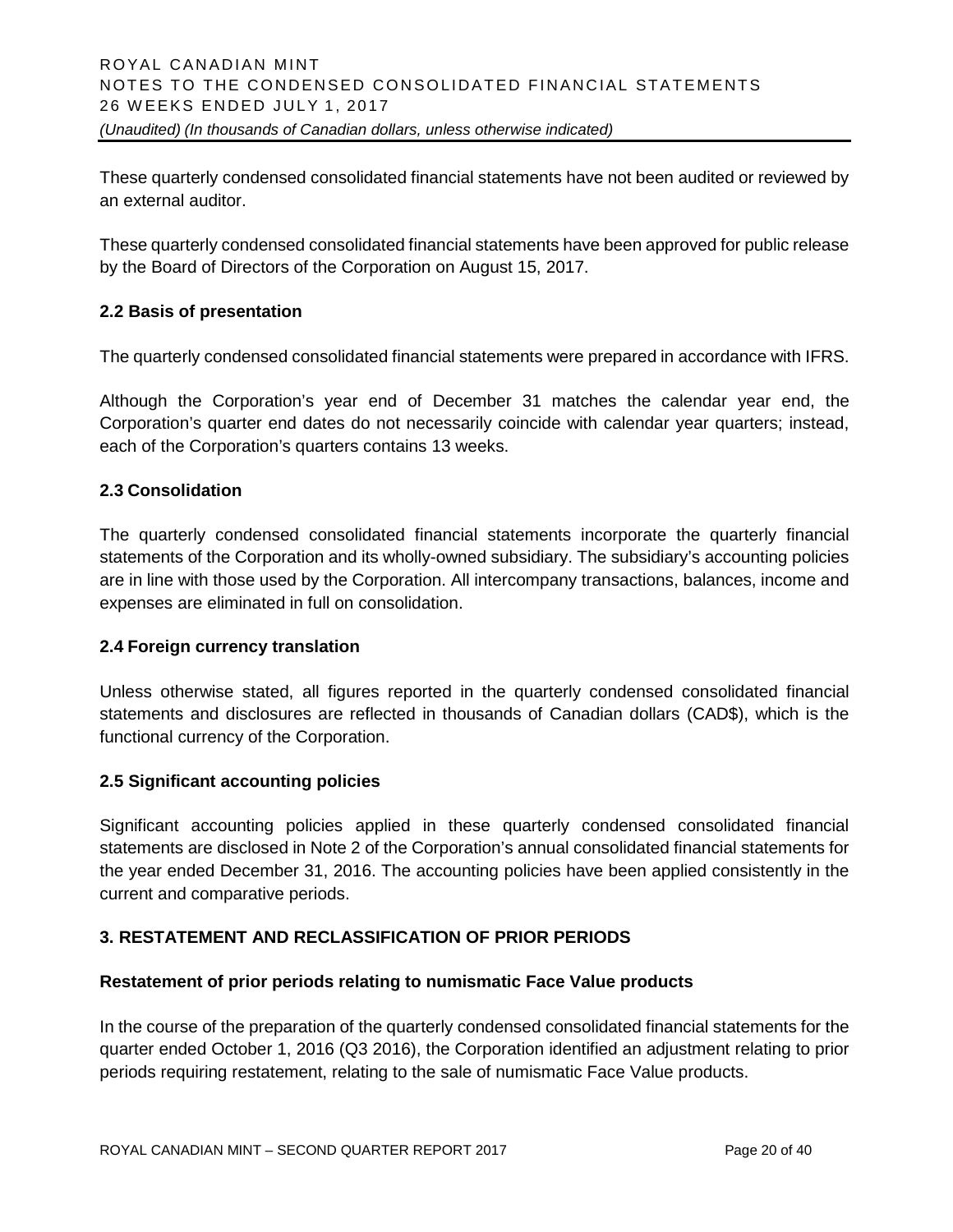In the past, sales of numismatic Face Value products were recorded as revenue, along with a liability for expected redemptions and returns which was based on historical redemption and return patterns for other numismatic products. In 2016, the Corporation conducted an extensive review of the Face Value program and redemptions and returns to date. Face Value products have different characteristics than other numismatic products as they have a Face Value equal to their purchase price, which combined with the unlimited redemption and return period permitted by the Corporation's current redemption and return policies and practices, make Face Value products significantly more likely to be redeemed or returned than other numismatic products. Consequently, in the Corporation's view, the historical redemption and return patterns for other numismatic products cannot be used to estimate the redemptions and returns for Face Value products and no reasonable, reliable alternative method exists.

As a result of this review, it was determined that revenue should not be recognized until a reasonable estimate of redemptions and returns can be made. A liability representing the cumulative value of unredeemed/unreturned Face Value products and the costs of redemptions and returns, net of the value of the corresponding silver content, has been recorded with retrospective adjustment to the inception of the Face Value program.

The condensed consolidated financial statements for the 13 weeks and 26 weeks ended July 2, 2016 have been restated to reflect this change in accounting. For more information on the measurement of the liability for Face Value redemptions and returns refer to Notes 3 and 4 of the Corporation's audited consolidated financial statements for the year ended December 31, 2016.

#### **Reclassification of prior periods**

#### **Presentation of revenue and cost of sales relating to bullion products**

Historically, all of the revenue associated with bullion product sales was recorded on a gross basis; however there are several different sales streams for bullion products. In Q3 2016, the Corporation initiated a review of the different bullion sales transaction types during which it was determined that it was more appropriate to present revenue from bullion sales on a net basis when the transaction involves inventory that a customer has on deposit with the Corporation to create a product for them of a different format, for instance, a Gold Maple Leaf. As a result, the revenue and cost of precious metals from Bullion sale transactions involving customer inventory on deposit with the Corporation ("Customer inventory deals") are now presented on a net basis, with only the commission and incremental value-added manufacturing services continuing to be recognized as revenue. This change in presentation has no impact on profit (loss).

The condensed consolidated statement of comprehensive income (loss) for the 13 weeks and 26 weeks ended on July 2, 2016 has been adjusted to reflect this change in the presentation of revenue and cost of sales.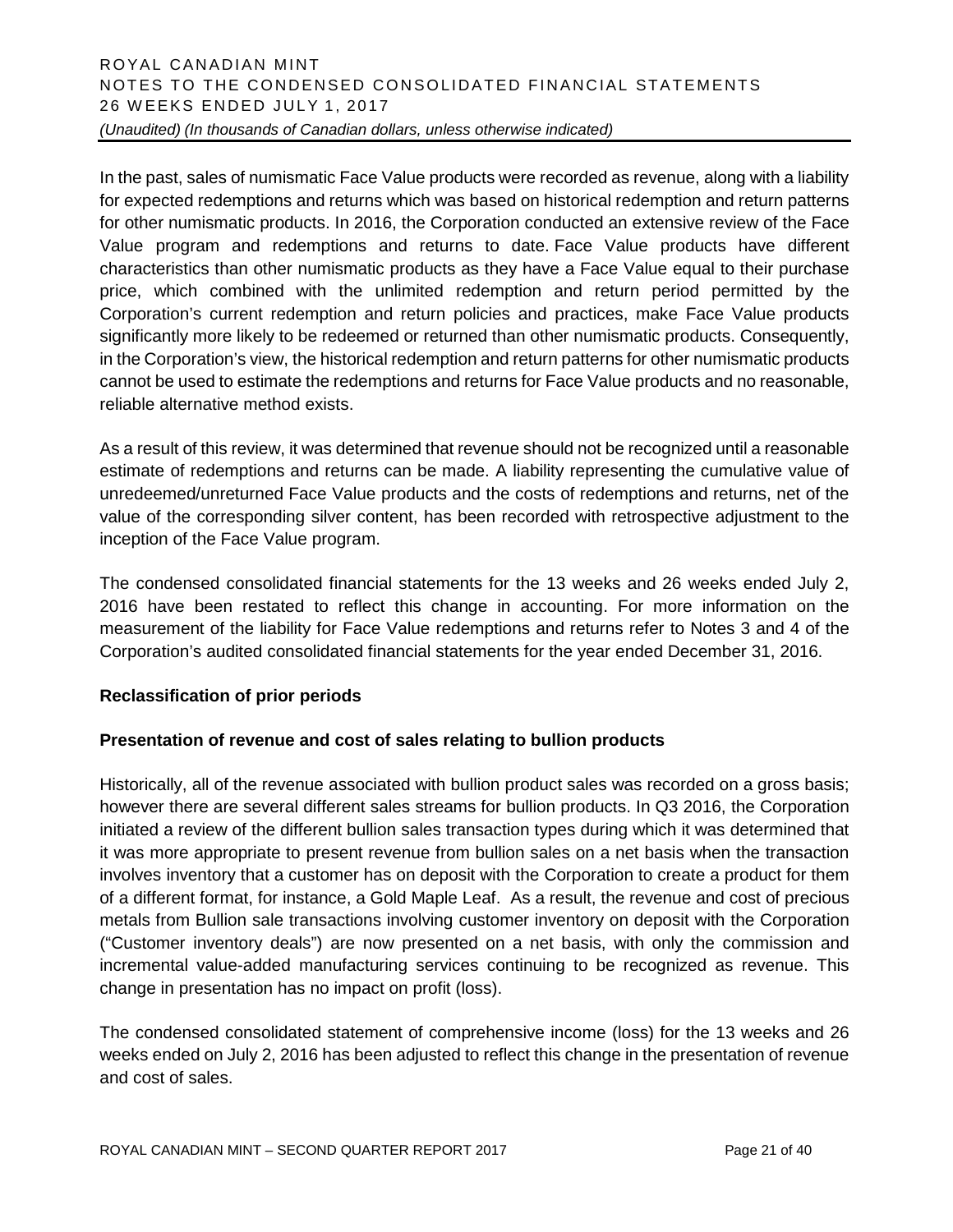#### **Other reclassifications**

During the second quarter of 2017, the Corporation modified the condensed consolidated statement of comprehensive income classification for certain amounts between revenue and net foreign exchange gain or losses to more appropriately reflect their nature.

The following tables show the combined impact of the restatement and reclassifications on the 13 weeks and 26 weeks ended July 2, 2016:

|                                        | 13 weeks ended July 2, 2016 |                           |                                                 |                            |               |  |  |
|----------------------------------------|-----------------------------|---------------------------|-------------------------------------------------|----------------------------|---------------|--|--|
|                                        | As previously<br>reported   | Face Value<br>restatement | Customer<br>inventory deals<br>reclassification | Other<br>reclassifications | As revised    |  |  |
| Revenue                                | \$761,978                   | \$ (7,318)                | \$(144, 583)                                    | \$56                       | 610,133<br>\$ |  |  |
| Cost of sales                          | 714,384                     | (9,314)                   | (144, 583)                                      | ۰                          | 560,487       |  |  |
| Net foreign exchange<br>gains (losses) | 1,665                       | (76)                      |                                                 | (56)                       | 1,533         |  |  |
| Income tax expense                     | (3,031)                     | (479)                     | ۰                                               | ٠                          | (3,510)       |  |  |
| Profit for the period                  | 9,037                       | 1,441                     |                                                 | ۰                          | 10,478        |  |  |

|                                        | 26 weeks ended July 2, 2016 |                           |                                                 |                            |             |  |  |
|----------------------------------------|-----------------------------|---------------------------|-------------------------------------------------|----------------------------|-------------|--|--|
|                                        | As previously<br>reported   | Face Value<br>restatement | Customer<br>inventory deals<br>reclassification | Other<br>reclassifications | As revised  |  |  |
| Revenue                                | \$1,542,900                 | \$ (9,152)                | \$ (335,593)                                    | \$393                      | \$1,198,548 |  |  |
| Cost of sales                          | 1,452,852                   | (15, 156)                 | (335, 593)                                      |                            | 1,102,103   |  |  |
| Net foreign exchange<br>gains (losses) | 4,508                       | (2, 335)                  |                                                 | (393)                      | 1,780       |  |  |
| Income tax expense                     | (6,316)                     | (917)                     |                                                 |                            | (7, 233)    |  |  |
| Profit for the period                  | 18,949                      | 2,753                     |                                                 |                            | 21,702      |  |  |

#### **Presentation of the Statement of Cash Flows**

For the year ended December 31, 2016, the Corporation changed the presentation of its consolidated statement of cash flows to present the cash flows from operating activities using the indirect method available under IAS  $7 -$  Statement of Cash Flows. Details of this change in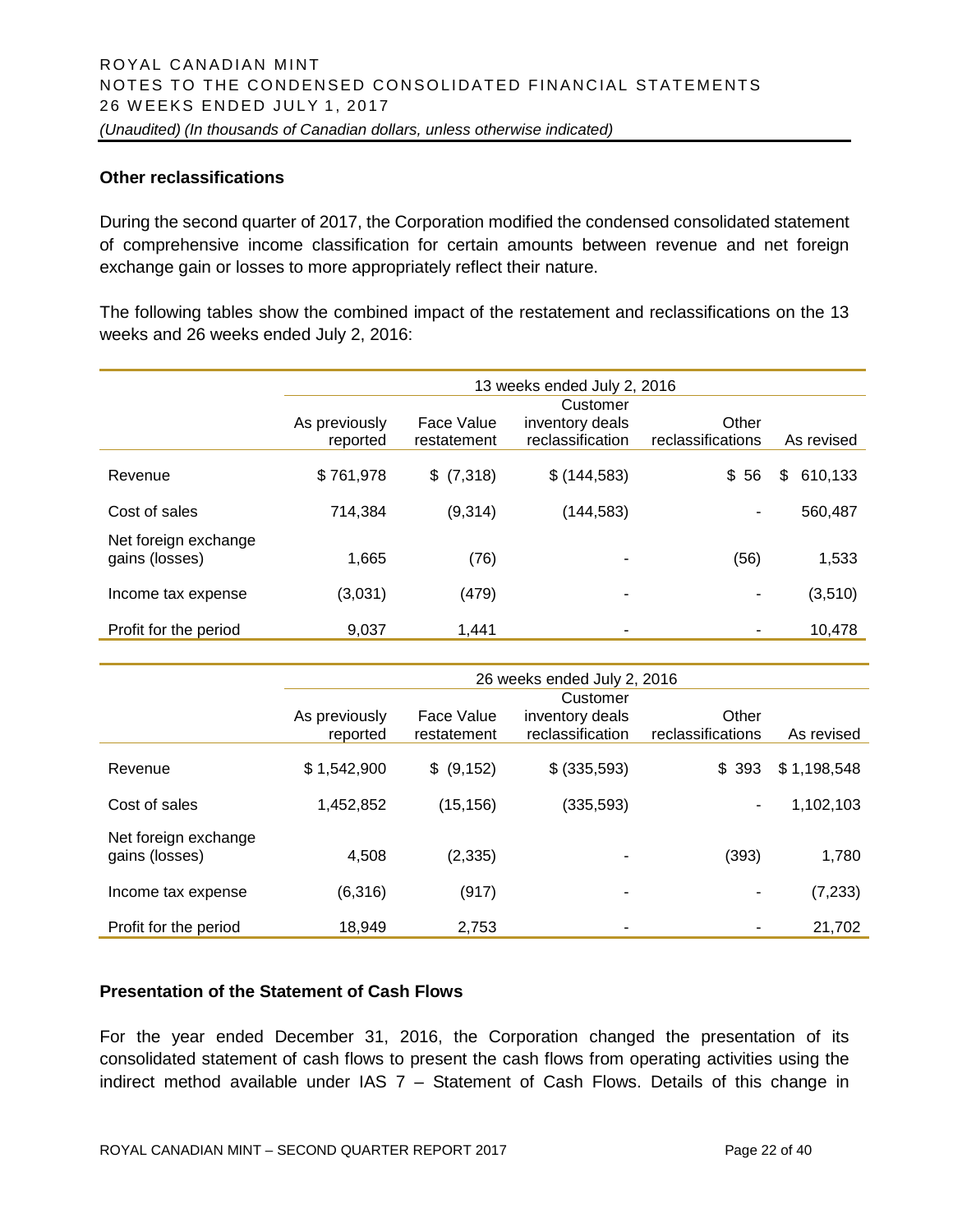presentation are disclosed in Note 3 of the Corporation's audited consolidated financial statements for the year ended December 31, 2016.

#### **4. KEY SOURCES OF ESTIMATION UNCERTAINTY AND CRITICAL JUDGEMENTS**

The preparation of these quarterly condensed consolidated financial statements requires management to make critical judgements, estimates and assumptions that affect the reported amounts of assets and liabilities, disclosure of contingent assets and liabilities and the reported amounts of revenue and expenses during the reporting period.

Actual results may differ significantly from the estimates and assumptions. The estimates and underlying assumptions are reviewed on an ongoing basis. Revisions to accounting estimates are recognized in the period in which the estimate is revised if the revision affects only that period or in the period of the revision and future periods if the revision affects both current and future periods. Significant judgements and estimates as at July 1, 2017 were consistent with those disclosed in Note 4 of the Corporation's audited consolidated financial statements for the year ended December 31, 2016.

# **5. APPLICATION OF NEW AND REVISED IFRS**

# **5.1 New and revised IFRS affecting amounts reported and/or disclosed in the consolidated financial statements**

There were no new or revised IFRS issued by the International Accounting Standards Board (IASB) that became effective during the 26 weeks ended July 1, 2017 that affected amounts reported or disclosed in the quarterly condensed consolidated financial statements.

#### **5.2 New and revised IFRS pronouncements issued but not yet effective**

The Corporation has reviewed the revised accounting pronouncements that have been issued, but are not yet effective.

a) The following amendments are applicable to the Corporation, but their adoption is not expected to have a material impact on the Corporation's consolidated financial statements.

IAS 40 Transfers of Investment Property ("IAS 40")

An amendment was released in December 2016 to IAS 40 Transfers of Investment Property which states that an entity shall transfer a property to, or from, investment property when, and only when, there is evidence of a change in use. A change of use occurs if the property meets, or ceases to meet, the definition of investment property. A change in management's intentions for the use of a property by itself does not constitute evidence of a change in use.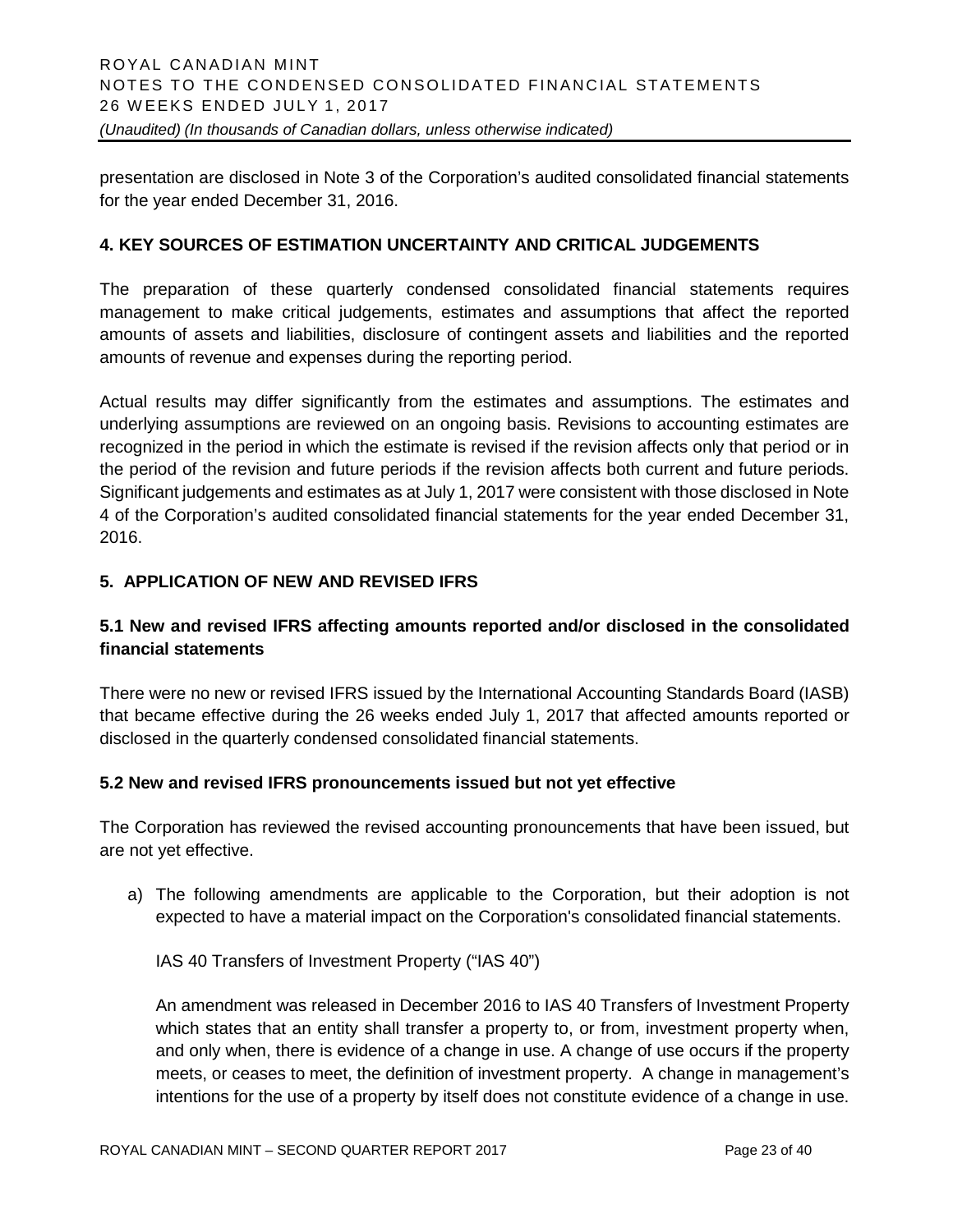The list of examples of evidence is now presented as a non-exhaustive list of examples instead of the previous exhaustive list. The amendment is effective for annual periods beginning on or after January 1, 2018.

Annual improvements to IFRSs 2014-2016

In December 2016, the International Accounting Standards Board (IASB) issued annual improvements during the 2014-2016 cycle. The standards covered by the amendments are: IFRS 1 – First adoption of IFRS which deletes the short-term exemptions in paragraphs E3- E7 because they have now served their intended purpose; IAS 28 – Investments in Associates which clarifies the election to measure at fair value through profit or loss an investment in an associate or a joint venture that is held by an entity that is a venture capital organization, or other qualifying entity, is available for each investment in an associate or joint-venture on an investment-by-investment basis, upon initial recognition. The annual improvements for IFRS 1 and IAS 28 are to be applied for annual periods beginning on or after January 1, 2018.

IFRIC 22 – Foreign Currency Transactions and Advance Consideration

The interpretation addresses foreign currency transactions or parts of transactions where: there is consideration that is denominated or priced in a foreign currency; the entity recognizes a prepayment asset or a deferred income liability in respect of that consideration, in advance of the recognition of the related asset, expense or income; and the prepayment asset or deferred income liability is non-monetary. The committee concluded the date of the transaction for the purpose of determining the exchange rate, is the date of initial recognition of the non-monetary prepayment asset or deferred income liability. If there are multiple payments or receipts in advance, a date of transaction is established for each payment or receipt. This interpretation is to be applied to annual reporting periods beginning on or after January 1, 2018.

b) The following new IFRS pronouncements have been assessed as having a possible impact on the Corporation's consolidated financial statements in the future. The Corporation is currently assessing these new pronouncements and therefore the extent of the impact of their adoption is unknown.

IFRS 15 Revenue from Contracts with Customers ("IFRS 15")

IFRS 15 was issued in May 2014 and specifies how and when an IFRS reporter will recognize revenue, as well as requiring such entities to provide users of financial statements with more informative, relevant disclosures. The standard supersedes IAS 18 "Revenue'', IAS 11 "Construction Contracts" and a number of revenue-related interpretations. Application of the standard is mandatory for all IFRS reporters and it applies to nearly all contracts with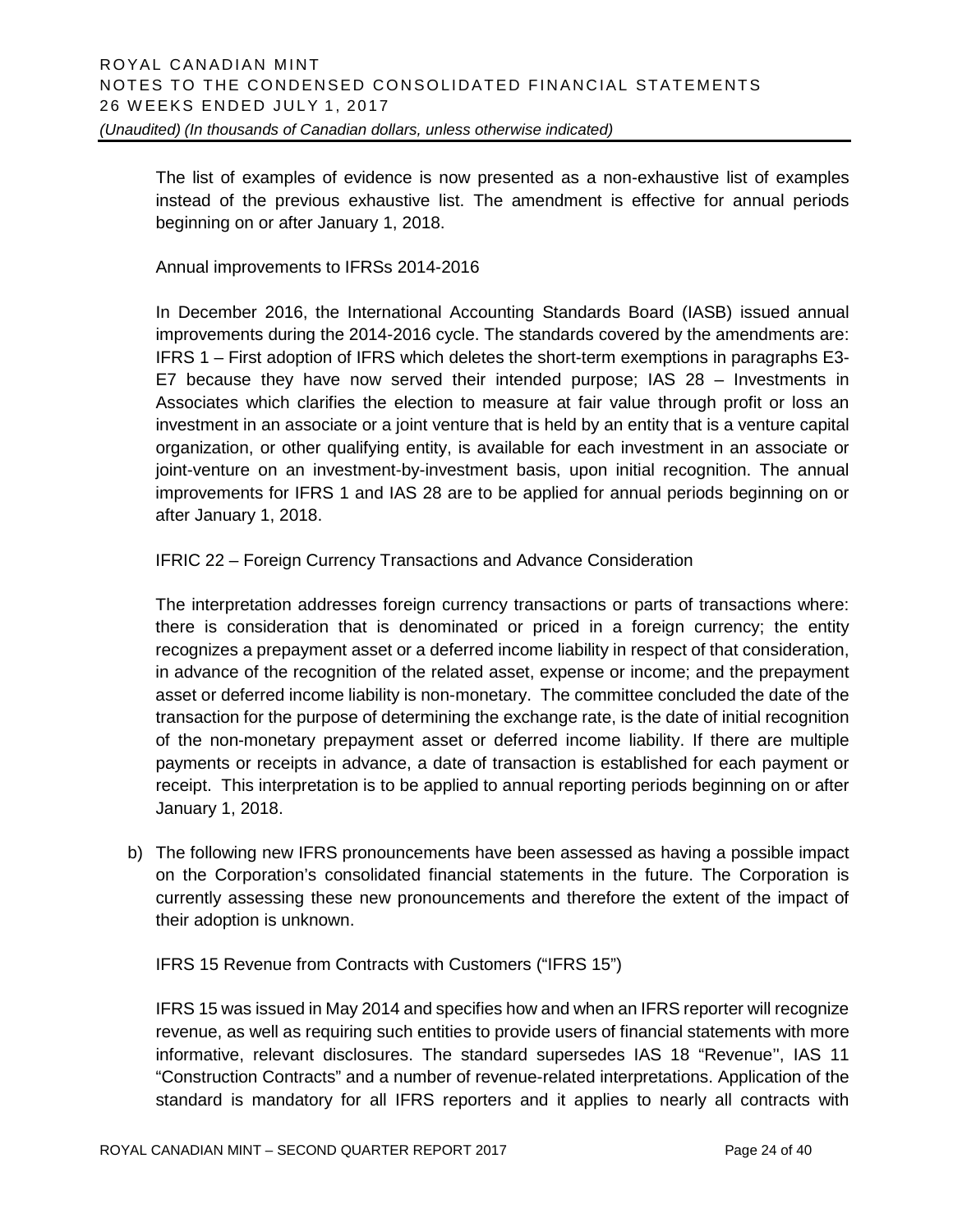customers: the main exceptions are leases, financial instruments and insurance contracts. IFRS 15 is effective for annual periods beginning on or after January 1, 2018. Entities can elect to use either a full or modified retrospective approach when adopting this standard. The Corporation is currently evaluating the impact of IFRS 15 on its consolidated financial statements.

IFRS 16 Leases ("IFRS 16")

IFRS 16 was issued in January 2016 to replace IAS 17 Leases. The new standard requires that leases be brought onto companies' balance sheets, increasing the visibility of their assets and liabilities. IFRS 16 removes the classification of leases for lessees as either operating leases or finance leases, treating all leases as finance leases. Short-term leases (less than 12 months) and leases of low-value assets (such as personal computers) will have an optional exemption from the requirements. For lessors, IFRS 16 substantially carries forward the requirements of IAS 17 Leases. The new standard is effective for annual periods beginning on or after January 1, 2019. Early adoption is permitted (as long as the recently issued revenue Standard, IFRS 15 Revenue from Contracts with Customers is also adopted). Entities can elect to use either a retrospective approach with a restatement of comparative information or a retrospective approach with the cumulative effect of initial application shown in retained earnings instead of the restatement of the comparative information. The Corporation is currently evaluating the impact of IFRS 16 on its consolidated financial statements.

IFRS 7 Financial Instruments: Disclosures ("IFRS 7")

An amendment was released in December 2011 to IFRS 7 regarding requiring disclosures about the initial application of IFRS 9 which has an effective date of January 1, 2018. The amendments are to be applied retrospectively.

An additional amendment was released in November 2013 to IFRS 7 regarding additional hedge accounting disclosures resulting from the introduction of the hedge accounting section of IFRS 9 which has an effective date of January 1, 2018. The amendments are to be applied retrospectively. The Corporation is currently evaluating the impact of IFRS 7 on its consolidated financial statements.

IFRS 9 Financial Instruments ("IFRS 9")

In July 2014, the IASB issued the final version of IFRS 9, which incorporates the classification and measurement, impairment and hedge accounting phases of the project to replace the existing standards under IAS 39 "Financial Instruments: Recognition and Measurement". The new IFRS 9 standard is effective for annual periods beginning on or after January 1, 2018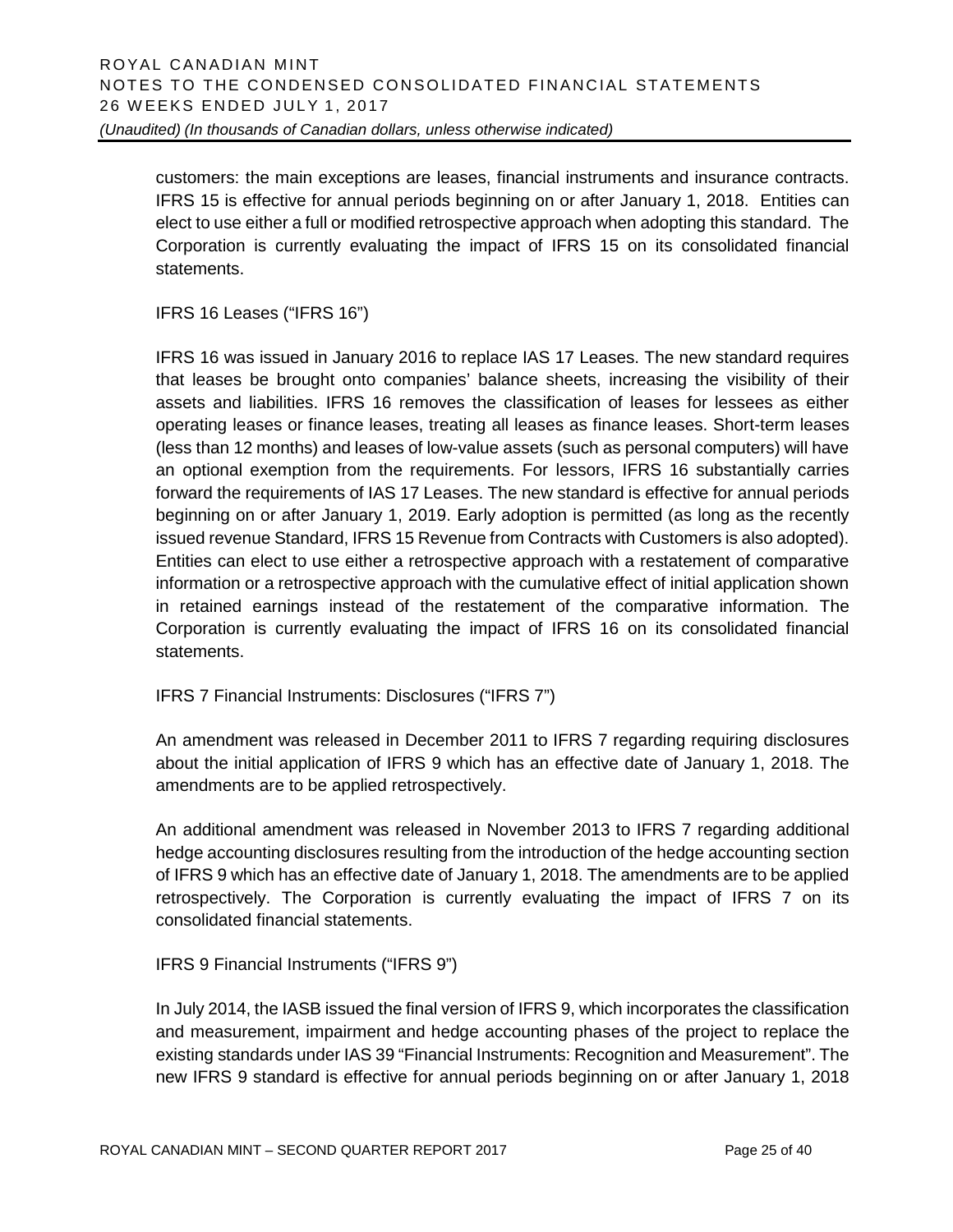and is to be applied retrospectively. The Corporation is currently evaluating the impact of IFRS 9 on its consolidated financial statements.

# **6. ACCOUNTS RECEIVABLE**

|                                                      | As at               |                   |  |  |  |
|------------------------------------------------------|---------------------|-------------------|--|--|--|
|                                                      | <b>July 1, 2017</b> | December 31, 2016 |  |  |  |
| Trade receivables and accruals                       | \$14,792            | 20,029<br>\$      |  |  |  |
| Trade receivables due from related parties (Note 19) | 6,100               | 3,167             |  |  |  |
| Allowance for doubtful accounts                      | (33)                | (47)              |  |  |  |
| Net trade receivables                                | 20,859              | 23,149            |  |  |  |
| Other current financial receivables                  | 109                 | 851               |  |  |  |
| Other receivables                                    | 553                 | 938               |  |  |  |
| Total accounts receivable                            | 21.521              | 24,938            |  |  |  |

The Corporation does not hold any collateral in respect of trade and other receivables.

#### **7. INVENTORIES**

|                   | As at        |                   |  |  |
|-------------------|--------------|-------------------|--|--|
|                   | July 1, 2017 | December 31, 2016 |  |  |
| Total inventories | \$85,160     | \$78,929          |  |  |

The Corporation recognized for the 26 weeks ended July 1, 2017 \$2.6 million (26 weeks ended July 2, 2016 - \$2.9 million) of write-downs of inventory to net realizable value.

#### **8. FINANCIAL INSTRUMENTS AND FINANCIAL RISK MANAGEMENT**

#### **8.1 Capital Risk management**

The Corporation may borrow money from the Consolidated Revenue Fund or any other source, subject to the approval of the Minister of Finance with respect to the time and terms and conditions. Since March 1999, following the enactment of changes to the *Royal Canadian Mint Act*, the aggregate of the amounts loaned to the Corporation and outstanding at any time shall not exceed \$75 million. For the 26 weeks ended July 1, 2017, approved short-term borrowings for specified working capital needs within this limit, were not to exceed \$25.0 million (26 weeks ended July 2, 2016 - \$25.0 million) or its US Dollar equivalent.

To support such short-term borrowings, as may be required from time to time, the Corporation has various commercial borrowing lines of credit made available to it by Canadian financial institutions. These lines are unsecured and provide for borrowings up to 364 days in term based on negotiated rates. No amounts were borrowed under these lines of credit as at July 1, 2017 or July 2, 2016.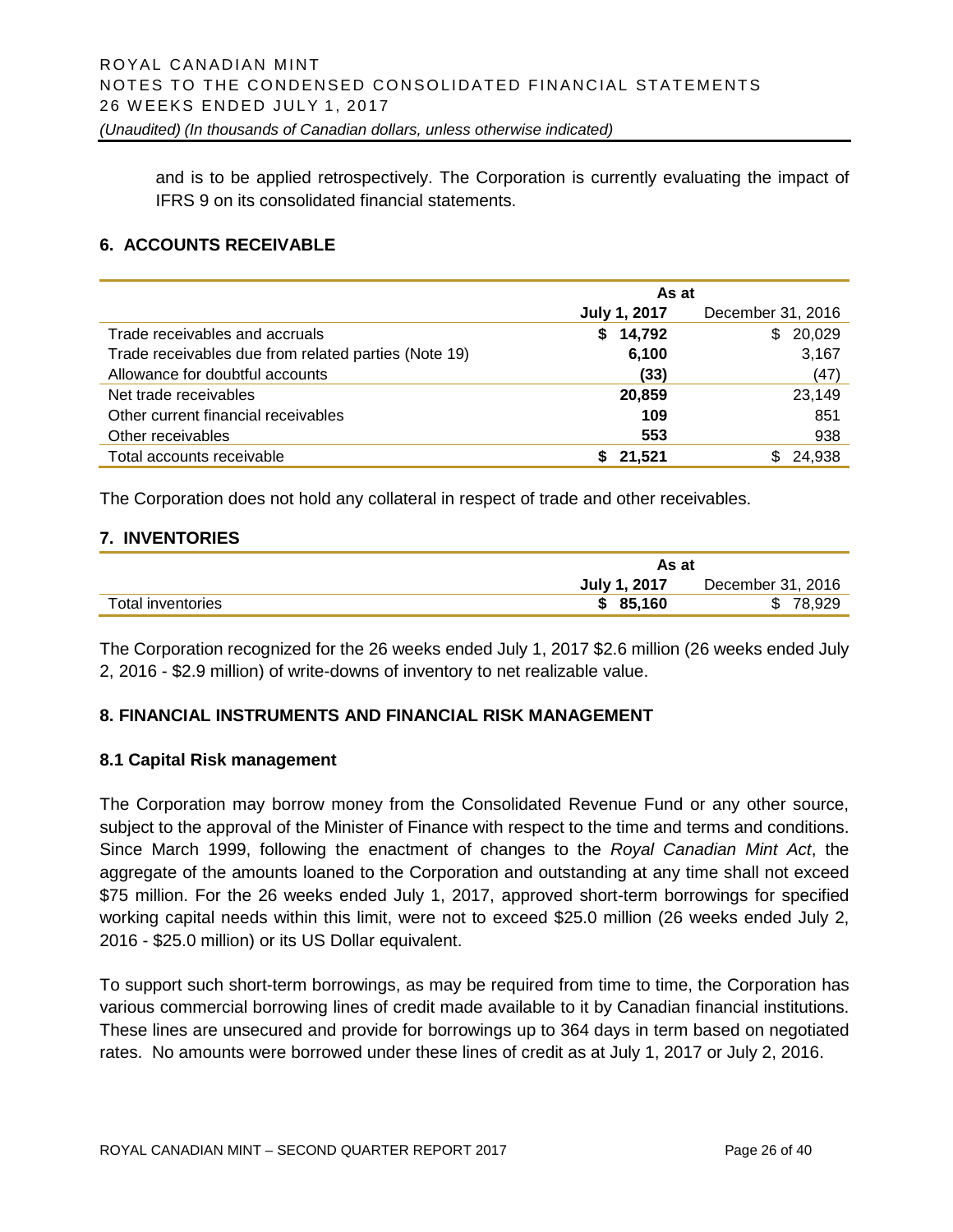In the 26 weeks ended July 1, 2017, the Corporation remitted a total dividend of \$29 million (26 weeks ended July 2, 2016 - \$31 million) to its shareholder, the Government of Canada.

#### **8.2 Classification and fair value measurements of financial instruments**

#### **8.2.1 Carrying amount and fair value of financial instruments**

The classification, as well as the carrying amount and fair value of the Corporation's financial assets and financial liabilities are presented in the following table:

|                                             | As at                  |                   |                   |               |  |
|---------------------------------------------|------------------------|-------------------|-------------------|---------------|--|
|                                             | <b>July 1, 2017</b>    |                   | December 31, 2016 |               |  |
|                                             | <b>Carrying Amount</b> | <b>Fair Value</b> | Carrying Amount   | Fair Value    |  |
| <b>Financial Assets</b>                     |                        |                   |                   |               |  |
| <b>Held for Trading</b>                     |                        |                   |                   |               |  |
| Cash                                        | \$<br>85,756           | 85,756<br>\$      | \$<br>114,185     | \$<br>114,185 |  |
| Derivative financial assets                 | 343                    | 343               | 442               | 442           |  |
| Loans and receivables                       |                        |                   |                   |               |  |
| Accounts receivable                         | 20,968                 | 20,968            | 24,000            | 24,000        |  |
| <b>Financial Liabilities</b>                |                        |                   |                   |               |  |
| <b>Held for Trading</b>                     |                        |                   |                   |               |  |
| Derivative liabilities                      | 220                    | 220               | 4,888             | 4,888         |  |
| <b>Other Financial Liabilities</b>          |                        |                   |                   |               |  |
| Accounts payable and accrued<br>liabilities | 47,789                 | 47,789            | 57,694            | 57,694        |  |
| Loans payable                               | 27,006                 | 27,078            | 27,006            | 27,145        |  |

The Corporation did not have any held-to-maturity or available-for-sale financial assets at the end of the reporting periods presented.

#### **8.2.2 Fair value hierarchy**

Financial instruments, other than those that are not subsequently measured at fair value and for which fair value approximates carrying value, whether or not they are carried at fair value in the consolidated statement of financial position, must be disclosed at their fair value and be classified using a fair value hierarchy that reflects the significance of the inputs used in making the measurements: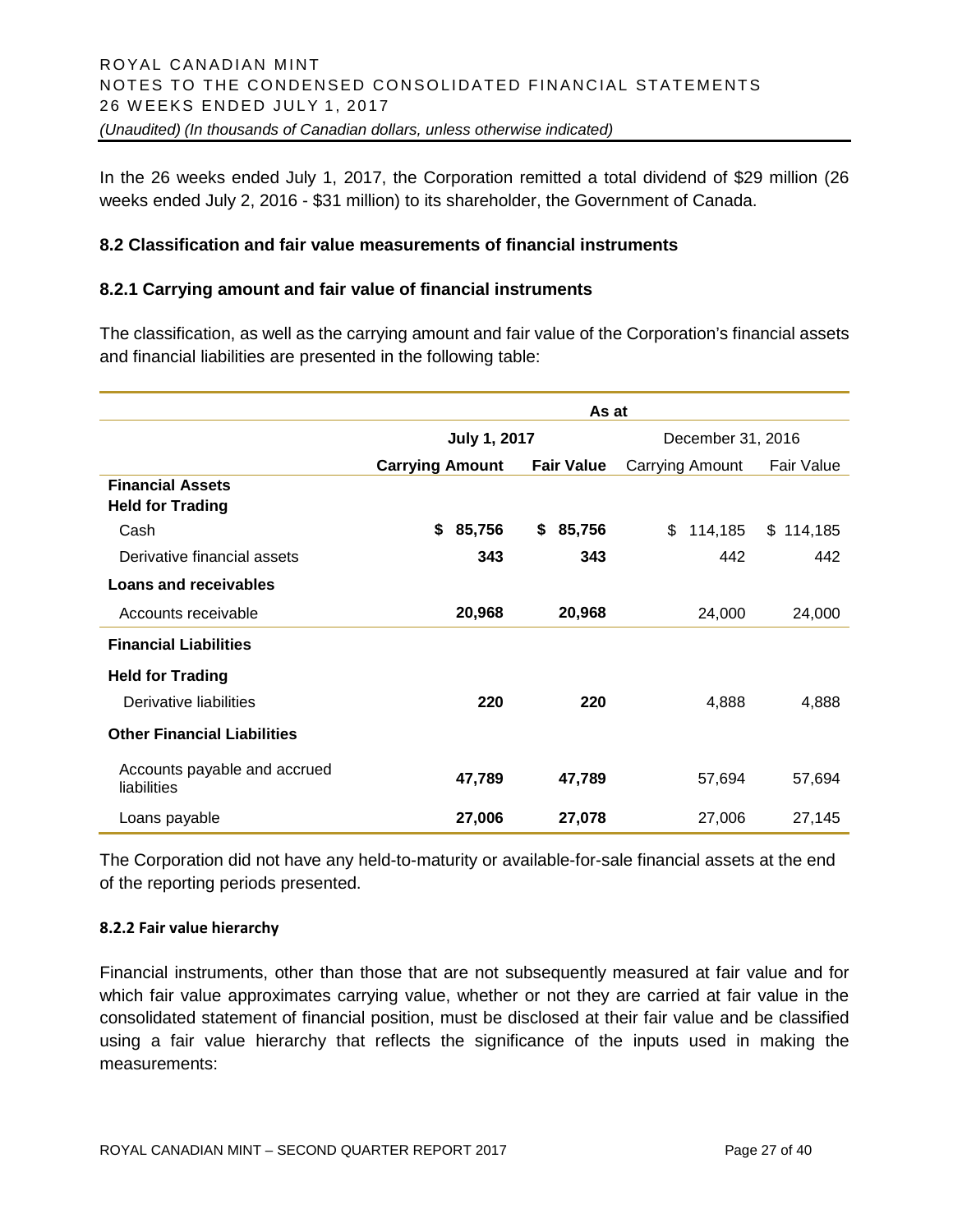- Level 1: quoted prices (unadjusted) in active markets for identical assets or liabilities
- Level 2: inputs other than quoted prices included within Level 1 that are observable for the asset or liability, either directly (i.e., as prices) or indirectly (i.e., derived from prices)
- Level 3: inputs for the asset or liability that are not based on observable market data (unobservable inputs).

The fair value measurement of cash is classified as Level 1 of the fair value hierarchy as at July 1, 2017 and December 31, 2016. The fair value measurements of all other financial instruments held by the Corporation are classified as Level 2 of the fair value hierarchy as at July 1, 2017 and December 31, 2016. There were no transfers of financial instruments between levels for the 26 weeks ended July 1, 2017.

# **8.2.3 Classification and fair value techniques of financial instruments**

The Corporation holds financial instruments in the form of cash, accounts receivable, derivative assets, accounts payable and accrued liabilities, loans payable and derivative liabilities.

The Corporation has estimated the fair values of its financial instruments as follows:

- i) The carrying amounts of cash, accounts receivable and accounts payable and accrued liabilities approximate their fair values as a result of the relatively short-term nature of these financial instruments.
- ii) The fair values of loans payables are estimated based on a discounted cash flow approach using current market rates appropriate as at the respective date presented.
- iii) The fair values of the Corporation's foreign currency forward contracts and interest rate swaps are based on estimated credit-adjusted forward market prices. The Corporation takes counterparty risk and its own risk into consideration for the fair value of financial instruments.

The table below details the types of derivative financial instruments carried at fair value:

|                                  |   | As at<br>December 31, 2016<br><b>July 1, 2017</b> |    |       |
|----------------------------------|---|---------------------------------------------------|----|-------|
| Derivative financial assets      |   |                                                   |    |       |
| Foreign currency forwards        | S | 343                                               | \$ | 442   |
|                                  | S | 343                                               | S  | 442   |
| Derivative financial liabilities |   |                                                   |    |       |
| Foreign currency forwards        | S | 63                                                | S  | 4,540 |
| Interest rate swaps              |   | 157                                               |    | 348   |
|                                  | œ | 220                                               | S  | 4,888 |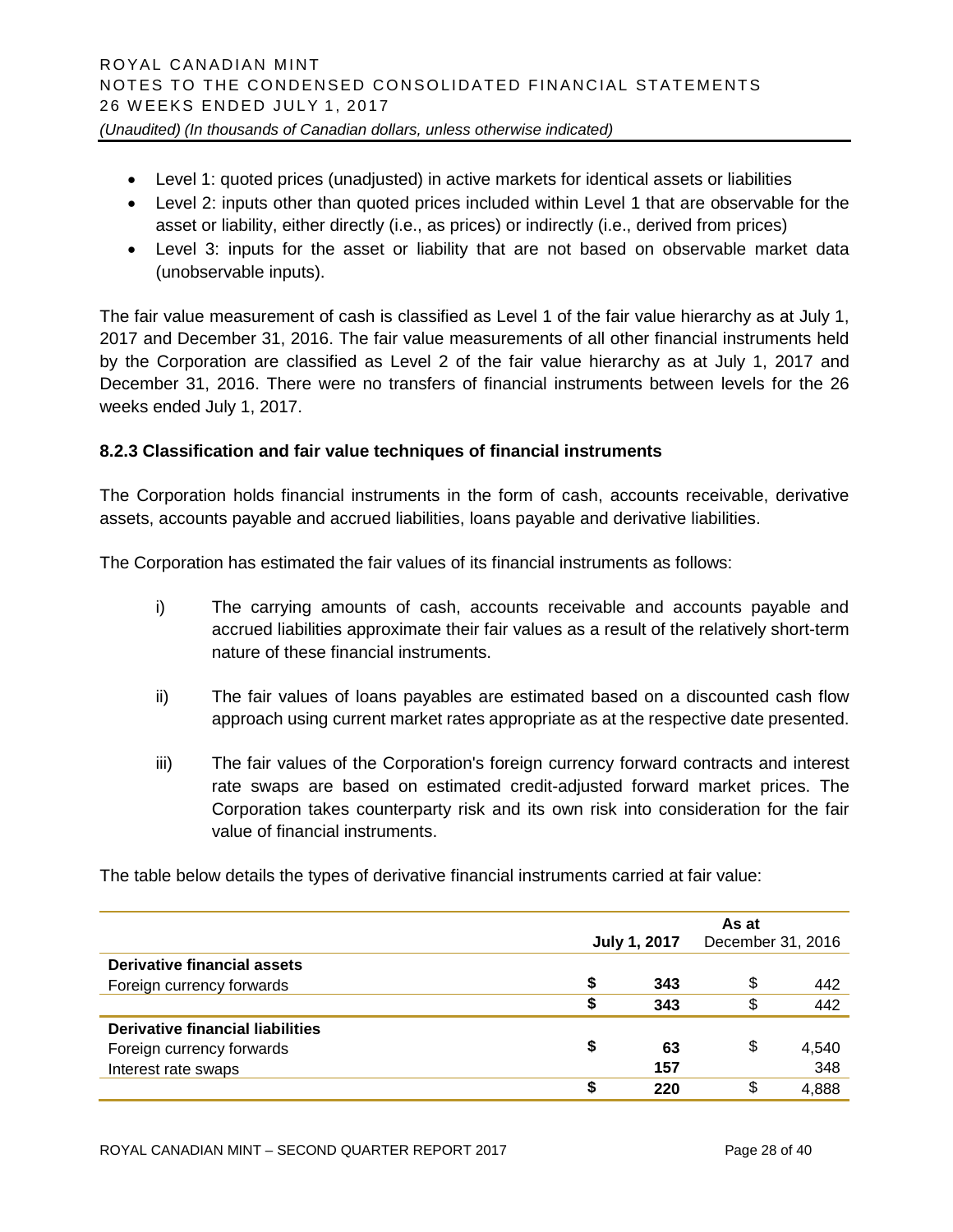#### **8.3 Financial risk management objectives and framework**

The Corporation is exposed to credit risk, liquidity risk and market risk from its use of financial instruments.

The Board of Directors has overall responsibility for the establishment and oversight of the Corporation's risk management framework. The Audit Committee assists the Board of Directors and is responsible for the review, approval and monitoring of the Corporation's financial risk management policies. The Audit Committee reports regularly to the Board of Directors on its activities.

#### **8.3.1 Credit risk management**

Credit risk is the risk of financial loss to the Corporation if a customer or counterparty to a financial instrument fails to meet its contractual obligations, and arises principally from the Corporation's receivables from customers, cash and derivative instruments. The Corporation has adopted a policy of only dealing with creditworthy counterparties as a means of mitigating the risk of financial loss from defaults. The Corporation's exposure and the credit ratings of its counterparties are continuously monitored.

The carrying amount of financial assets recorded in the quarterly condensed consolidated financial statements as at July 1, 2017 and December 31, 2016 represents the maximum credit exposure.

#### **8.3.2 Liquidity risk**

Liquidity risk is the risk that the Corporation will not be able to meet its financial obligations as they fall due. The Corporation manages liquidity risk by continuously monitoring actual and forecasted cash flows to ensure, as far as possible, that it will always have sufficient liquidity to meet its liabilities when due, under both normal and stressed conditions, without incurring unacceptable losses or risking damage to the Corporation's reputation.

#### **8.3.3 Market risk**

Market risk is the risk that changes in market prices, such as foreign exchange rates, interest rates or commodity price changes will affect the Corporation's income or the fair value of its financial instruments.

The Corporation uses, from time to time, derivative instruments, such as foreign currency forward contracts, interest rate exchange agreements and commodity swap and forward contracts to manage the Corporation's exposure to fluctuations in cash flows resulting from foreign exchange risk, interest rate risk and commodity price risk. The Corporation buys and sells derivatives in the ordinary course of business and all such transactions are carried out within the guidelines set out in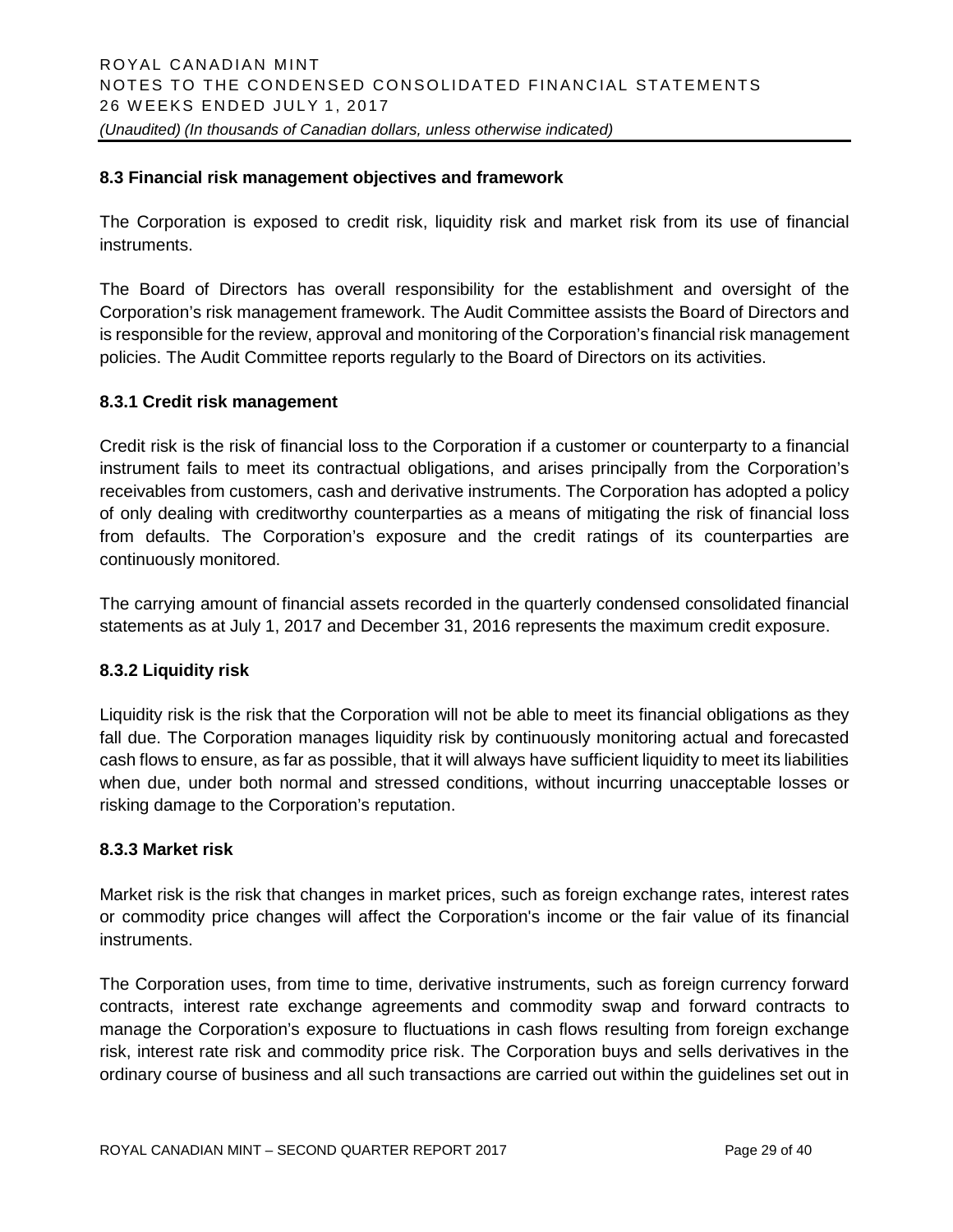established policies. The Corporation's policy is not to enter into derivative instruments for trading or speculative purposes.

#### **Foreign exchange risk**

The Corporation is exposed to foreign exchange risk on sales and purchase transactions that are denominated in foreign currencies, primarily including US dollars and Euros. The Corporation manages its exposure to exchange rate fluctuations between the foreign currency and the Canadian dollar by entering into foreign currency forward contracts and by applying hedge accounting to certain qualifying contracts to minimize the volatility to profit or loss. As of December 31, 2016, the Corporation is no longer applying hedge accounting to foreign currency forward contracts. The Corporation also uses such contracts in the process of managing its overall cash requirements.

#### **Interest rate risk**

Financial assets and financial liabilities with variable interest rates expose the Corporation to cash flow interest rate risk. There is no interest rate risk related to cash as there are no short-term investments as at the dates presented. The Corporation's Bankers Acceptance interest rate swap loan instruments expose the Corporation to cash flow interest rate risk. The Corporation has fully hedged the exposure to fluctuations in interest rates related to these instruments by entering into corresponding interest rate swaps, where the Corporation pays a fixed interest rate in exchange for receiving a floating interest rate. The interest rate swaps are designated as hedging instruments under the cash flow hedge accounting model.

Financial assets and financial liabilities that bear interest at fixed rates are subject to fair value interest rate risk. The Corporation does not account for its fixed rate debt instruments as held for trading; therefore, a change in interest rates at the reporting date would not affect profit or loss with respect to these fixed rate instruments. The Corporation's interest rate swaps expose the Corporation to fair value interest rate risk.

#### **Commodity price risk**

The Corporation purchases precious metals for use in bullion and numismatic coins, as well as base metals and alloys in the production of domestic and foreign circulation coins. Exposure to volatility in metal prices is mitigated by matching the timing of purchase and sales, contractually transferring price risk to suppliers, hedging strategies and/or natural hedges inherent in business activities. The impact of commodity price risk fluctuation on the condensed consolidated financial statements is not material.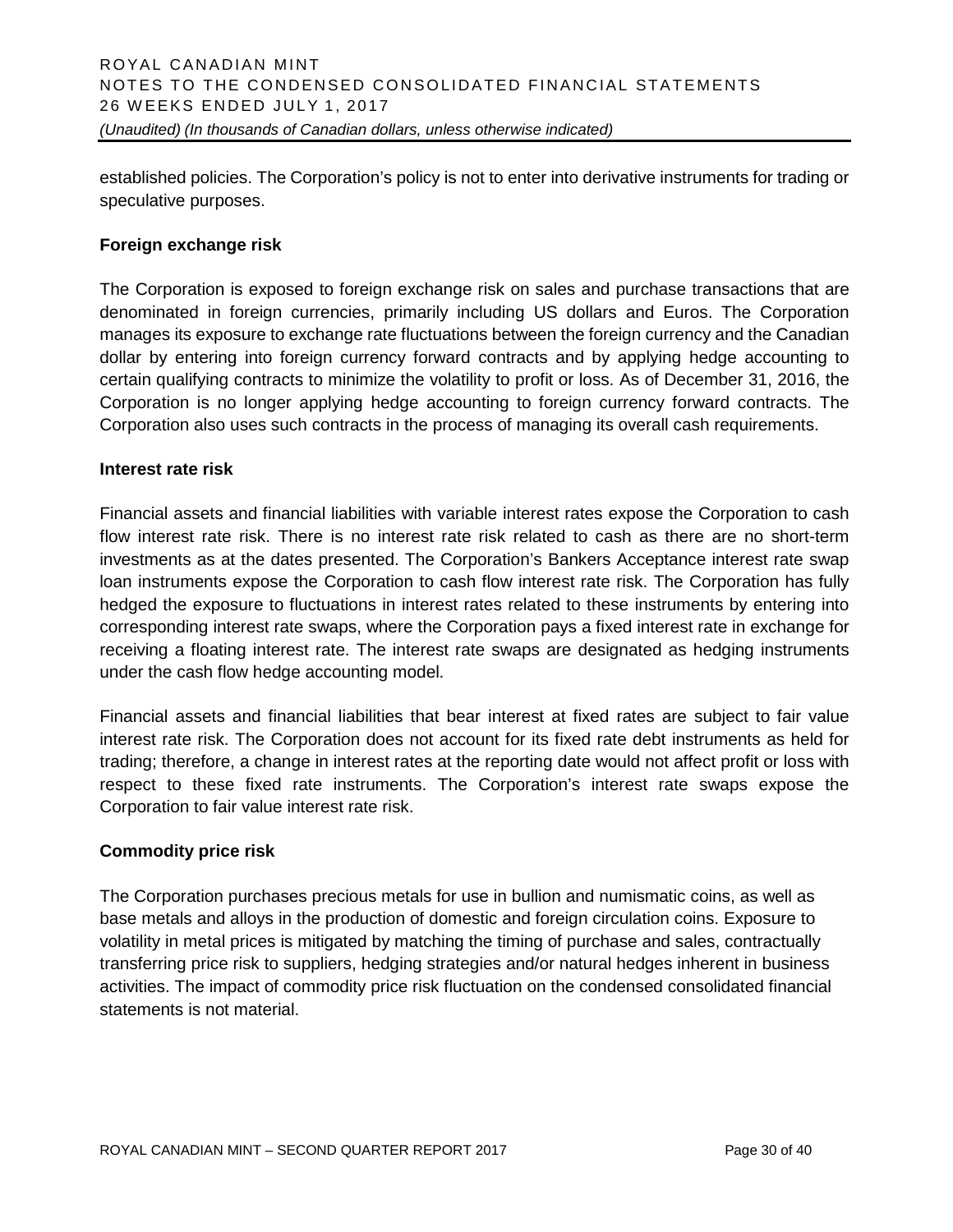#### **9. CAPITAL ASSETS**

#### **Property, plant and equipment**

The composition of the net book value of the Corporation's property, plant and equipment, is presented in the following tables:

|                               | As at               |                   |  |  |  |
|-------------------------------|---------------------|-------------------|--|--|--|
|                               | <b>July 1, 2017</b> | December 31, 2016 |  |  |  |
| Cost                          | 422,432<br>S.       | 417,266<br>\$     |  |  |  |
| Accumulated depreciation      | (255, 241)          | (247, 012)        |  |  |  |
| Net book value                | 167,191<br>\$       | \$<br>170,254     |  |  |  |
| Net book value by asset class |                     |                   |  |  |  |
| Land and land improvements    | \$<br>3,074         | \$<br>3,075       |  |  |  |
| Buildings and improvements    | 91,789              | 91,109            |  |  |  |
| Equipment                     | 69,419              | 73,775            |  |  |  |
| Capital projects in process   | 2,909               | 2,295             |  |  |  |
| Net book value                | \$167,191           | \$<br>170,254     |  |  |  |

During the 26 weeks ended July 1, 2017, the Corporation acquired \$5.2 million (26 weeks ended July 2, 2016 - \$3.8 million) worth of capital improvement/equipment. No capital assets have been transferred to different categories within Property, plant and equipment.

Included in capital additions for the 26 weeks ended July 1, 2017 is a total accrual of \$0.2 million (26 weeks ended July 2, 2016 - \$0.6 million).

Property, plant and equipment are carried at cost less accumulated depreciation and accumulated impairment losses.

No asset is pledged as security for borrowings as at July 1, 2017.

#### **Intangible assets**

|                          | As at        |                   |  |  |  |
|--------------------------|--------------|-------------------|--|--|--|
|                          | July 1, 2017 | December 31, 2016 |  |  |  |
| Cost                     | \$30,875     | \$30,678          |  |  |  |
| Accumulated depreciation | (20, 411)    | (18, 674)         |  |  |  |
| Net book value           | \$10,464     | \$12.004          |  |  |  |

During the 26 weeks ended July 1, 2017, the Corporation acquired \$0.2 million (26 weeks ended July 2, 2016 - \$0.9 million) worth of software. No capital assets have been transferred to different categories within Intangible assets.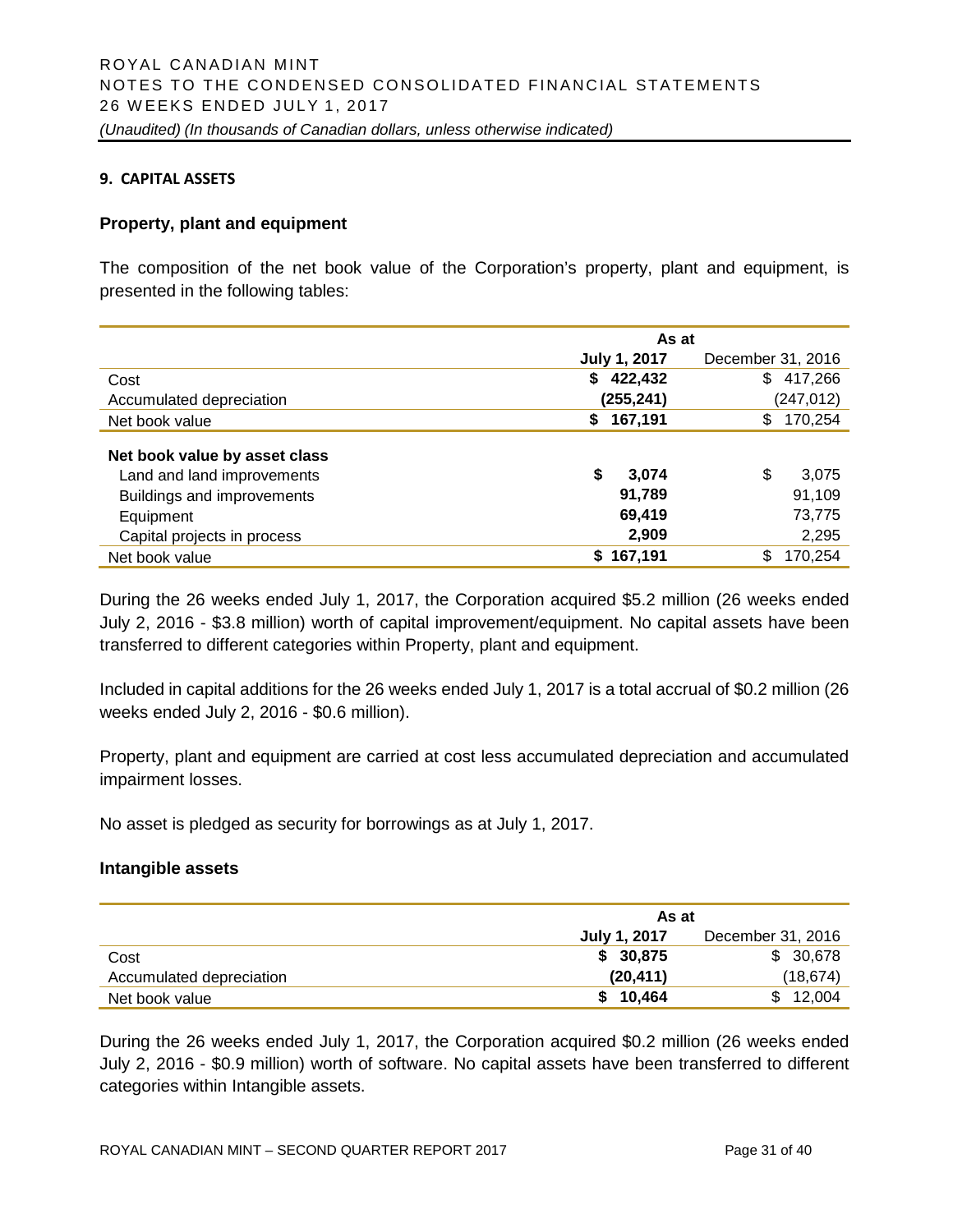#### **10. FACE VALUE REDEMPTIONS AND RETURNS**

|                                                     | As at         |                   |  |  |  |  |
|-----------------------------------------------------|---------------|-------------------|--|--|--|--|
|                                                     | July 1, 2017  | December 31, 2016 |  |  |  |  |
| Face Value redemptions and returns                  | 182,721<br>S. | 183,672<br>S      |  |  |  |  |
| Precious metal recovery                             | (41, 487)     | (42, 655)         |  |  |  |  |
| Face Value redemptions and returns, net             | 141,234       | 141,017           |  |  |  |  |
| Less: Current portion                               | (2,598)       | (3, 153)          |  |  |  |  |
| Non-current Face Value redemptions and returns, net | 138,636       | 137,864           |  |  |  |  |

|                              | July 1, 2017 | December 31, 2016 |
|------------------------------|--------------|-------------------|
| Opening balance              | \$141,017    | 123,009           |
| Additions, net               | 644          | 26,204            |
| Redemptions and returns, net | (1, 362)     | (3,820)           |
| Revaluation                  | 935          | (4,376)           |
| Ending balance               | 141.234      | 141,017           |

Face Value redemptions and returns represents the expected cash outflows if all Face Value coins are redeemed or returned, including the costs of redemptions and returns offset by the precious metal content that will be reclaimed by the Corporation when the coins are redeemed or returned. The precious metal recovery component of the liability is based on the market value of silver as at each balance sheet date. The impact of the revaluation of the precious metal component of the liability was an increase of \$5.1 million and \$0.9 million, respectively, for the 13 and 26 weeks ended July 1, 2017 (2016 – a decrease of \$8.6 million and \$10.0 million).

The current portion of the Face Value redemptions and returns is based on the redemptions and returns for the last 12 months, as the Corporation determined that it is unlikely that all outstanding Face Value coins will be redeemed or returned in the next 12 months as Face Value coins are widely held and the redemption and return process takes time to complete.

As of January 1, 2017, the Corporation is no longer selling Face Value coins, but 2016 back-orders and subscription orders continue to be filled in 2017.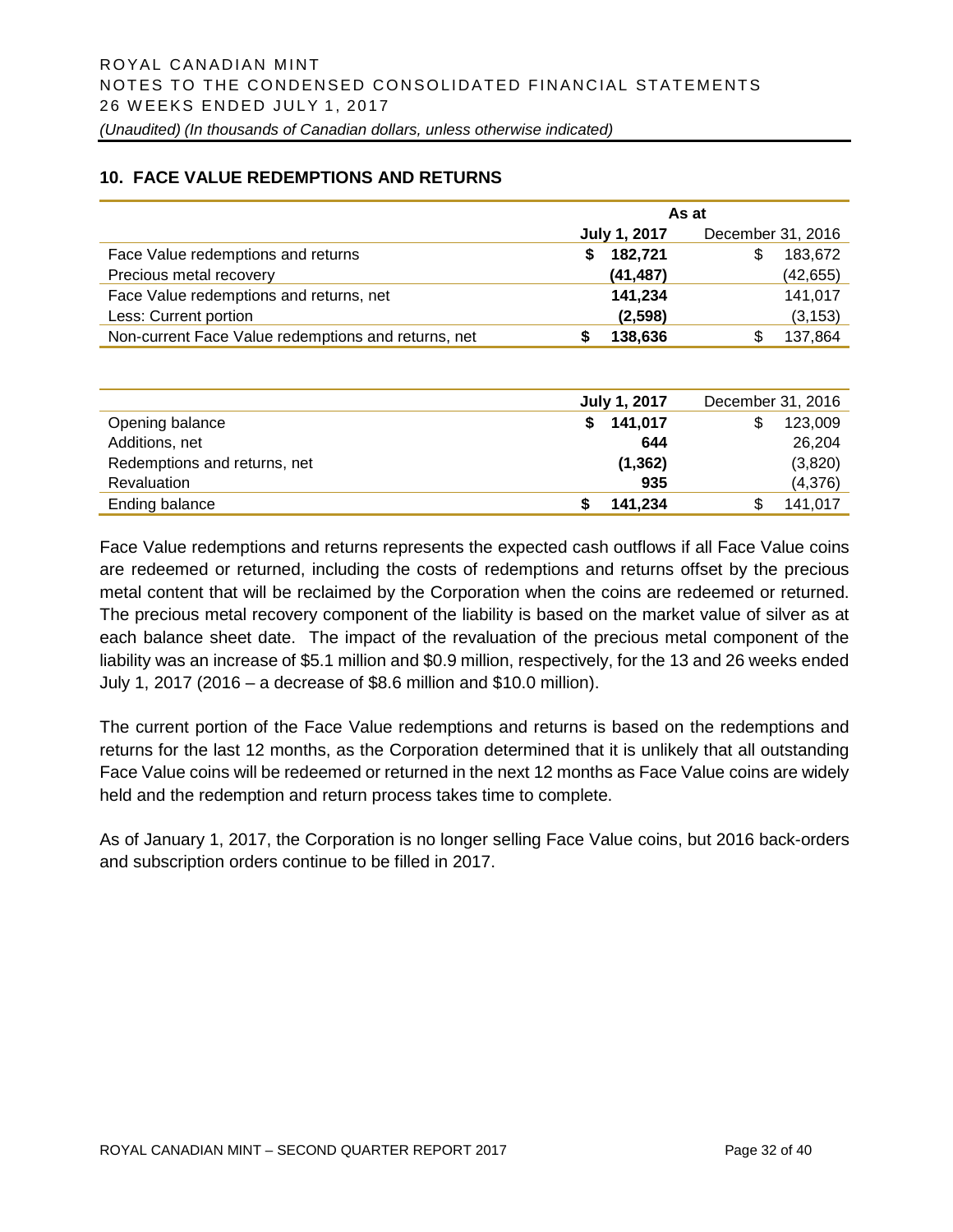# **11. ACCOUNTS PAYABLE AND ACCRUED LIABILITIES**

|                                                                         |   |                 | As at |                      |
|-------------------------------------------------------------------------|---|-----------------|-------|----------------------|
|                                                                         |   | July 1,<br>2017 |       | December 31,<br>2016 |
| Trade payables                                                          | S | 5.679           | S     | 5.475                |
| Other current financial liabilities <sup>(1)</sup>                      |   | 36,652          |       | 37,012               |
| Other payables and accrued liabilities (2)                              |   | 2,667           |       | 2,091                |
| Other payables and accrued liabilities due to related parties (Note 19) |   | 5,131           |       | 14,806               |
| Total current accounts payable and accrued liabilities                  |   | 50,129          |       | 59,384               |
| Non-current accounts payable and accrued liabilities                    |   | 327             |       | 401                  |
| Accounts payable and accrued liabilities                                |   | 50.456          | \$    | 59.785               |

(1) Other current financial liabilities include payables that are not trade in nature, as well as various operating and capital accruals.

(2) Other payables and accrued liabilities include amounts due for withholding and sales tax. Also included is an accrual for a \$1.6 million (2016 - \$1.6 million) penalty, the majority of which was due to undercharged sales tax to the Department of Finance (Note 19).

Included in accrued liabilities as at July 1, 2017 was a net \$0.7 million (December 31, 2016 - \$1.0 million) provision for estimated sales returns and allowances.

# **12. EMPLOYEE COMPENSATION AND BENEFITS**

#### **Pension benefits**

The Corporation made total contributions of \$5.4 million in the 26 weeks ended July 1, 2017 (26 weeks ended July 2, 2016 - \$6.3 million).

See note 20 in the audited consolidated financial statements for the year ended December 31, 2016 for details on the Corporation's pension and other post-employment benefit plans.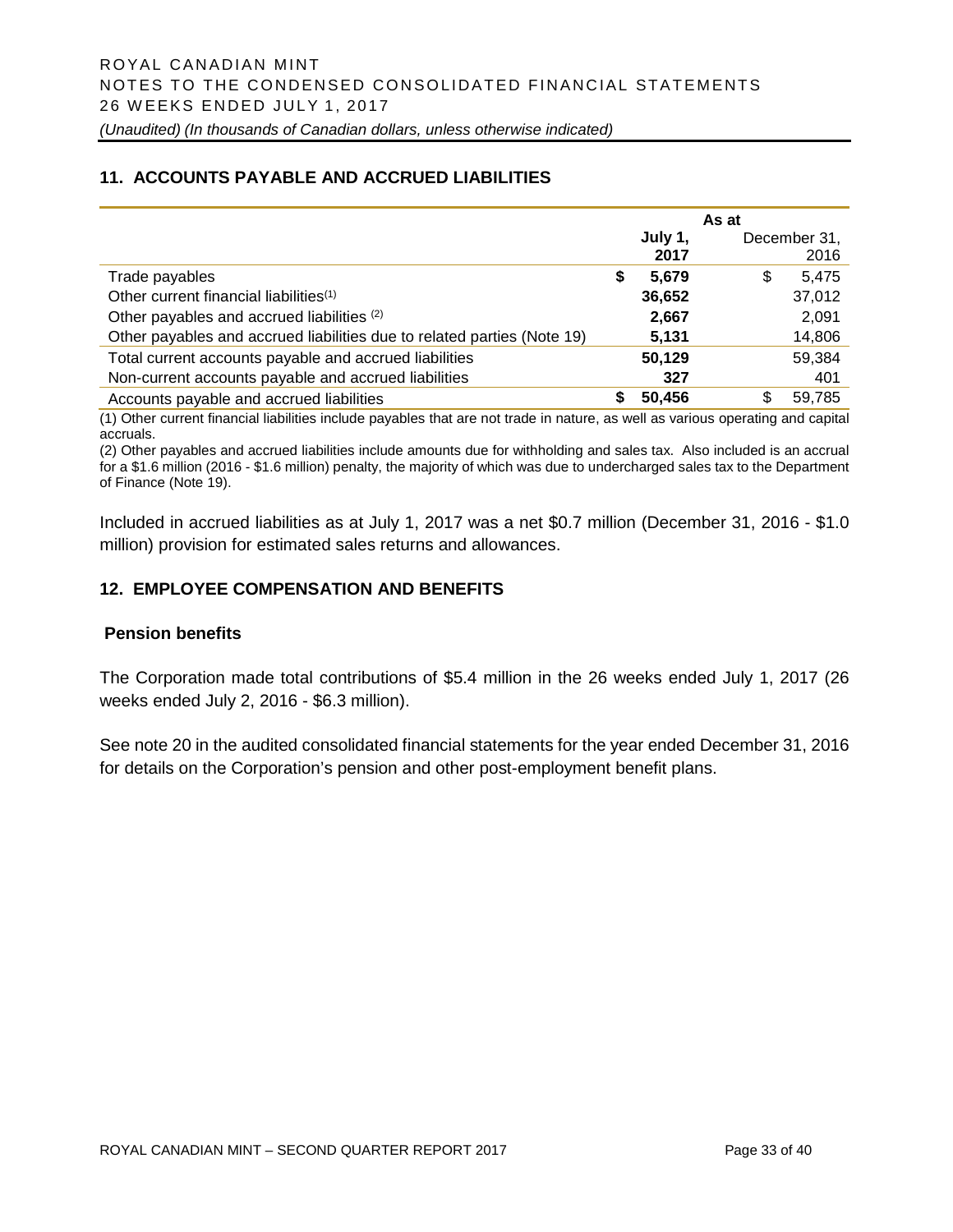### **13. REVENUE**

|                                        | 13 weeks ended      |                | 26 weeks ended                  |
|----------------------------------------|---------------------|----------------|---------------------------------|
|                                        |                     | July 2, 2016   | July 2, 2016                    |
|                                        |                     | restated       | restated                        |
|                                        | <b>July 1, 2017</b> | (Note 3)       | <b>July 1, 2017</b><br>(Note 3) |
| Revenue from the sale of goods         | 395,254<br>S        | 600,483<br>\$. | \$1,177,518<br>889,852<br>S     |
| Revenue from the rendering of services | 6,367               | 9,650          | 21,030<br>14,518                |
| Total revenue                          | 401,621             | 610,133<br>\$. | \$1,198,548<br>904,370          |

Revenue from the sale of goods is presented net of cost of sales in cases where the Corporation is not the principal in the transaction ("Customer inventory deals"). The following is a reconciliation of the gross revenue from the sale of goods and the net revenue presented:

|                                      | 13 weeks ended |                | 26 weeks ended |              |
|--------------------------------------|----------------|----------------|----------------|--------------|
|                                      | July 1, 2017   | July 2, 2016   | July 1, 2017   | July 2, 2016 |
| Gross revenue from the sale of goods | \$462,608      | 745.066<br>\$  | \$1,087,139    | \$1,513,111  |
| Less: Customer inventory deals       | (67, 354)      | (144, 583)     | (197, 287)     | (335, 593)   |
| Net revenue from the sale of goods   | \$395,254      | 600,483<br>\$. | 889,852<br>\$  | \$1,177,518  |

# **14. DEPRECIATION AND AMORTIZATION EXPENSE**

|                                             | 13 weeks ended |              |   |              | 26 weeks ended |              |  |              |
|---------------------------------------------|----------------|--------------|---|--------------|----------------|--------------|--|--------------|
|                                             |                | July 1, 2017 |   | July 2, 2016 |                | July 1, 2017 |  | July 2, 2016 |
| Depreciation of property, plant and         |                |              |   |              |                |              |  |              |
| equipment                                   |                | \$4.280      | S | 3.360        |                | \$8,235      |  | 7.267        |
| Amortization of intangible assets           |                | 817          |   | 1.511        |                | 1.737        |  | 2.372        |
| Total depreciation and amortization expense |                | 5.097        |   | 4.871        |                | \$9.972      |  | 9,639        |

Depreciation and amortization expense were reclassified to operating expense as follows:

|                                     | 13 weeks ended      |       |     | 26 weeks ended |   |              |  |              |
|-------------------------------------|---------------------|-------|-----|----------------|---|--------------|--|--------------|
|                                     |                     |       |     | July 2,        |   |              |  |              |
|                                     | <b>July 1, 2017</b> |       |     | 2016           |   | July 1, 2017 |  | July 2, 2016 |
| Cost of sales                       | S                   | 2,509 | \$. | 2.433          | S | 5,067        |  | 5,348        |
| Marketing and sales expenses        |                     | 1,035 |     | 878            |   | 1,939        |  | 1,526        |
| Administration expenses             |                     | 1.553 |     | 1.560          |   | 2.966        |  | 2,765        |
| Total depreciation and amortization |                     |       |     |                |   |              |  |              |
| expense                             |                     | 5.097 |     | 4.871          |   | 9.972        |  | 9,639        |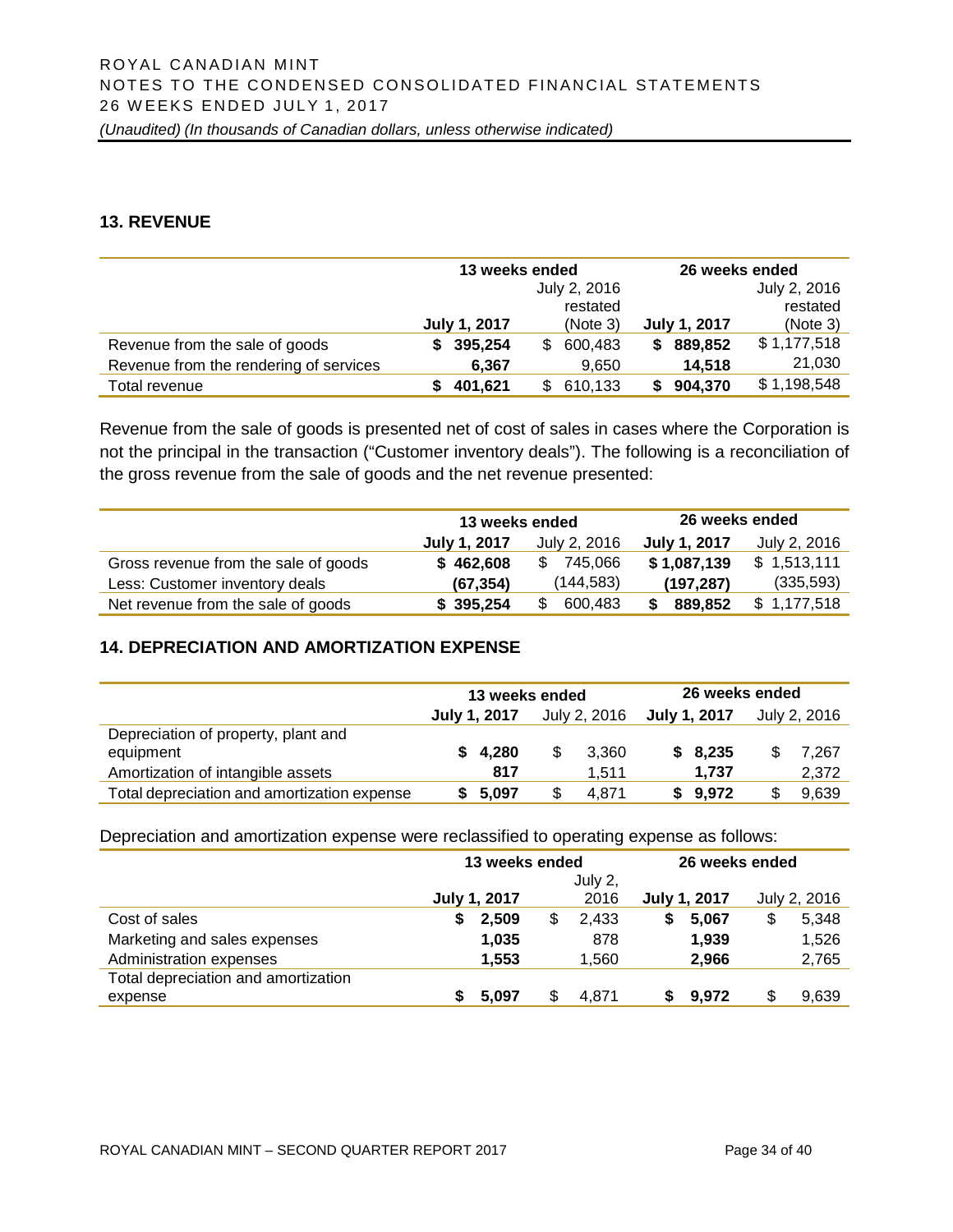# **15. EMPLOYEE COMPENSATION EXPENSES**

|                                                                                   | 13 weeks ended |                     |     | 26 weeks ended |    |                     |    |         |  |  |
|-----------------------------------------------------------------------------------|----------------|---------------------|-----|----------------|----|---------------------|----|---------|--|--|
|                                                                                   |                |                     |     | July 2,        |    |                     |    | July 2, |  |  |
|                                                                                   |                | <b>July 1, 2017</b> |     | 20161          |    | <b>July 1, 2017</b> |    | 20161   |  |  |
| Included in cost of sales:                                                        |                |                     |     |                |    |                     |    |         |  |  |
| Salaries and wages including short term                                           |                |                     |     |                |    |                     |    |         |  |  |
| employee benefits                                                                 | \$             | 9,352               | \$  | 7,786          | \$ | 18,517              | \$ | 17,012  |  |  |
| Pension costs                                                                     |                | 786                 |     | 1,683          |    | 1,907               |    | 2,960   |  |  |
| Long term employee benefits and post-                                             |                |                     |     |                |    |                     |    |         |  |  |
| employment benefits other than pensions                                           |                | 441                 |     | 400            |    | 1,011               |    | 552     |  |  |
| <b>Termination benefits</b>                                                       |                | 19                  |     |                |    | 79                  |    |         |  |  |
| Included in marketing and sales                                                   |                |                     |     |                |    |                     |    |         |  |  |
| expenses:                                                                         |                |                     |     |                |    |                     |    |         |  |  |
| Salaries and wages including short term                                           |                |                     |     |                |    |                     |    |         |  |  |
| employee benefits                                                                 |                | 4,559               |     | 4,637          |    | 9,348               |    | 9,773   |  |  |
| Pension costs                                                                     |                | 344                 |     | 609            |    | 687                 |    | 988     |  |  |
| Long term employee benefits and post-                                             |                |                     |     |                |    |                     |    |         |  |  |
| employment benefits other than pensions                                           |                | 124                 |     | 107            |    | 268                 |    | 166     |  |  |
| <b>Termination benefits</b>                                                       |                | 140                 |     |                |    | 445                 |    |         |  |  |
| Included in cost of administration:                                               |                |                     |     |                |    |                     |    |         |  |  |
| Salaries and wages including short term                                           |                |                     |     |                |    |                     |    |         |  |  |
| employee benefits                                                                 |                | 8,898               |     | 7,033          |    | 17,708              |    | 15,224  |  |  |
| Pension costs                                                                     |                | 963                 |     | 1,569          |    | 1,803               |    | 2,344   |  |  |
| Long term employee benefits and post-                                             |                |                     |     |                |    |                     |    |         |  |  |
| employment benefits other than pensions                                           |                | 266                 |     | 369            |    | 680                 |    | 767     |  |  |
| <b>Termination benefits</b>                                                       |                | 50                  |     | 433            |    | 573                 |    | 382     |  |  |
| Total employee compensation and benefits                                          |                |                     |     |                |    |                     |    |         |  |  |
| expense                                                                           | S.             | 25,942              | \$. | 24,626         | \$ | 53,026              | \$ | 50,168  |  |  |
| 1 Comparative figures have been revised to conform with the current presentation. |                |                     |     |                |    |                     |    |         |  |  |

# **16. SCIENTIFIC RESEARCH AND EXPERIMENTAL DEVELOPMENT EXPENSES, NET**

|                                                                          | 13 weeks ended |              | 26 weeks ended |              |  |  |
|--------------------------------------------------------------------------|----------------|--------------|----------------|--------------|--|--|
|                                                                          | July 1, 2017   | July 2, 2016 | July 1, 2017   | July 2, 2016 |  |  |
| Research and development expenses<br>Scientific research and development | \$1,224        | 1.023<br>\$. | \$2.486        | \$.<br>2.428 |  |  |
| investment tax credit                                                    | (181)          | (200)        | (362)          | (400)        |  |  |
| Research and development expenses, net                                   | 1.043          | 823<br>S     | 2.124          | 2,028        |  |  |

The net expenses for research and development are included in the administration expenses in the consolidated statement of comprehensive income.

ROYAL CANADIAN MINT – SECOND QUARTER REPORT 2017 Page 35 of 40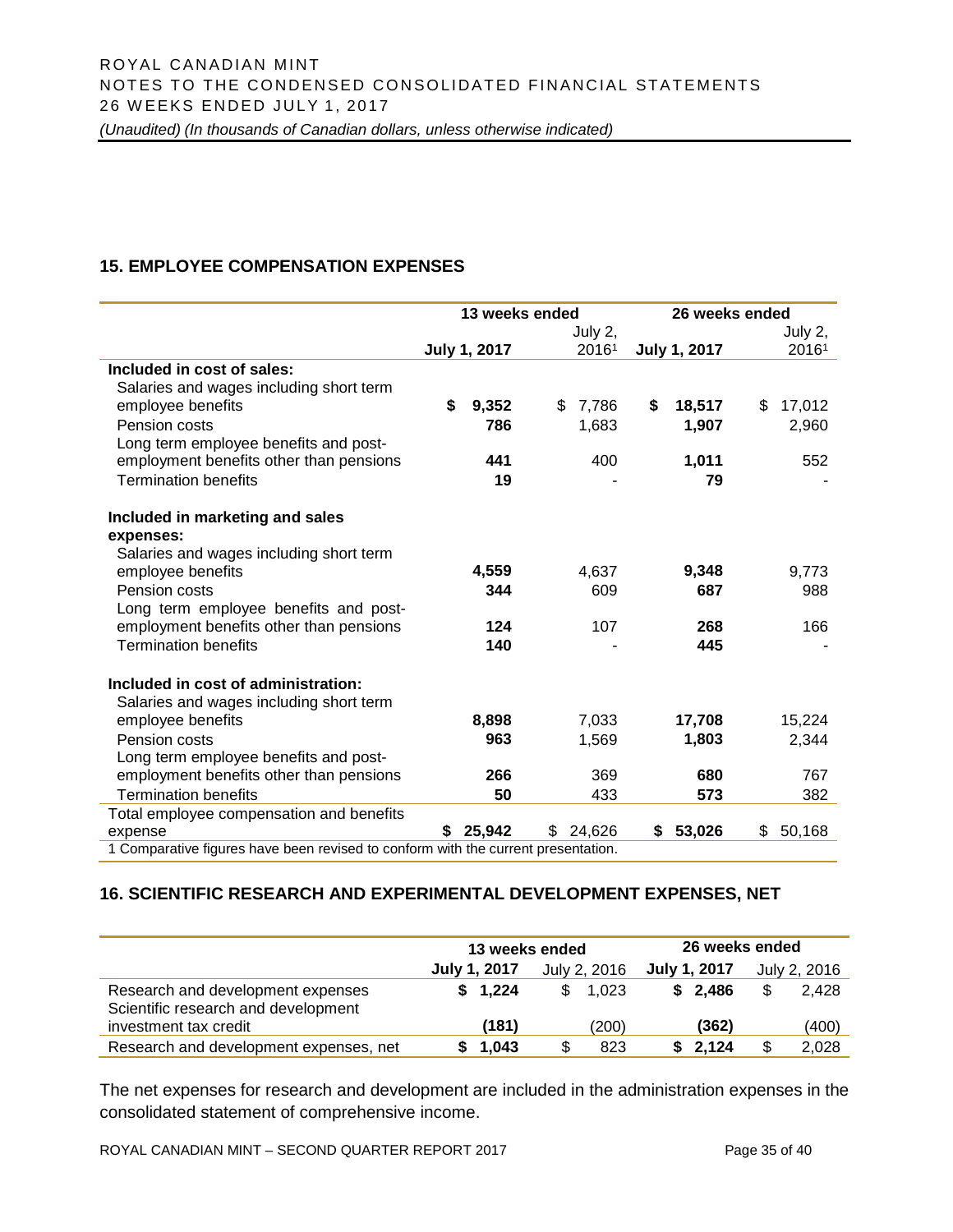# **17. INCOME TAXES**

|                                 | 13 weeks ended |              | 26 weeks ended      |              |  |  |
|---------------------------------|----------------|--------------|---------------------|--------------|--|--|
|                                 |                | July 2, 2016 |                     | July 2, 2016 |  |  |
|                                 |                | restated     |                     | restated     |  |  |
|                                 | July 1, 2017   | (Note 3)     | <b>July 1, 2017</b> | (Note 3)     |  |  |
| Current income tax expense      | 2,194<br>S.    | 2.817<br>\$  | 4,770<br>S.         | 7,725<br>S   |  |  |
| Deferred tax (recovery) expense | (3,077)        | 693          | (1,916)             | (492)        |  |  |
| Income tax (recovery) expense   | (883)          | 3,510        | 2,854               | 7,233        |  |  |

Income tax expense on profit before income tax in 2017 is lower than the amount that would be computed by applying the Federal statutory income tax rate of 25% (2016 – 25%) due to the receipt of foreign tax credits for the years 2010 to 2015. The benefit of the foreign tax credits was recorded in current income tax expense during the 13 weeks ended July 1, 2017.

#### **18. SUPPLEMENTAL CASH FLOW INFORMATION**

Adjustments to other (revenue) expenses, net, was comprised of the following:

|                                        | 13 weeks ended |                     |              |         | 26 weeks ended |          |              |          |
|----------------------------------------|----------------|---------------------|--------------|---------|----------------|----------|--------------|----------|
|                                        |                | <b>July 1, 2017</b> | July 2, 2016 |         | July 1, 2017   |          | July 2, 2016 |          |
| Expenses                               |                |                     |              |         |                |          |              |          |
| Employee benefits expenses             | \$             | 2.094               | \$           | 3.861   | \$             | 4,397    | \$           | 6,292    |
| Employee benefits paid                 |                | (3,998)             |              | (3,731) |                | (5, 351) |              | (6,305)  |
| Inventory write-downs                  |                | 1,568               |              | 1,877   |                | 2,586    |              | 2,850    |
| (Gain) loss on disposal of assets      |                | (8)                 |              | 10      |                | (13)     |              | 40       |
| Other non-cash expenses (revenue), net |                | 542                 |              | (561)   |                | 373      |              | (764)    |
| Revenue                                |                | (1, 297)            |              | (768)   |                | (3,096)  |              | (1, 172) |
|                                        | S              | (1,099)             | \$           | 688     | \$             | (1, 104) | \$           | 941      |

Income tax received, net of income tax paid was comprised of the following:

|                     | 13 weeks ended | 26 weeks ended |              |                          |  |
|---------------------|----------------|----------------|--------------|--------------------------|--|
|                     | July 1, 2017   | July 2, 2016   | July 1, 2017 | July 2, 2016             |  |
| Income tax received | 4.699          | н.             | 4.699<br>S.  | $\overline{\phantom{a}}$ |  |
| Income tax paid     | (3.294)        | (8.804)        | (8,388)      | (14.101)                 |  |
|                     | 1.405          | (8,804)        | (3,689)      | (14.101)<br>\$           |  |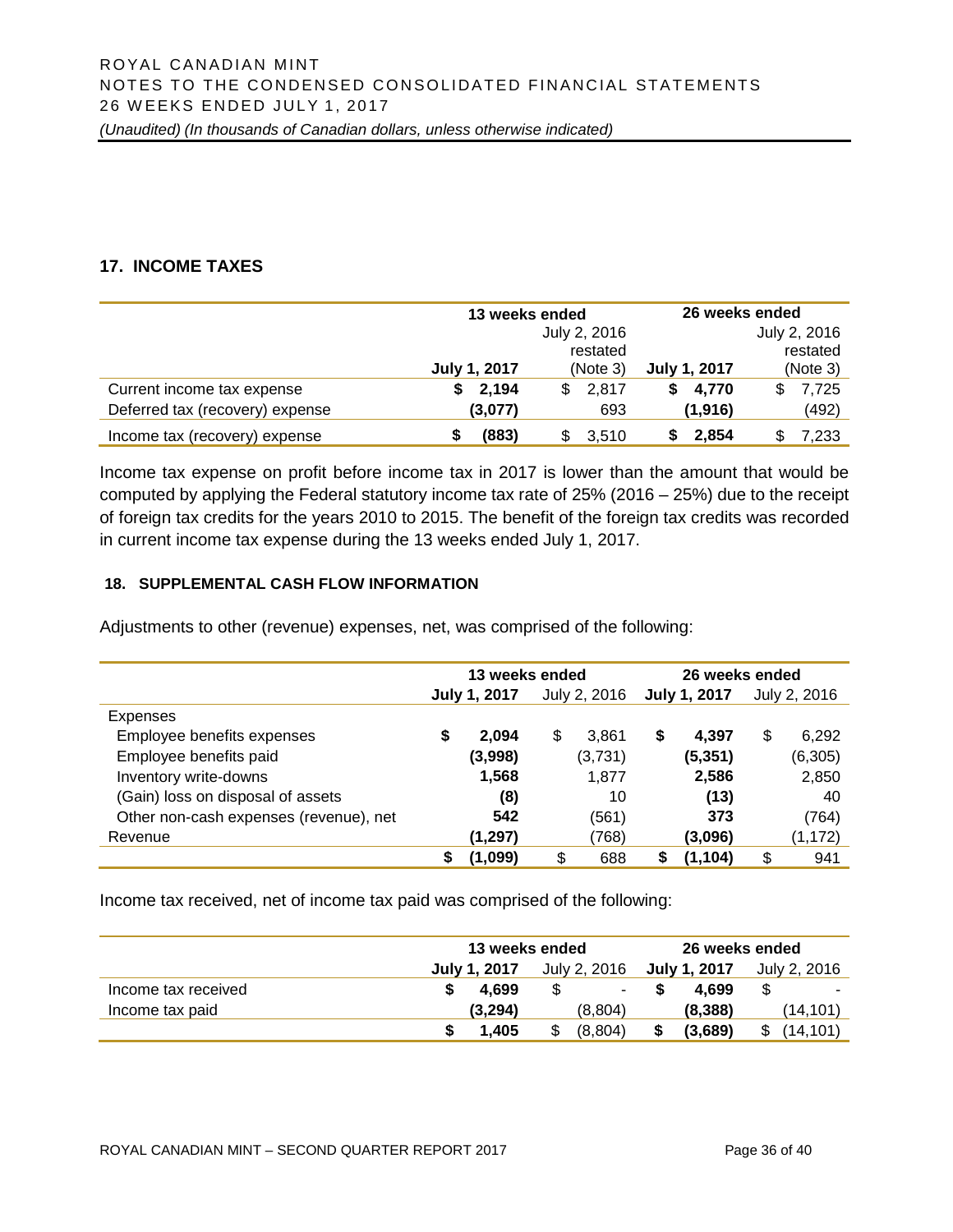Interest received, net of interest paid was comprised of the following:

|                   | 13 weeks ended | 26 weeks ended |              |              |  |
|-------------------|----------------|----------------|--------------|--------------|--|
|                   | July 1, 2017   | July 2, 2016   | July 1, 2017 | July 2, 2016 |  |
| Interest received | 526            | 307            | 719          | 559          |  |
| Interest paid     | (170)          | (172)          | (267)        | (239)        |  |
|                   | 356            | 135            | 452          | 320          |  |

The net change in operating assets and liabilities shown in the consolidated statement of cash flow was comprised of the following:

|                                          | 13 weeks ended     |              | 26 weeks ended |                 |  |
|------------------------------------------|--------------------|--------------|----------------|-----------------|--|
|                                          | <b>July 1,2017</b> | July 2, 2016 | July 1, 2017   | July 2, 2016    |  |
| Accounts receivable                      | 3.572<br>S         | S<br>6.408   | 2.250<br>S     | \$<br>5,770     |  |
| Inventories                              | 280                | (10, 222)    | (7, 347)       | (16, 712)       |  |
| Prepaid expenses                         | 371                | 1,062        | (413)          | 1,178           |  |
| Accounts payable and accrued liabilities | (9, 282)           | (15, 177)    | (7, 351)       | (25, 374)       |  |
| Deferred revenue                         | 60                 | 7.095        | (2, 108)       | 7,148           |  |
|                                          | (4,999)            | (10,834)     | (14, 969)      | (27, 990)<br>\$ |  |

# **19. RELATED PARTY TRANSACTIONS**

The Corporation is related in terms of common ownership to all Government of Canada owned entities. The Corporation enters into transactions with these entities in the normal course of business, under the same terms and conditions that apply to unrelated parties. In accordance with the disclosure exemption regarding "government related entities", the Corporation is exempt from certain disclosure requirements of IAS 24 relating to its transactions and outstanding balances with:

• A government that has control, joint control or significant influence over the reporting entity; and

• Another entity that is a related party because the same government has control, joint control or significant influence over both the reporting entity and the other entity.

Transactions with related parties that are considered to be individually or collectively significant include transactions with the Government of Canada, and departments thereof, and all federal Crown Corporations.

The majority of transactions with the Government of Canada were with the Department of Finance ("DOF") related to the production, management and delivery of Canadian circulation coins which are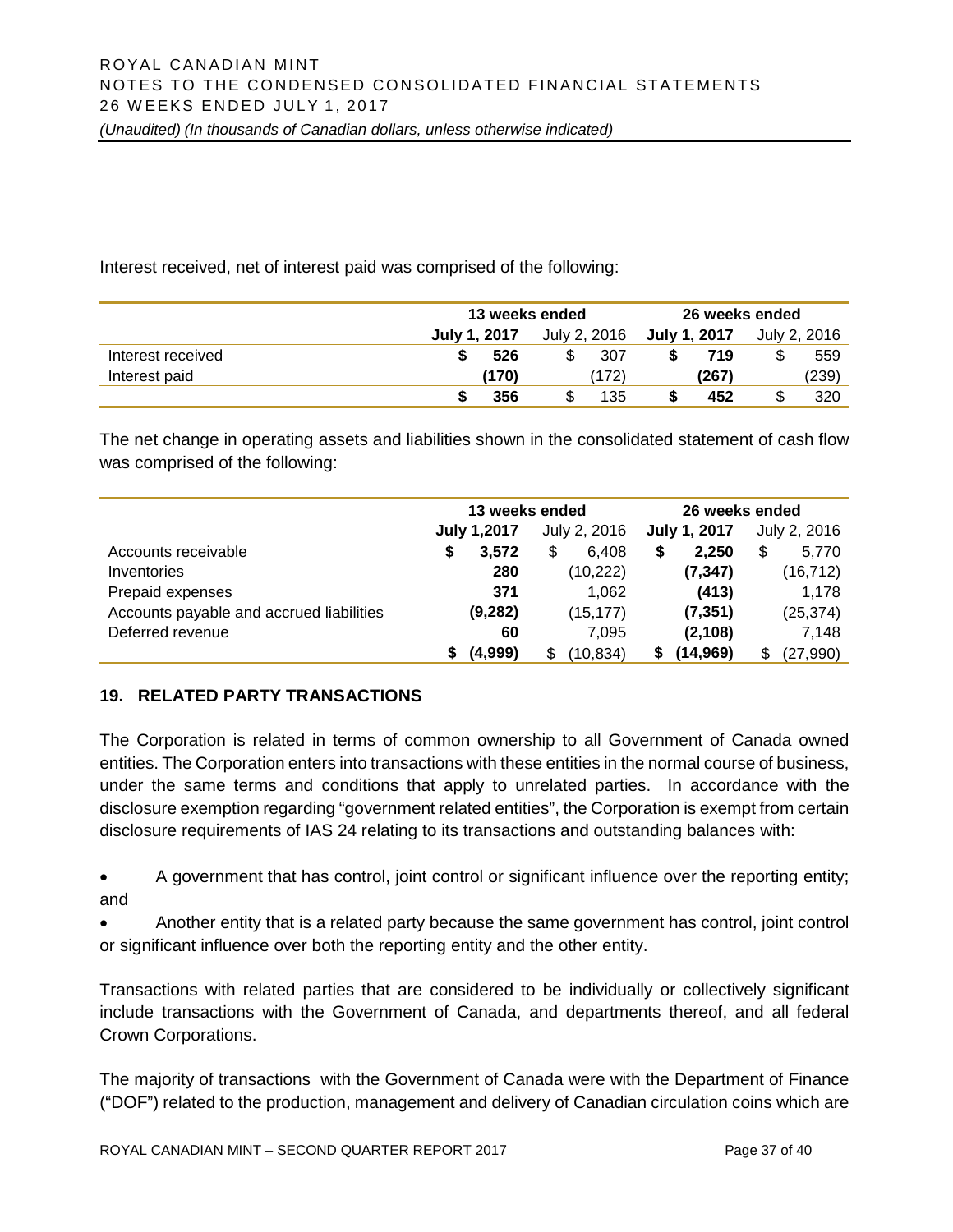negotiated and measured at fair value under a three year Memorandum of Understanding, where pricing is agreed to annually in the normal course of operations.

The transactions with Department of Finance are as follows:

|                  | 13 weeks ended |              | 26 weeks ended      |              |  |
|------------------|----------------|--------------|---------------------|--------------|--|
|                  | July 1, 2017   | July 2, 2016 | <b>July 1, 2017</b> | July 2, 2016 |  |
| Revenue from DOF | 25.919         | \$ 25.625    | 48.711              | 46.133       |  |

|                     | As at   |                                       |  |  |
|---------------------|---------|---------------------------------------|--|--|
|                     |         | <b>July 1, 2017</b> December 31, 2016 |  |  |
| Receivable from DOF | \$6.100 | 3.167                                 |  |  |
| Payable to DOF      | 5,131   | 14.806                                |  |  |

The majority of transactions with Crown corporations were for the sales of numismatic product.

Included in accounts payable and accrued liabilities on the consolidated statement of financial position is an accrual for a \$1.6 million (2016 - \$1.6 million) penalty, the majority of which is due to undercharged sales tax to the Department of Finance. The Corporation is awaiting the final assessment of the sales tax owed and will bill the Department of Finance for the undercharged sales tax of \$32 million which the Corporation will in turn remit to the Canada Revenue Agency. This amount is not included in the consolidated statement of financial position.

Due to the retrospective application of IAS 16 at the date of transition to IFRS on January 1, 2010, depreciation expenses that have been charged under Canadian GAAP to the Department of Finance at a rate in excess of actual depreciation expenses incurred under IAS 16 have been adjusted by the amount of \$8.2 million at that time. This amount was included in accounts payable and accrued liabilities on the consolidated statement of financial position since it was payable on demand by DOF. Starting in 2011, the Corporation began reducing its billing to the DOF by \$0.5 million annually and the remainder of \$5.2 million as at July 1, 2017 (December 31, 2016 - \$5.2 million) will be deducted in future billings over the next 10 years.

# **20. COMMITMENTS, CONTINGENCIES AND GUARANTEES**

#### **20.1 Precious metal leases**

In order to facilitate the production of precious metal coins and manage the risks associated with changes in metal prices, the Corporation may enter into firm fixed price purchase commitments, as well as precious metals leases. As at July 1, 2017, the Corporation had \$25.2 million in outstanding precious metal purchase commitments (December 31, 2016 – \$51.2 million).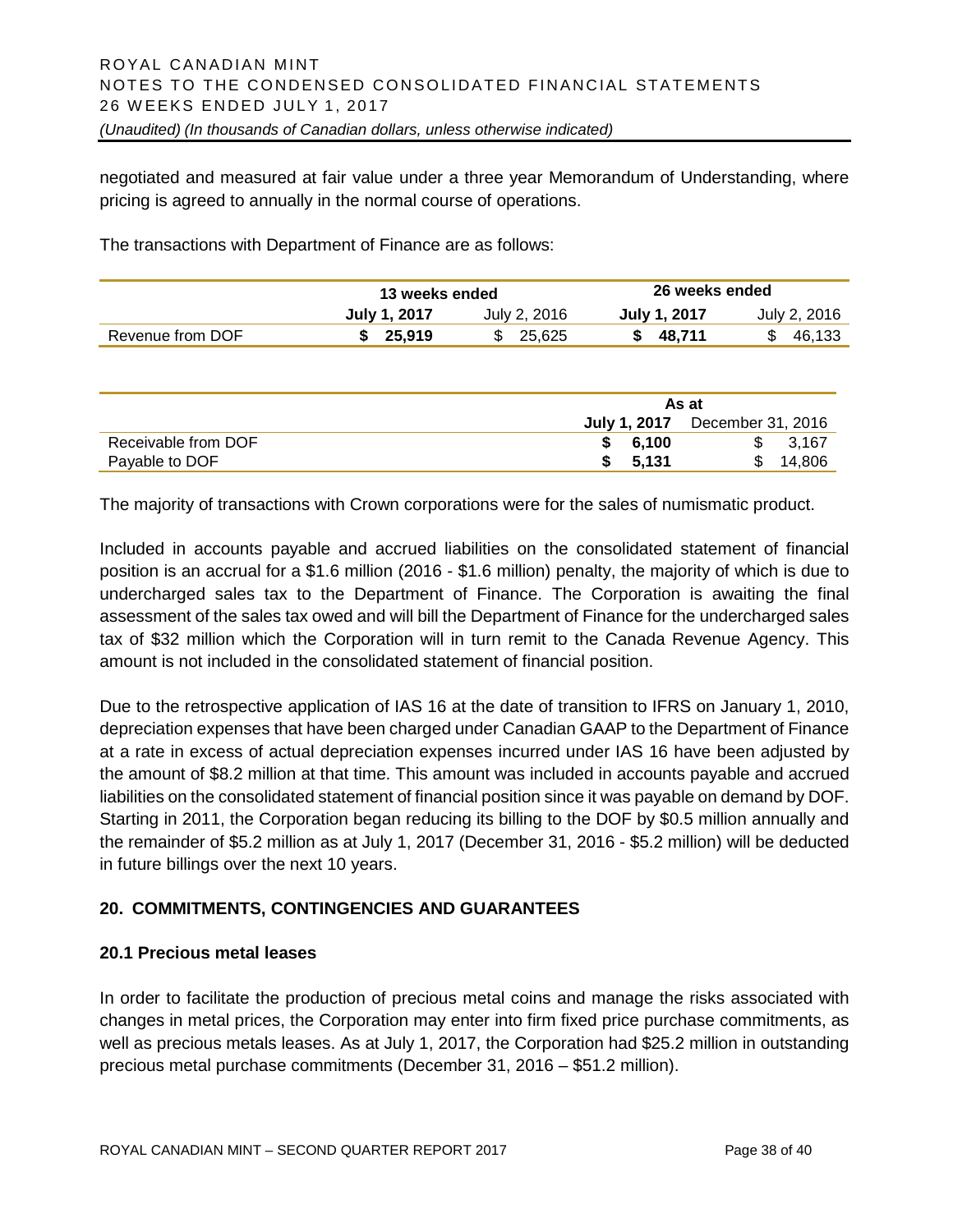At the end of the period, the Corporation had entered into precious metal leases as follows:

|                 | As at               |                   |  |
|-----------------|---------------------|-------------------|--|
| <b>Ounces</b>   | <b>July 1, 2017</b> | December 31, 2016 |  |
| Gold            | 82.322              | 34.451            |  |
| Silver          | 7,284,752           | 9,524,890         |  |
| Palladium       | 4,288               | 4,388             |  |
| <b>Platinum</b> | 26,176              | 18.241            |  |

The fees for these leases are based on market value. The precious metal lease payment expensed for the 26 weeks ended July 1, 2017 was \$1.5 million (26 weeks ended July 2, 2016 - \$3.6 million). The value of the metals under these leases has not been reflected in the Corporation's consolidated financial statements since the Corporation intends to settle these commitments through receipt or delivery of the underlying metal.

# **20.2 Trade finance bonds and bank guarantees**

The Corporation has various outstanding bank guarantees and trade finance bonds associated with the production of foreign circulation coin contracts. These were issued in the normal course of business. The guarantees and bonds are delivered under standby facilities available to the Corporation through various financial institutions. Performance guarantees generally have a term up to one year depending on the applicable contract, while warranty guarantees can last up to five years. Bid bonds generally have a term of less than three months, depending on the length of the bid period for the applicable contract. The various contracts to which these guarantees or bid bonds apply generally have terms ranging from one to two years. Any potential payments which might become due under these commitments would relate to the Corporation's non-performance under the applicable contract. The Corporation does not anticipate any material payments will be required in the future. As at July 1, 2017, under the guarantees and bid bonds, the maximum potential amount of future payments is \$8.9 million (December 31, 2016 - \$12.8 million).

#### **20.3 Other commitments and guarantees**

|                                  | 2017     | 2018    | 2019    | 2020    | 2021    | 2022 and<br>Thereafter | Total    |
|----------------------------------|----------|---------|---------|---------|---------|------------------------|----------|
| Operating leases                 | 1.966    | \$3,294 | \$2,918 | \$2,686 | \$2,582 | \$5,696                | \$19,142 |
| Other commitments (no<br>leases) | 20,938   | 6.060   | 2.847   | 2.408   | 2.771   | 42                     | 35,066   |
| Base metal commitments           | 6.437    | ٠       |         | ۰       | ٠       |                        | 6.437    |
| Total                            | \$29,341 | \$9,354 | \$5,765 | \$5,094 | \$5,353 | \$5,738                | \$60,645 |

Total estimated minimum remaining future commitments are as follows: